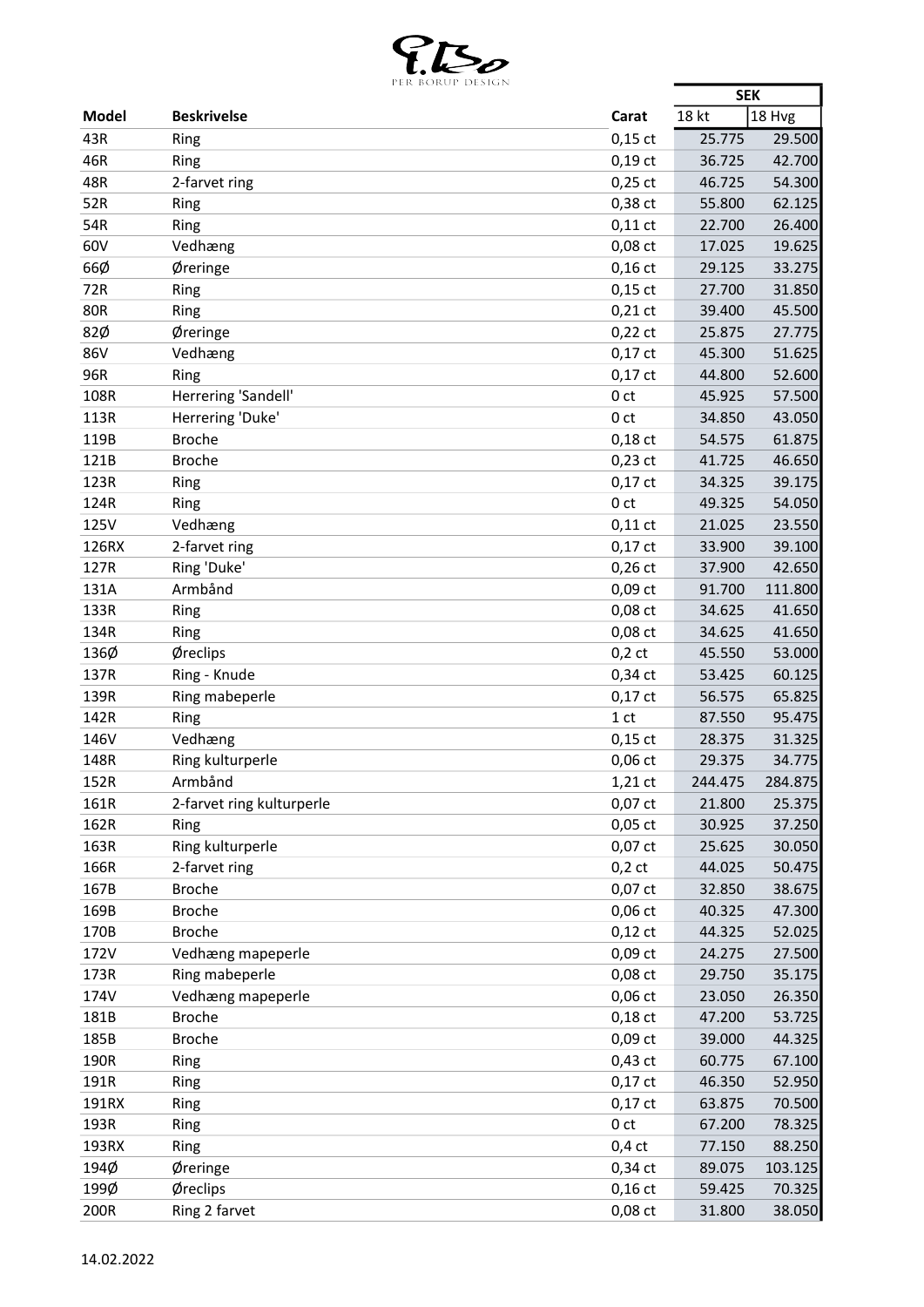

| 18 Hvg<br>18 kt<br>Model<br><b>Beskrivelse</b><br>Carat<br>202Ø<br>$0,1$ ct<br>34.000<br>Øreringe<br>203R<br>$0,15$ ct<br>31.850<br>Ring<br>204R<br>26.125<br>Ring<br>$0,11$ ct<br>207R<br>Ring kulturperle 2-farvet<br>0,07 ct<br>22.975<br>211R<br>0,08 ct<br>19.950<br>Ring<br>212R<br>2-farvet ring<br>0,08 ct<br>27.950<br>214R<br>$0,03$ ct<br>27.125<br>Ring<br>215Ø<br>Øreringe<br>$0,1$ ct<br>35.675<br>218R<br>$0,11$ ct<br>Ring<br>31.400<br>225L<br>Trekantlås<br>0 <sub>ct</sub><br>15.350<br>Trekantlås<br>225LX<br>$0,06$ ct<br>18.700<br>226L<br>Rørlås<br>0 <sub>ct</sub><br>15.075<br>226LX<br>Rørlås<br>0,08 ct<br>19.550<br>227L<br>Hjertelås<br>0 <sub>ct</sub><br>13.450 | 39.325<br>36.925<br>30.375<br>27.000<br>22.975<br>33.125<br>32.525<br>41.875<br>36.650 |
|------------------------------------------------------------------------------------------------------------------------------------------------------------------------------------------------------------------------------------------------------------------------------------------------------------------------------------------------------------------------------------------------------------------------------------------------------------------------------------------------------------------------------------------------------------------------------------------------------------------------------------------------------------------------------------------------|----------------------------------------------------------------------------------------|
|                                                                                                                                                                                                                                                                                                                                                                                                                                                                                                                                                                                                                                                                                                |                                                                                        |
|                                                                                                                                                                                                                                                                                                                                                                                                                                                                                                                                                                                                                                                                                                |                                                                                        |
|                                                                                                                                                                                                                                                                                                                                                                                                                                                                                                                                                                                                                                                                                                |                                                                                        |
|                                                                                                                                                                                                                                                                                                                                                                                                                                                                                                                                                                                                                                                                                                |                                                                                        |
|                                                                                                                                                                                                                                                                                                                                                                                                                                                                                                                                                                                                                                                                                                |                                                                                        |
|                                                                                                                                                                                                                                                                                                                                                                                                                                                                                                                                                                                                                                                                                                |                                                                                        |
|                                                                                                                                                                                                                                                                                                                                                                                                                                                                                                                                                                                                                                                                                                |                                                                                        |
|                                                                                                                                                                                                                                                                                                                                                                                                                                                                                                                                                                                                                                                                                                |                                                                                        |
|                                                                                                                                                                                                                                                                                                                                                                                                                                                                                                                                                                                                                                                                                                |                                                                                        |
|                                                                                                                                                                                                                                                                                                                                                                                                                                                                                                                                                                                                                                                                                                |                                                                                        |
|                                                                                                                                                                                                                                                                                                                                                                                                                                                                                                                                                                                                                                                                                                | 18.500                                                                                 |
|                                                                                                                                                                                                                                                                                                                                                                                                                                                                                                                                                                                                                                                                                                | 21.850                                                                                 |
|                                                                                                                                                                                                                                                                                                                                                                                                                                                                                                                                                                                                                                                                                                | 18.175                                                                                 |
|                                                                                                                                                                                                                                                                                                                                                                                                                                                                                                                                                                                                                                                                                                | 22.625                                                                                 |
|                                                                                                                                                                                                                                                                                                                                                                                                                                                                                                                                                                                                                                                                                                | 15.900                                                                                 |
| 227LY<br>Hjertelås<br>$0,43$ ct<br>43.225                                                                                                                                                                                                                                                                                                                                                                                                                                                                                                                                                                                                                                                      | 46.050                                                                                 |
| 228LX<br>Hjertelås<br>36.625<br>$0,14$ ct                                                                                                                                                                                                                                                                                                                                                                                                                                                                                                                                                                                                                                                      | 42.325                                                                                 |
| 229L<br>Perlelås<br>0,08 ct<br>40.200                                                                                                                                                                                                                                                                                                                                                                                                                                                                                                                                                                                                                                                          | 47.225                                                                                 |
| Perlelås mabeperle<br>230L<br>0,08 ct<br>41.950                                                                                                                                                                                                                                                                                                                                                                                                                                                                                                                                                                                                                                                | 49.250                                                                                 |
| <b>231L</b><br>Perlelås<br>0,08 ct                                                                                                                                                                                                                                                                                                                                                                                                                                                                                                                                                                                                                                                             |                                                                                        |
| 47.525                                                                                                                                                                                                                                                                                                                                                                                                                                                                                                                                                                                                                                                                                         | 56.175                                                                                 |
| 233R<br>Ring 2-farvet<br>$0,19$ ct<br>49.325                                                                                                                                                                                                                                                                                                                                                                                                                                                                                                                                                                                                                                                   | 58.175                                                                                 |
| 234Ø<br>Øreclips 2-farvet<br>$0,32$ ct<br>77.075                                                                                                                                                                                                                                                                                                                                                                                                                                                                                                                                                                                                                                               | 89.050                                                                                 |
| 236L<br>Perlelås<br>0,08 ct<br>37.200                                                                                                                                                                                                                                                                                                                                                                                                                                                                                                                                                                                                                                                          | 43.600                                                                                 |
| 236L1<br>Perlelås<br>0,08 ct<br>37.750                                                                                                                                                                                                                                                                                                                                                                                                                                                                                                                                                                                                                                                         | 44.150                                                                                 |
| 236LX<br>Perlelås<br>$0,37$ ct<br>52.300                                                                                                                                                                                                                                                                                                                                                                                                                                                                                                                                                                                                                                                       | 58.675                                                                                 |
| 237L<br>Perlelås lapis lazuli<br>$0,08$ ct<br>36.675                                                                                                                                                                                                                                                                                                                                                                                                                                                                                                                                                                                                                                           | 42.775                                                                                 |
| 238L<br>Perlelås<br>0,08 ct<br>34.300                                                                                                                                                                                                                                                                                                                                                                                                                                                                                                                                                                                                                                                          | 40.075                                                                                 |
| 239L<br>Perlelås<br>$0,11$ ct<br>34.700                                                                                                                                                                                                                                                                                                                                                                                                                                                                                                                                                                                                                                                        | 40.400                                                                                 |
| 240L<br>Hjertelås åbent hjerte<br>0,08 ct<br>37.075                                                                                                                                                                                                                                                                                                                                                                                                                                                                                                                                                                                                                                            | 43.550                                                                                 |
| 243ØL<br>Øreringe<br>$0,12$ ct<br>52.050                                                                                                                                                                                                                                                                                                                                                                                                                                                                                                                                                                                                                                                       | 60.975                                                                                 |
| 244ØL<br>Øreclips lapis<br>$0,1$ ct<br>51.975                                                                                                                                                                                                                                                                                                                                                                                                                                                                                                                                                                                                                                                  | 61.525                                                                                 |
| 246ØL<br>Øreclips lapis<br>$0,1$ ct<br>47.850                                                                                                                                                                                                                                                                                                                                                                                                                                                                                                                                                                                                                                                  | 56.275                                                                                 |
| 247CL<br>Clipselås<br>0 <sub>ct</sub><br>34.025                                                                                                                                                                                                                                                                                                                                                                                                                                                                                                                                                                                                                                                | 39.600                                                                                 |
| Clipselås<br>248CL<br>0 <sub>ct</sub><br>36.100                                                                                                                                                                                                                                                                                                                                                                                                                                                                                                                                                                                                                                                | 42.200                                                                                 |
| 2 endestykkelåse<br>249X<br>0 <sub>ct</sub><br>15.725                                                                                                                                                                                                                                                                                                                                                                                                                                                                                                                                                                                                                                          | 18.825                                                                                 |
| 250R<br>Ring 2-farvet<br>$0,13$ ct<br>34.575                                                                                                                                                                                                                                                                                                                                                                                                                                                                                                                                                                                                                                                   | 41.000                                                                                 |
| 251R<br>Ring<br>0,08 ct<br>28.975                                                                                                                                                                                                                                                                                                                                                                                                                                                                                                                                                                                                                                                              | 34.450                                                                                 |
| Ring 2-farvet<br>252R<br>$0,12$ ct<br>38.275                                                                                                                                                                                                                                                                                                                                                                                                                                                                                                                                                                                                                                                   | 45.300                                                                                 |
| 253R<br>Ring 2-farvet<br>$0,05$ ct<br>25.525                                                                                                                                                                                                                                                                                                                                                                                                                                                                                                                                                                                                                                                   | 30.650                                                                                 |
| Perlelås<br>255L<br>0 <sub>ct</sub><br>24.450                                                                                                                                                                                                                                                                                                                                                                                                                                                                                                                                                                                                                                                  | 29.725                                                                                 |
| 256L<br>Perlelås<br>0 <sub>ct</sub><br>16.425                                                                                                                                                                                                                                                                                                                                                                                                                                                                                                                                                                                                                                                  | 19.800                                                                                 |
| 257L<br>Perlelås<br>0 <sub>ct</sub><br>23.975                                                                                                                                                                                                                                                                                                                                                                                                                                                                                                                                                                                                                                                  | 29.025                                                                                 |
| 258R<br>0,06 ct<br>27.825<br>Ring                                                                                                                                                                                                                                                                                                                                                                                                                                                                                                                                                                                                                                                              | 33.100                                                                                 |
| 260R<br>$0,41$ ct<br>Ring<br>58.125                                                                                                                                                                                                                                                                                                                                                                                                                                                                                                                                                                                                                                                            | 65.350                                                                                 |
| 261R<br>$0,17$ ct<br>Ring<br>39.975                                                                                                                                                                                                                                                                                                                                                                                                                                                                                                                                                                                                                                                            | 46.400                                                                                 |
| 265R<br>0,37 ct<br>64.625<br>Ring                                                                                                                                                                                                                                                                                                                                                                                                                                                                                                                                                                                                                                                              | 73.575                                                                                 |
| 267R<br>Ring 2-farvet<br>$0,11$ ct<br>31.300                                                                                                                                                                                                                                                                                                                                                                                                                                                                                                                                                                                                                                                   | 36.925                                                                                 |
| Clipselås<br>269CL<br>34.025<br>0 <sub>ct</sub>                                                                                                                                                                                                                                                                                                                                                                                                                                                                                                                                                                                                                                                | 39.600                                                                                 |
| Clipselås<br>270CL<br>0 <sub>ct</sub><br>21.025                                                                                                                                                                                                                                                                                                                                                                                                                                                                                                                                                                                                                                                | 24.250                                                                                 |
| 271R<br>0,07 ct<br>Ring<br>34.875                                                                                                                                                                                                                                                                                                                                                                                                                                                                                                                                                                                                                                                              |                                                                                        |
| 272Ø<br>Øreclips mabeperler<br>$0,1$ ct<br>44.175                                                                                                                                                                                                                                                                                                                                                                                                                                                                                                                                                                                                                                              |                                                                                        |
| Ring 2-farvet<br>273R<br>0,08 ct<br>32.575<br>39.050                                                                                                                                                                                                                                                                                                                                                                                                                                                                                                                                                                                                                                           | 40.350<br>51.900                                                                       |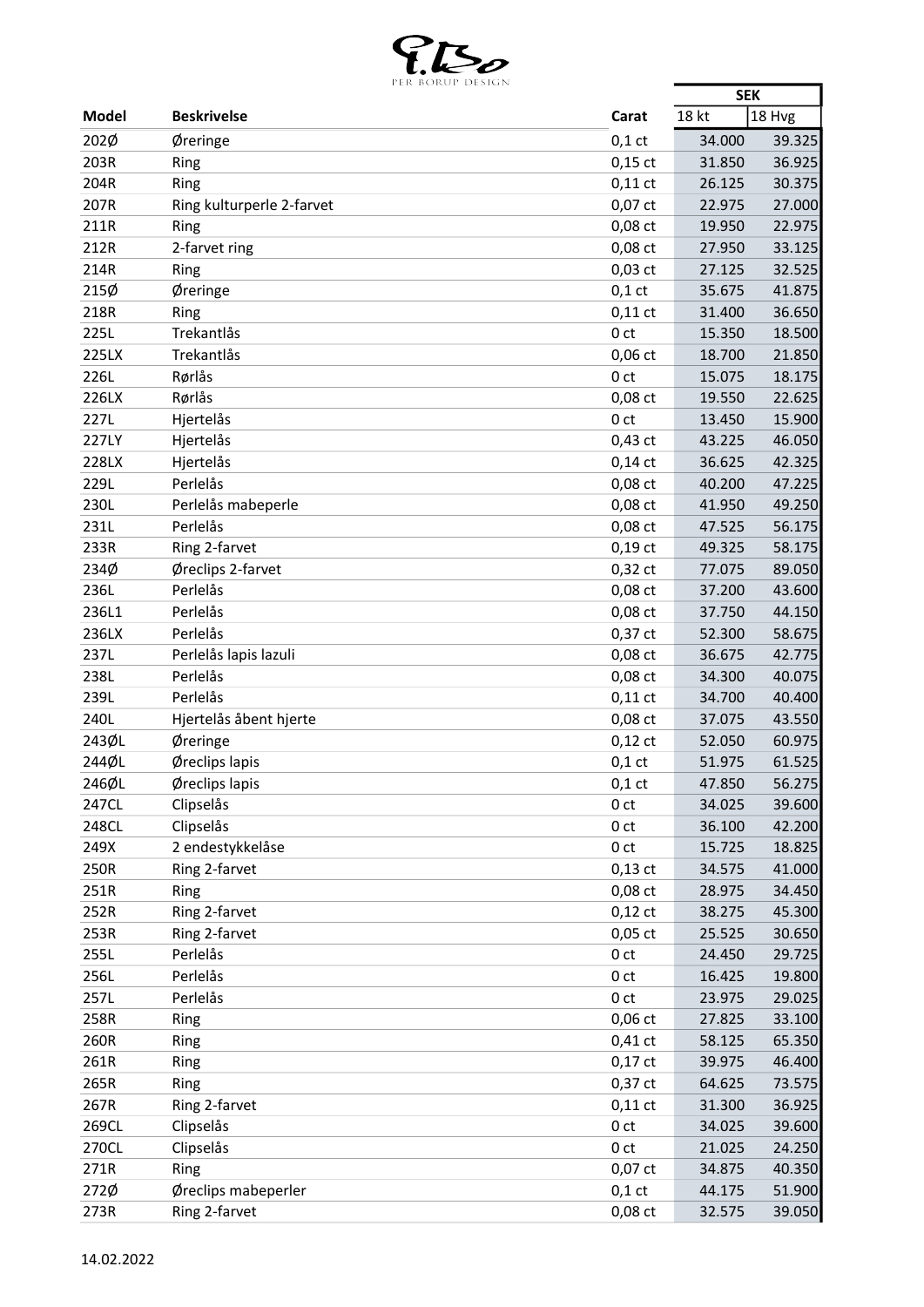

|              | PER BORUP DESIGN                   |                 | <b>SEK</b>       |         |
|--------------|------------------------------------|-----------------|------------------|---------|
| <b>Model</b> | <b>Beskrivelse</b>                 | Carat           | 18 kt            | 18 Hvg  |
| 276L         | Perlelås -til 2 rækker             | 0,08 ct         | 43.775           | 51.500  |
| 276LX        | Perlelås -til 2 rækker             | $0,32$ ct       | 56.125           | 63.875  |
| 277R         | Ring 2-farvet                      | 0,08 ct         | 34.125           | 41.000  |
| 278L         | 11mm. kuglelås u/bånd              | 0 <sub>ct</sub> | 10.125           | 11.900  |
| 279L         | 11mm. kuglelås, med bånd           | 0 <sub>ct</sub> | 12.325           | 14.550  |
| 279LX        | 11mm. kuglelås, med bånd og brill. | $0,02$ ct       | 13.900           | 16.150  |
| 280L         | 14mm. kuglelås, med bånd           | 0 <sub>ct</sub> | 19.650           | 23.500  |
| 280LX        | 14mm. kuglelås, med bånd og brill. | $0,04$ ct       | 21.875           | 25.725  |
| 281L         | 18mm. kuglelås, med bånd           | 0 <sub>ct</sub> | 32.625           | 39.650  |
| 281LX        | 18mm. kuglelås, med bånd og brill. | $0,06$ ct       | 35.500           | 42.525  |
| 282L         | Diskoslås med bånd                 | 0 <sub>ct</sub> | 19.075           | 23.100  |
| 282LX        | Perlelås                           | 0 <sub>ct</sub> | 20.475           | 24.475  |
| 282LY        | Perlelås                           | $0,02$ ct       | 24.575           | 28.575  |
| 283A         | Gitter armbånd                     |                 |                  |         |
|              |                                    | $0,01$ ct       | 70.850<br>25.875 | 84.550  |
| 286R         | Ring                               | $0,05$ ct       |                  | 31.000  |
| 287R         | Ring                               | $0,11$ ct       | 36.075           | 43.375  |
| 289R         | Ring                               | $0,06$ ct       | 33.425           | 40.300  |
| 291R         | Ring 2-farvet                      | $0,1$ ct        | 34.400           | 41.150  |
| 292R         | Ring lapis lazuli                  | $0,03$ ct       | 32.800           | 40.025  |
| 293R         | Ring 2-farvet                      | 0,08 ct         | 32.325           | 38.700  |
| 295Ø         | Ørestikke hjerte m/perle           | $0,04$ ct       | 34.875           | 41.325  |
| 296R         | Ring                               | 0,08 ct         | 27.950           | 33.125  |
| 297R         | Ring                               | $0,11$ ct       | 34.125           | 40.525  |
| 299R         | Ring                               | 0,07 ct         | 40.200           | 48.850  |
| 300L         | Perlelås                           | 0,07 ct         | 28.975           | 33.900  |
| 301Ø         | Øreclips                           | $0,14$ ct       | 55.275           | 65.600  |
| 302Ø         | Øreclips                           | $0,16$ ct       | 58.900           | 69.175  |
| 303R         | Ring                               | 0,08 ct         | 40.450           | 48.800  |
| 304L         | Perlelås                           | $0,03$ ct       | 15.525           | 17.925  |
| 307R         | Ring mabeperle                     | 0,08 ct         | 35.000           | 41.600  |
| 308Ø         | Øreclips                           | $0,1$ ct        | 54.300           | 64.975  |
| 309A         | Bønne armbånd stort                | $0,01$ ct       | 95.175           | 115.850 |
| 310R         | Ring                               | $0,14$ ct       | 41.750           | 49.200  |
| 310RX        | Ring med hjertediamant             | $0,18$ ct       | 46.525           | 53.975  |
| 311L         | Perlelås                           | $0,08$ ct       | 39.775           | 46.750  |
| 312L         | Perlelås kulturperle               | $0,03$ ct       | 30.100           | 35.500  |
| 313Ø         | Øreclips kulturperler              | $0,06$ ct       | 45.675           | 53.750  |
| 314R         | Ring                               | $0,08$ ct       | 30.525           | 36.400  |
| 319L         | Perlelås PUTTO                     | $0,11$ ct       | 62.175           | 74.625  |
| 325R         | 2-farvet classic ring              | $0,22$ ct       | 43.375           | 50.700  |
| 326R         | 2-farvet ring                      | 0,08 ct         | 31.800           | 38.050  |
| 326RX        | 2-farvet ring                      | $0,23$ ct       | 39.050           | 45.300  |
| 328R         | 2-farvet ring                      | $0,11$ ct       | 34.875           | 41.500  |
| 329L         | Perlelås kulturperle               | 0,08 ct         | 38.150           | 44.650  |
| 330A         | Hjerte armbånd stort               | $0,01$ ct       | 111.050          | 136.325 |
| 331A         | Hjerte armbånd lille               | $0,01$ ct       | 74.725           | 90.100  |
| 333A         | Armbånd Rosalina                   | $0,01$ ct       | 66.225           | 79.275  |
| 334R         | 2-farvet ring                      | $0,1$ ct        | 32.675           | 38.850  |
| 336L         | Perlelås                           | 0,08 ct         | 27.125           | 31.350  |
| 337R         | Ring                               | 0 <sub>ct</sub> | 28.200           | 33.825  |
| 337RH        | Ring                               | 0 <sub>ct</sub> | 32.825           | 39.725  |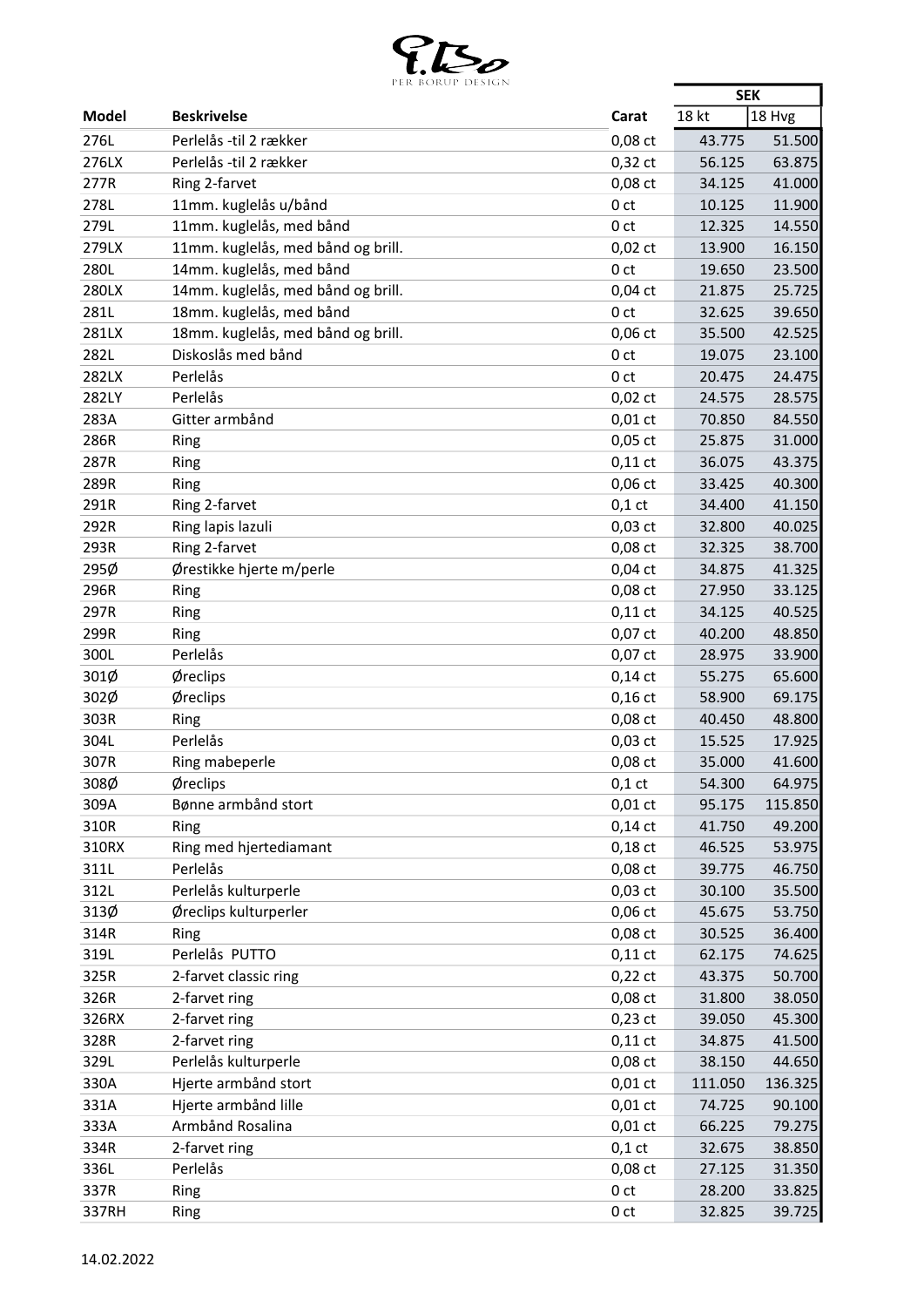

|              | DUNUL DESIGN                                                 |                 | <b>SEK</b> |                  |
|--------------|--------------------------------------------------------------|-----------------|------------|------------------|
| <b>Model</b> | <b>Beskrivelse</b>                                           | Carat           | 18 kt      | 18 Hvg           |
| 337RX        | Ring                                                         | $0,18$ ct       | 43.425     | 50.450           |
| 337RY        | Ring                                                         | $0,23$ ct       | 45.600     | 52.650           |
| 338R         | Ring                                                         | 0 <sub>ct</sub> | 38.500     | 46.950           |
| 338RH        | Ring                                                         | 0 <sub>ct</sub> | 42.625     | 52.175           |
| 338RX        | Ring                                                         | $0,18$ ct       | 48.575     | 57.025           |
| 338RY        | Ring                                                         | $0,29$ ct       | 55.250     | 63.675           |
| 339L         | 2-rk. hjertelås med mabeperle                                | 0,08 ct         | 54.400     | 64.950           |
| 340A         | Bønne armbånd lille                                          | $0,01$ ct       | 73.775     | 88.475           |
| 341L         | Perlelås                                                     | 0,08 ct         | 47.875     | 56.750           |
| 342L         | 11mm. kuglelås skråbånd                                      | $0,03$ ct       | 15.825     | 18.625           |
| 343L         | 14mm. kuglelås skråbånd                                      | $0,05$ ct       | 25.750     | 30.675           |
| 343LY        | 14mm. kuglelås skråbånd                                      | $0,41$ ct       | 51.250     | 56.175           |
| 344L         | Medaillonlås 18 mm skråbånd                                  | $0,08$ ct       | 53.025     | 63.550           |
| 345L         | 14mm. Kuglelås uden bånd                                     | 0 <sub>ct</sub> | 14.975     | 18.125           |
| 346L         | Lille rørlås                                                 | 0 <sub>ct</sub> | 6.925      | 8.250            |
| 347R         | Ring ferskvandsperle                                         | $0,03$ ct       | 25.575     | 30.850           |
| 348R         | Ring ferskvandsperle                                         | $0,05$ ct       | 33.275     | 39.950           |
| 349R         | Ring ferskvandsperle                                         | $0,05$ ct       | 32.475     | 39.775           |
| 350Ø         | Ørestikker                                                   | $0,06$ ct       | 24.850     | 28.800           |
| 351Ø         | Øreclips                                                     | $0,1$ ct        | 50.500     | 59.850           |
| 352Ø         | Ørestikker                                                   | $0,06$ ct       | 29.500     | 34.700           |
| 353A         | Armbånd                                                      | 1,02 ct         | 352.150    | 420.825          |
| 354V         | Klokkevedhæng                                                | 0 <sub>ct</sub> | 25.300     | 30.700           |
|              | Klokkevedhæng                                                |                 |            | 39.650           |
| 354VX        |                                                              | $0,16$ ct       | 34.250     |                  |
| 356Ø<br>357Ø | Vendeørestikker perler/brill                                 | $0,06$ ct       | 30.375     | 35.850<br>32.825 |
|              | Vendeørestikker perler/brill<br>Vendeørestikker perler/brill | $0,06$ ct       | 28.000     |                  |
| 358Ø         |                                                              | $0,06$ ct       | 36.275     | 43.375           |
| 359L         | Kombilås til 2 rk.                                           | 0 <sub>ct</sub> | 13.950     | 16.300           |
| 360Ø         | Øreclips mabeperler                                          | $0,2$ ct        | 65.675     | 74.825           |
| 361L         | Snoet rørlås                                                 | $0,04$ ct       | 24.225     | 29.050           |
| 362R         | Ring                                                         | 0,05 ct         | 21.725     | 26.300           |
| 362RH        | Ring, herrestr.                                              | 0 <sub>ct</sub> | 17.475     | 21.700           |
| 363R         | Ring                                                         | $0,08$ ct       | 27.300     | 33.000           |
| 363RH        | Ring herrestr.                                               | 0 <sub>ct</sub> | 21.850     | 27.275           |
| 364R         | Ring                                                         | $0,11$ ct       | 36.600     | 44.325           |
| 364RH        | Ring herrestr.                                               | 0 <sub>ct</sub> | 30.100     | 37.775           |
| 365R         | 2-farvet ring                                                | $0,51$ ct       | 66.450     | 75.225           |
| 366Ø         | Ørestikker                                                   | $0,04$ ct       | 19.725     | 23.300           |
| 367L         | Perlelås                                                     | 0,08 ct         | 29.850     | 34.925           |
| 370V         | Hjerte                                                       | 0 <sub>ct</sub> | 11.550     | 14.175           |
| 371V         | Hjerte rubin                                                 | $0,02$ ct       | 9.650      | 11.275           |
| 372V         | Stjerne rubin                                                | $0,02$ ct       | 11.725     | 13.900           |
| 373V         | Firkløver                                                    | 0 <sub>ct</sub> | 14.125     | 17.450           |
| 374V         | Sol                                                          | 0 <sub>ct</sub> | 17.225     | 21.350           |
| 375V         | Måne                                                         | $0,02$ ct       | 18.300     | 22.300           |
| 376A         | 8-tals armbånd lille                                         | $0,01$ ct       | 45.925     | 55.275           |
| 377A         | 8-tals armbånd stort                                         | $0,01$ ct       | 60.850     | 74.300           |
| 379A         | Armbånd                                                      | $0,01$ ct       | 74.125     | 90.275           |
| 381Ø         | Ørestikker                                                   | $0,1$ ct        | 32.250     | 38.450           |
| 382R         | Solring                                                      | 0 <sub>ct</sub> | 27.375     | 33.900           |
| 382RX        | Solring                                                      | $0,25$ ct       | 38.700     | 45.250           |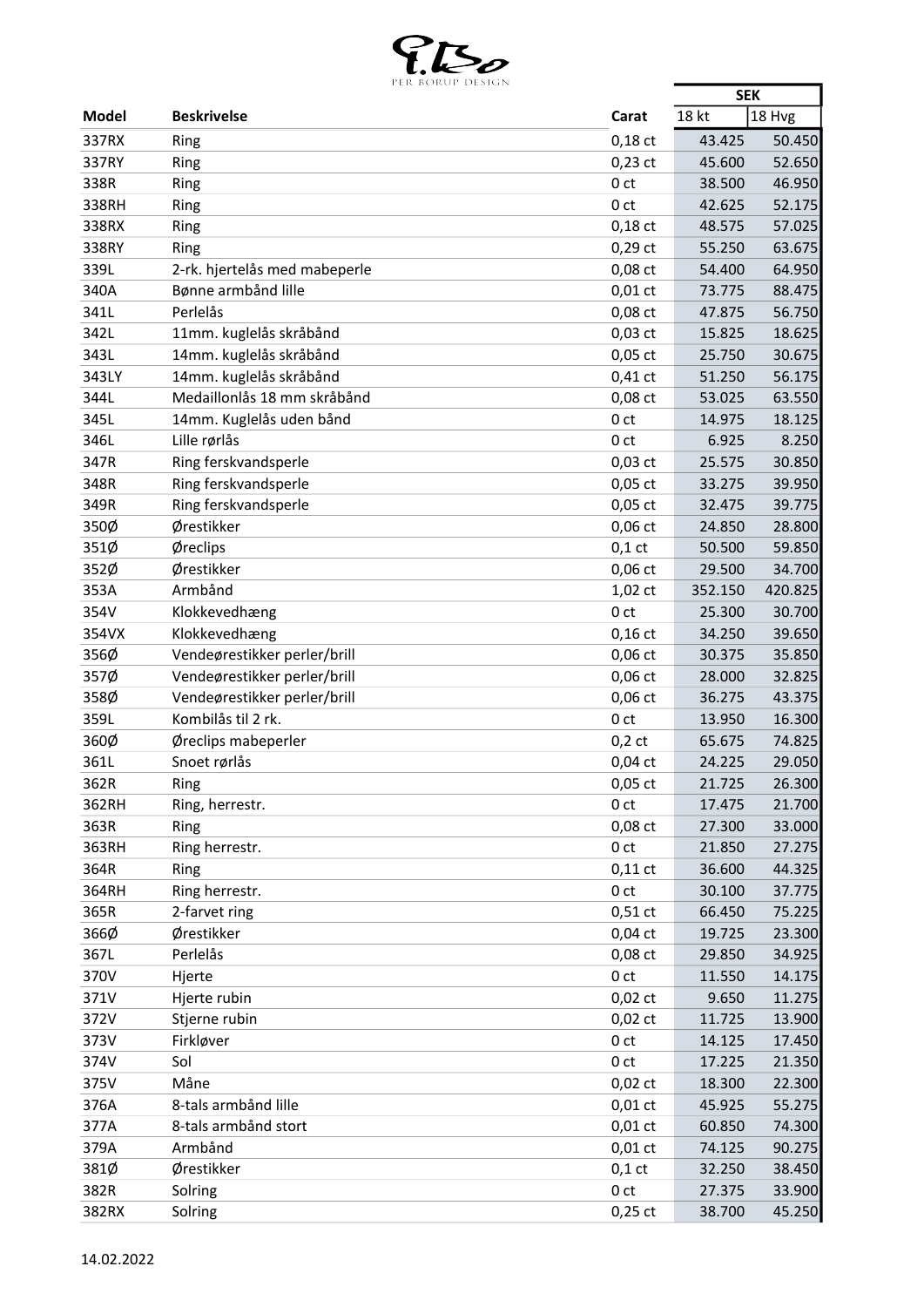

|                | PER BURUP DESIGN                |                     | <b>SEK</b>         |         |
|----------------|---------------------------------|---------------------|--------------------|---------|
| <b>Model</b>   | <b>Beskrivelse</b>              | Carat               | 18 kt              | 18 Hvg  |
| 383R           | Snering                         | 0 <sub>ct</sub>     | 27.375             | 33.900  |
| 383RX          | Snering                         | $0,07$ ct           | 32.925             | 39.475  |
| 384L           | Perlelås                        | $0,1$ ct            | 39.775             | 47.200  |
| 385L           | Perlelås                        | $0,06$ ct           | 28.900             | 33.950  |
| 386L           | Perlelås mabeperle til 2 rækker | $0,22$ ct           | 66.675             | 77.500  |
| 387L           | Perlelås SØHEST                 | $0,04$ ct           | 43.800             | 53.375  |
| 388L           | Stor diskos lås                 | 0 <sub>ct</sub>     | 41.650             | 51.500  |
| 389V           | Kors                            | 0 <sub>ct</sub>     | 10.525             | 12.850  |
| 390V           | Anker                           | 0 <sub>ct</sub>     | 10.525             | 12.850  |
| 391V           | Søhest                          | $0,02$ ct           | 18.300             | 22.300  |
| 392L           | Twinlås                         | 0 <sub>ct</sub>     | 21.725             | 26.375  |
| 392LX          | Twinlås                         | $0,06$ ct           | 25.550             | 30.200  |
| 393L           | Perlelås                        | 0 <sub>ct</sub>     | 21.000             | 25.725  |
| 393LX          | Perlelås                        | $0,06$ ct           | 24.825             | 29.550  |
| 393LXY         | Perlelås                        | $0,44$ ct           | 57.450             | 62.150  |
| 394L           | 2-farvet stor twinlås           | $0,16$ ct           | 52.025             | 61.525  |
| 395R           | Ring                            | $0,05$ ct           | 24.825             | 30.225  |
| 396R           | Ring                            | 0,08 ct             | 33.775             | 41.225  |
| 397R           | Ring                            | $0,11$ ct           | 45.350             | 55.475  |
| 398L           | Perlelås                        | $0,1$ ct            | 55.100             | 66.075  |
| 399L           | Perlelås                        | 0,08 ct             | 43.200             | 51.900  |
| 400L           | Hjertelås                       | 0 <sub>ct</sub>     | 23.125             | 28.325  |
| 400LX          | Hjertelås                       | $0,06$ ct           | 26.500             | 31.675  |
| 400LXR         | Hjertelås rubiner               | $0,06$ ct           | 28.375             | 33.575  |
| 401R           | Little Secretsring, smal        | 0 <sub>ct</sub>     | 17.750             | 22.025  |
| 401RX1         | Little Secretsring, smal        | $0,01$ ct           | 18.525             | 22.825  |
| 401RX2         | Little Secretsring, smal        | $0,02$ ct           | 19.325             | 23.600  |
| 401RX3         | Little Secretsring, smal        | $0,03$ ct           | 20.125             | 24.400  |
| 401RX4         | Little Secretsring, smal        | $0,04$ ct           | 20.925             | 25.175  |
| 402R           | Little Secretsring, bred        | 0 <sub>ct</sub>     | 26.250             | 32.850  |
| 402RX1         | Little Secretsring, bred        | 0,02 ct             | 27.350             | 33.950  |
| 402RX2         | Little Secretsring, bred        | $0,04$ ct           | 28.500             | 35.100  |
| 402RX3         | Little Secretsring, bred        | $0,06$ ct           | 29.600             | 36.200  |
| 402RX4         | Little Secretsring, bred        | 0,08 ct             | 30.725             | 37.325  |
| 403L           | Perlelås                        | $0,05$ ct           | 37.375             | 45.200  |
| 404Ø           | Ørestikker                      | $0,06$ ct           | 25.200             | 29.925  |
| 405L           | Hjertelås                       | 0 <sub>ct</sub>     | 22.800             | 28.000  |
| 405LX          | Hjertelås                       | $0,06$ ct           | 26.175             | 31.350  |
| 405LY          | Perlelås                        | 0,94 ct             | 81.375             | 86.550  |
| 406L           | Fancylås                        | 0 <sub>ct</sub>     | 11.275             | 13.525  |
| 407L           | Stor Fancylås                   | 0 <sub>ct</sub>     | 16.425             | 20.100  |
| 407LX          | Stor Fancylås                   | $0,02$ ct           | 18.025             | 21.675  |
| 408V           | Mellem hjerte                   | 0 <sub>ct</sub>     | 12.650             | 15.475  |
| 408VX          | Mellem hjerte                   | $0,71$ ct           | 57.500             | 59.600  |
| 408VY          | Mellem hjerte                   | 1,04 ct             | 75.900             | 78.725  |
| 409V           | Stort hjerte                    | 0 <sub>ct</sub>     | 26.325             | 32.850  |
|                | Stort hjerte                    |                     |                    | 115.150 |
| 409VX<br>409VY | Stort hjerte                    | 1,39 ct<br>$1,8$ ct | 109.350<br>135.950 | 142.500 |
| 410V           | Hjertevedhæng                   | 0 <sub>ct</sub>     | 30.125             | 36.950  |
|                |                                 |                     |                    |         |
| 413R           | Ring                            | 0 <sub>ct</sub>     | 33.300             | 41.475  |
| 413RX          | Ring                            | $0,12$ ct           | 40.025             | 48.175  |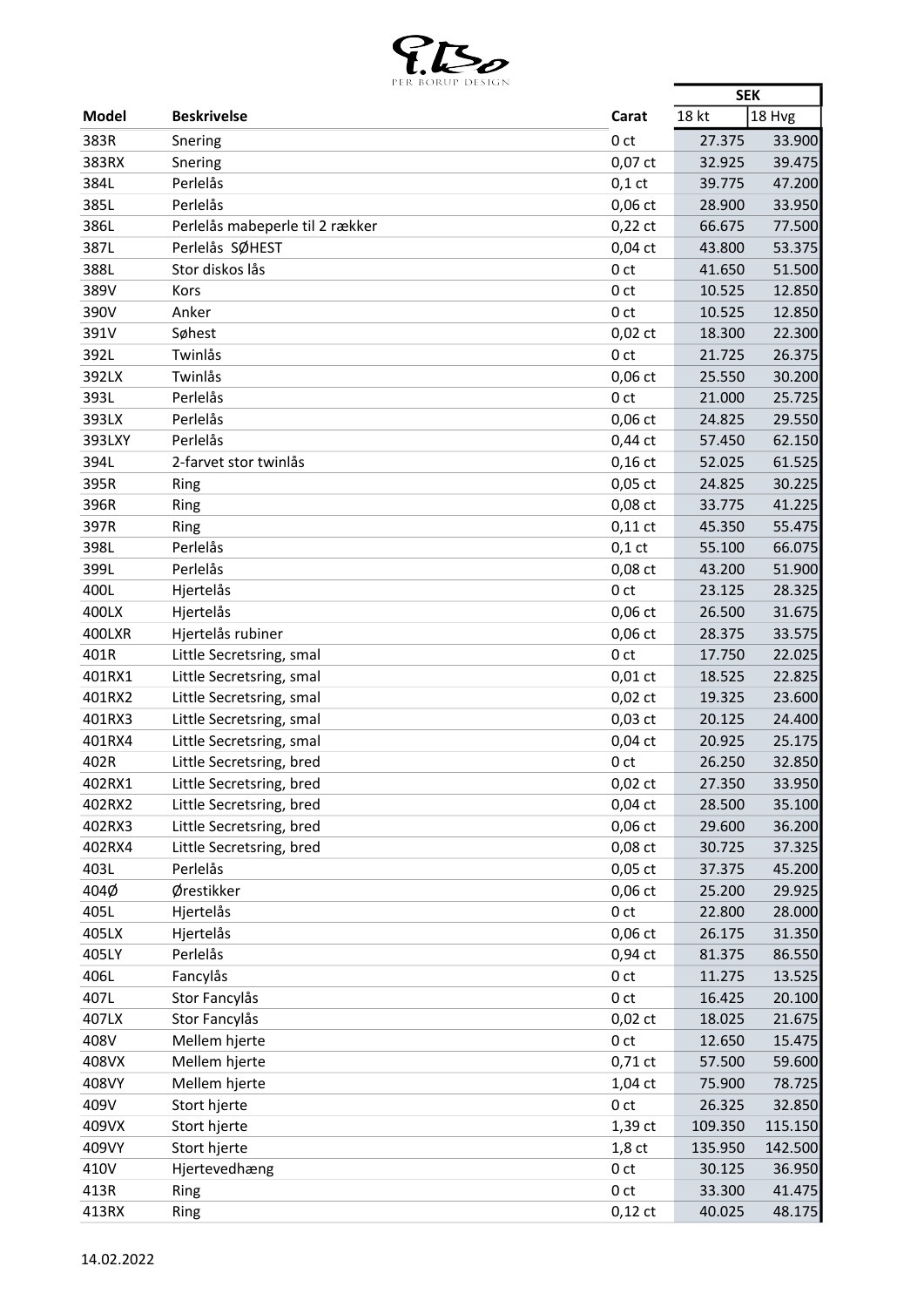

| 18 kt<br>18 Hvg<br><b>Beskrivelse</b><br><b>Model</b><br>Carat<br>413RXY<br>$0,24$ ct<br>47.025<br>55.175<br>Ring<br>21.050<br>414R<br>0 <sub>ct</sub><br>16.975<br>Ring<br>$0,92$ ct<br>79.325<br>83.400<br>414RX<br>Ring<br>0 <sub>ct</sub><br>30.300<br>415R<br>Ring<br>24.550<br>415RX<br>Søstjernering<br>$0,06$ ct<br>28.825<br>34.575<br>25.625<br>416R<br>Muslingering<br>20.575<br>0 <sub>ct</sub><br>417R<br>13.150<br>16.300<br>Romeoring<br>0 <sub>ct</sub><br>418R<br>22.175<br>27.775<br>Romeoring<br>0 ct<br>418RX<br>$0,11$ ct<br>33.075<br>38.675<br>Romeoring<br>419RX<br>$0,11$ ct<br>29.725<br>34.400<br>Ring<br>420R<br>0 <sub>ct</sub><br>21.225<br>Romeoring<br>17.000<br>421R<br>Romeoring<br>0 <sub>ct</sub><br>16.500<br>20.575<br>$0,1$ ct<br>26.275<br>30.375<br>421RX<br>Romeoring<br>422R<br>Romeoring<br>0 <sub>ct</sub><br>18.300<br>22.850<br>422RX<br>28.075<br>32.650<br>Romeoring<br>$0,1$ ct<br>Perlelås<br>423L<br>$0,02$ ct<br>16.400<br>19.425<br>Perlelås<br>424L<br>$0,06$ ct<br>34.450<br>29.025<br>Perlelås sommerfugl stor<br>425L<br>$0,09$ ct<br>60.300<br>50.675<br>426R<br>$0,11$ ct<br>39.775<br>47.750<br>Ring<br>427R<br>$0,17$ ct<br>46.050<br>54.525<br>Ring<br>428R<br>$0,25$ ct<br>63.875<br>74.550<br>Ring<br>429ØX<br>Søstjerneørestikker<br>$0,02$ ct<br>14.775<br>17.375<br>"First" Kuglelås<br>430L<br>0 <sub>ct</sub><br>11.200<br>13.650<br>"First" Hjertelås<br>431L<br>11.200<br>13.650<br>0 <sub>ct</sub><br>Kædelås<br>432L<br>0 <sub>ct</sub><br>26.125<br>31.125<br>433L<br>Kædelås<br>31.200<br>0 <sub>ct</sub><br>26.625<br>Kædelås<br>33.825<br>434L<br>0 <sub>ct</sub><br>28.550<br>436R<br>19.825<br>24.825<br>Juliering<br>0 ct<br>436RX<br>Juliering<br>$0,12$ ct<br>31.225<br>36.200<br>$0,03$ ct<br>31.175<br>37.925<br>437R<br>Ring<br>438V<br>Vedhæng<br>$0,02$ ct<br>16.650<br>19.750<br>439Ø<br>Ørestikker<br>$0,02$ ct<br>28.650<br>34.250<br>440R<br>$0,03$ ct<br>31.175<br>37.925<br>Ring<br>Vedhæng<br>441V<br>$0,02$ ct<br>16.650<br>19.750<br>442Ø<br>Ørestikker<br>34.250<br>$0,02$ ct<br>28.650<br>443R<br>$0,11$ ct<br>30.150<br>35.850<br>Ring<br>0,39 ct<br>444R<br>Ring<br>65.550<br>75.175<br>Armbånd<br>447A<br>$0,01$ ct<br>95.025<br>113.725<br>Armbånd - Langt bønne<br>448A<br>$0,01$ ct<br>66.450<br>78.950<br>Perlelås safir<br>449L<br>$0,04$ ct<br>26.950<br>32.375<br>Perlelås<br>450L<br>0,08 ct<br>31.900<br>38.000<br>451R<br>0,08 ct<br>29.225<br>Ring<br>24.850<br>0,07 ct<br>40.950<br>452R<br>34.075<br>Ring<br>453R<br>$0,13$ ct<br>33.300<br>39.350<br><b>Ring</b><br>454R<br>Ring safir<br>$0,05$ ct<br>39.375<br>47.550<br>Firkløverring<br>$0,03$ ct<br>456R<br>36.025<br>44.525<br>Firkløverlås<br>457L<br>$0,03$ ct<br>27.700<br>33.475<br>458Ø<br>Firkløverørestikker<br>$0,04$ ct<br>18.700<br>15.950<br>Perlelås granat FRØ<br>459L<br>$0,02$ ct<br>51.025<br>62.050<br>460R<br>0,08 ct<br>33.100<br>39.700<br>Ring<br>461R<br>0,08 ct<br>31.025<br>37.075<br>Ring | PER BORUP DESIGN | <b>SEK</b> |  |
|----------------------------------------------------------------------------------------------------------------------------------------------------------------------------------------------------------------------------------------------------------------------------------------------------------------------------------------------------------------------------------------------------------------------------------------------------------------------------------------------------------------------------------------------------------------------------------------------------------------------------------------------------------------------------------------------------------------------------------------------------------------------------------------------------------------------------------------------------------------------------------------------------------------------------------------------------------------------------------------------------------------------------------------------------------------------------------------------------------------------------------------------------------------------------------------------------------------------------------------------------------------------------------------------------------------------------------------------------------------------------------------------------------------------------------------------------------------------------------------------------------------------------------------------------------------------------------------------------------------------------------------------------------------------------------------------------------------------------------------------------------------------------------------------------------------------------------------------------------------------------------------------------------------------------------------------------------------------------------------------------------------------------------------------------------------------------------------------------------------------------------------------------------------------------------------------------------------------------------------------------------------------------------------------------------------------------------------------------------------------------------------------------------------------------------------------------------------------------------------------------------------------------------------------------------------------------------------------------------------------------------------------------------------------------------------------------------------------------------------------------------------------------------------------------------------------------------------------------------------------------------------------------------------------------------------------------------------------------------------------|------------------|------------|--|
|                                                                                                                                                                                                                                                                                                                                                                                                                                                                                                                                                                                                                                                                                                                                                                                                                                                                                                                                                                                                                                                                                                                                                                                                                                                                                                                                                                                                                                                                                                                                                                                                                                                                                                                                                                                                                                                                                                                                                                                                                                                                                                                                                                                                                                                                                                                                                                                                                                                                                                                                                                                                                                                                                                                                                                                                                                                                                                                                                                                              |                  |            |  |
|                                                                                                                                                                                                                                                                                                                                                                                                                                                                                                                                                                                                                                                                                                                                                                                                                                                                                                                                                                                                                                                                                                                                                                                                                                                                                                                                                                                                                                                                                                                                                                                                                                                                                                                                                                                                                                                                                                                                                                                                                                                                                                                                                                                                                                                                                                                                                                                                                                                                                                                                                                                                                                                                                                                                                                                                                                                                                                                                                                                              |                  |            |  |
|                                                                                                                                                                                                                                                                                                                                                                                                                                                                                                                                                                                                                                                                                                                                                                                                                                                                                                                                                                                                                                                                                                                                                                                                                                                                                                                                                                                                                                                                                                                                                                                                                                                                                                                                                                                                                                                                                                                                                                                                                                                                                                                                                                                                                                                                                                                                                                                                                                                                                                                                                                                                                                                                                                                                                                                                                                                                                                                                                                                              |                  |            |  |
|                                                                                                                                                                                                                                                                                                                                                                                                                                                                                                                                                                                                                                                                                                                                                                                                                                                                                                                                                                                                                                                                                                                                                                                                                                                                                                                                                                                                                                                                                                                                                                                                                                                                                                                                                                                                                                                                                                                                                                                                                                                                                                                                                                                                                                                                                                                                                                                                                                                                                                                                                                                                                                                                                                                                                                                                                                                                                                                                                                                              |                  |            |  |
|                                                                                                                                                                                                                                                                                                                                                                                                                                                                                                                                                                                                                                                                                                                                                                                                                                                                                                                                                                                                                                                                                                                                                                                                                                                                                                                                                                                                                                                                                                                                                                                                                                                                                                                                                                                                                                                                                                                                                                                                                                                                                                                                                                                                                                                                                                                                                                                                                                                                                                                                                                                                                                                                                                                                                                                                                                                                                                                                                                                              |                  |            |  |
|                                                                                                                                                                                                                                                                                                                                                                                                                                                                                                                                                                                                                                                                                                                                                                                                                                                                                                                                                                                                                                                                                                                                                                                                                                                                                                                                                                                                                                                                                                                                                                                                                                                                                                                                                                                                                                                                                                                                                                                                                                                                                                                                                                                                                                                                                                                                                                                                                                                                                                                                                                                                                                                                                                                                                                                                                                                                                                                                                                                              |                  |            |  |
|                                                                                                                                                                                                                                                                                                                                                                                                                                                                                                                                                                                                                                                                                                                                                                                                                                                                                                                                                                                                                                                                                                                                                                                                                                                                                                                                                                                                                                                                                                                                                                                                                                                                                                                                                                                                                                                                                                                                                                                                                                                                                                                                                                                                                                                                                                                                                                                                                                                                                                                                                                                                                                                                                                                                                                                                                                                                                                                                                                                              |                  |            |  |
|                                                                                                                                                                                                                                                                                                                                                                                                                                                                                                                                                                                                                                                                                                                                                                                                                                                                                                                                                                                                                                                                                                                                                                                                                                                                                                                                                                                                                                                                                                                                                                                                                                                                                                                                                                                                                                                                                                                                                                                                                                                                                                                                                                                                                                                                                                                                                                                                                                                                                                                                                                                                                                                                                                                                                                                                                                                                                                                                                                                              |                  |            |  |
|                                                                                                                                                                                                                                                                                                                                                                                                                                                                                                                                                                                                                                                                                                                                                                                                                                                                                                                                                                                                                                                                                                                                                                                                                                                                                                                                                                                                                                                                                                                                                                                                                                                                                                                                                                                                                                                                                                                                                                                                                                                                                                                                                                                                                                                                                                                                                                                                                                                                                                                                                                                                                                                                                                                                                                                                                                                                                                                                                                                              |                  |            |  |
|                                                                                                                                                                                                                                                                                                                                                                                                                                                                                                                                                                                                                                                                                                                                                                                                                                                                                                                                                                                                                                                                                                                                                                                                                                                                                                                                                                                                                                                                                                                                                                                                                                                                                                                                                                                                                                                                                                                                                                                                                                                                                                                                                                                                                                                                                                                                                                                                                                                                                                                                                                                                                                                                                                                                                                                                                                                                                                                                                                                              |                  |            |  |
|                                                                                                                                                                                                                                                                                                                                                                                                                                                                                                                                                                                                                                                                                                                                                                                                                                                                                                                                                                                                                                                                                                                                                                                                                                                                                                                                                                                                                                                                                                                                                                                                                                                                                                                                                                                                                                                                                                                                                                                                                                                                                                                                                                                                                                                                                                                                                                                                                                                                                                                                                                                                                                                                                                                                                                                                                                                                                                                                                                                              |                  |            |  |
|                                                                                                                                                                                                                                                                                                                                                                                                                                                                                                                                                                                                                                                                                                                                                                                                                                                                                                                                                                                                                                                                                                                                                                                                                                                                                                                                                                                                                                                                                                                                                                                                                                                                                                                                                                                                                                                                                                                                                                                                                                                                                                                                                                                                                                                                                                                                                                                                                                                                                                                                                                                                                                                                                                                                                                                                                                                                                                                                                                                              |                  |            |  |
|                                                                                                                                                                                                                                                                                                                                                                                                                                                                                                                                                                                                                                                                                                                                                                                                                                                                                                                                                                                                                                                                                                                                                                                                                                                                                                                                                                                                                                                                                                                                                                                                                                                                                                                                                                                                                                                                                                                                                                                                                                                                                                                                                                                                                                                                                                                                                                                                                                                                                                                                                                                                                                                                                                                                                                                                                                                                                                                                                                                              |                  |            |  |
|                                                                                                                                                                                                                                                                                                                                                                                                                                                                                                                                                                                                                                                                                                                                                                                                                                                                                                                                                                                                                                                                                                                                                                                                                                                                                                                                                                                                                                                                                                                                                                                                                                                                                                                                                                                                                                                                                                                                                                                                                                                                                                                                                                                                                                                                                                                                                                                                                                                                                                                                                                                                                                                                                                                                                                                                                                                                                                                                                                                              |                  |            |  |
|                                                                                                                                                                                                                                                                                                                                                                                                                                                                                                                                                                                                                                                                                                                                                                                                                                                                                                                                                                                                                                                                                                                                                                                                                                                                                                                                                                                                                                                                                                                                                                                                                                                                                                                                                                                                                                                                                                                                                                                                                                                                                                                                                                                                                                                                                                                                                                                                                                                                                                                                                                                                                                                                                                                                                                                                                                                                                                                                                                                              |                  |            |  |
|                                                                                                                                                                                                                                                                                                                                                                                                                                                                                                                                                                                                                                                                                                                                                                                                                                                                                                                                                                                                                                                                                                                                                                                                                                                                                                                                                                                                                                                                                                                                                                                                                                                                                                                                                                                                                                                                                                                                                                                                                                                                                                                                                                                                                                                                                                                                                                                                                                                                                                                                                                                                                                                                                                                                                                                                                                                                                                                                                                                              |                  |            |  |
|                                                                                                                                                                                                                                                                                                                                                                                                                                                                                                                                                                                                                                                                                                                                                                                                                                                                                                                                                                                                                                                                                                                                                                                                                                                                                                                                                                                                                                                                                                                                                                                                                                                                                                                                                                                                                                                                                                                                                                                                                                                                                                                                                                                                                                                                                                                                                                                                                                                                                                                                                                                                                                                                                                                                                                                                                                                                                                                                                                                              |                  |            |  |
|                                                                                                                                                                                                                                                                                                                                                                                                                                                                                                                                                                                                                                                                                                                                                                                                                                                                                                                                                                                                                                                                                                                                                                                                                                                                                                                                                                                                                                                                                                                                                                                                                                                                                                                                                                                                                                                                                                                                                                                                                                                                                                                                                                                                                                                                                                                                                                                                                                                                                                                                                                                                                                                                                                                                                                                                                                                                                                                                                                                              |                  |            |  |
|                                                                                                                                                                                                                                                                                                                                                                                                                                                                                                                                                                                                                                                                                                                                                                                                                                                                                                                                                                                                                                                                                                                                                                                                                                                                                                                                                                                                                                                                                                                                                                                                                                                                                                                                                                                                                                                                                                                                                                                                                                                                                                                                                                                                                                                                                                                                                                                                                                                                                                                                                                                                                                                                                                                                                                                                                                                                                                                                                                                              |                  |            |  |
|                                                                                                                                                                                                                                                                                                                                                                                                                                                                                                                                                                                                                                                                                                                                                                                                                                                                                                                                                                                                                                                                                                                                                                                                                                                                                                                                                                                                                                                                                                                                                                                                                                                                                                                                                                                                                                                                                                                                                                                                                                                                                                                                                                                                                                                                                                                                                                                                                                                                                                                                                                                                                                                                                                                                                                                                                                                                                                                                                                                              |                  |            |  |
|                                                                                                                                                                                                                                                                                                                                                                                                                                                                                                                                                                                                                                                                                                                                                                                                                                                                                                                                                                                                                                                                                                                                                                                                                                                                                                                                                                                                                                                                                                                                                                                                                                                                                                                                                                                                                                                                                                                                                                                                                                                                                                                                                                                                                                                                                                                                                                                                                                                                                                                                                                                                                                                                                                                                                                                                                                                                                                                                                                                              |                  |            |  |
|                                                                                                                                                                                                                                                                                                                                                                                                                                                                                                                                                                                                                                                                                                                                                                                                                                                                                                                                                                                                                                                                                                                                                                                                                                                                                                                                                                                                                                                                                                                                                                                                                                                                                                                                                                                                                                                                                                                                                                                                                                                                                                                                                                                                                                                                                                                                                                                                                                                                                                                                                                                                                                                                                                                                                                                                                                                                                                                                                                                              |                  |            |  |
|                                                                                                                                                                                                                                                                                                                                                                                                                                                                                                                                                                                                                                                                                                                                                                                                                                                                                                                                                                                                                                                                                                                                                                                                                                                                                                                                                                                                                                                                                                                                                                                                                                                                                                                                                                                                                                                                                                                                                                                                                                                                                                                                                                                                                                                                                                                                                                                                                                                                                                                                                                                                                                                                                                                                                                                                                                                                                                                                                                                              |                  |            |  |
|                                                                                                                                                                                                                                                                                                                                                                                                                                                                                                                                                                                                                                                                                                                                                                                                                                                                                                                                                                                                                                                                                                                                                                                                                                                                                                                                                                                                                                                                                                                                                                                                                                                                                                                                                                                                                                                                                                                                                                                                                                                                                                                                                                                                                                                                                                                                                                                                                                                                                                                                                                                                                                                                                                                                                                                                                                                                                                                                                                                              |                  |            |  |
|                                                                                                                                                                                                                                                                                                                                                                                                                                                                                                                                                                                                                                                                                                                                                                                                                                                                                                                                                                                                                                                                                                                                                                                                                                                                                                                                                                                                                                                                                                                                                                                                                                                                                                                                                                                                                                                                                                                                                                                                                                                                                                                                                                                                                                                                                                                                                                                                                                                                                                                                                                                                                                                                                                                                                                                                                                                                                                                                                                                              |                  |            |  |
|                                                                                                                                                                                                                                                                                                                                                                                                                                                                                                                                                                                                                                                                                                                                                                                                                                                                                                                                                                                                                                                                                                                                                                                                                                                                                                                                                                                                                                                                                                                                                                                                                                                                                                                                                                                                                                                                                                                                                                                                                                                                                                                                                                                                                                                                                                                                                                                                                                                                                                                                                                                                                                                                                                                                                                                                                                                                                                                                                                                              |                  |            |  |
|                                                                                                                                                                                                                                                                                                                                                                                                                                                                                                                                                                                                                                                                                                                                                                                                                                                                                                                                                                                                                                                                                                                                                                                                                                                                                                                                                                                                                                                                                                                                                                                                                                                                                                                                                                                                                                                                                                                                                                                                                                                                                                                                                                                                                                                                                                                                                                                                                                                                                                                                                                                                                                                                                                                                                                                                                                                                                                                                                                                              |                  |            |  |
|                                                                                                                                                                                                                                                                                                                                                                                                                                                                                                                                                                                                                                                                                                                                                                                                                                                                                                                                                                                                                                                                                                                                                                                                                                                                                                                                                                                                                                                                                                                                                                                                                                                                                                                                                                                                                                                                                                                                                                                                                                                                                                                                                                                                                                                                                                                                                                                                                                                                                                                                                                                                                                                                                                                                                                                                                                                                                                                                                                                              |                  |            |  |
|                                                                                                                                                                                                                                                                                                                                                                                                                                                                                                                                                                                                                                                                                                                                                                                                                                                                                                                                                                                                                                                                                                                                                                                                                                                                                                                                                                                                                                                                                                                                                                                                                                                                                                                                                                                                                                                                                                                                                                                                                                                                                                                                                                                                                                                                                                                                                                                                                                                                                                                                                                                                                                                                                                                                                                                                                                                                                                                                                                                              |                  |            |  |
|                                                                                                                                                                                                                                                                                                                                                                                                                                                                                                                                                                                                                                                                                                                                                                                                                                                                                                                                                                                                                                                                                                                                                                                                                                                                                                                                                                                                                                                                                                                                                                                                                                                                                                                                                                                                                                                                                                                                                                                                                                                                                                                                                                                                                                                                                                                                                                                                                                                                                                                                                                                                                                                                                                                                                                                                                                                                                                                                                                                              |                  |            |  |
|                                                                                                                                                                                                                                                                                                                                                                                                                                                                                                                                                                                                                                                                                                                                                                                                                                                                                                                                                                                                                                                                                                                                                                                                                                                                                                                                                                                                                                                                                                                                                                                                                                                                                                                                                                                                                                                                                                                                                                                                                                                                                                                                                                                                                                                                                                                                                                                                                                                                                                                                                                                                                                                                                                                                                                                                                                                                                                                                                                                              |                  |            |  |
|                                                                                                                                                                                                                                                                                                                                                                                                                                                                                                                                                                                                                                                                                                                                                                                                                                                                                                                                                                                                                                                                                                                                                                                                                                                                                                                                                                                                                                                                                                                                                                                                                                                                                                                                                                                                                                                                                                                                                                                                                                                                                                                                                                                                                                                                                                                                                                                                                                                                                                                                                                                                                                                                                                                                                                                                                                                                                                                                                                                              |                  |            |  |
|                                                                                                                                                                                                                                                                                                                                                                                                                                                                                                                                                                                                                                                                                                                                                                                                                                                                                                                                                                                                                                                                                                                                                                                                                                                                                                                                                                                                                                                                                                                                                                                                                                                                                                                                                                                                                                                                                                                                                                                                                                                                                                                                                                                                                                                                                                                                                                                                                                                                                                                                                                                                                                                                                                                                                                                                                                                                                                                                                                                              |                  |            |  |
|                                                                                                                                                                                                                                                                                                                                                                                                                                                                                                                                                                                                                                                                                                                                                                                                                                                                                                                                                                                                                                                                                                                                                                                                                                                                                                                                                                                                                                                                                                                                                                                                                                                                                                                                                                                                                                                                                                                                                                                                                                                                                                                                                                                                                                                                                                                                                                                                                                                                                                                                                                                                                                                                                                                                                                                                                                                                                                                                                                                              |                  |            |  |
|                                                                                                                                                                                                                                                                                                                                                                                                                                                                                                                                                                                                                                                                                                                                                                                                                                                                                                                                                                                                                                                                                                                                                                                                                                                                                                                                                                                                                                                                                                                                                                                                                                                                                                                                                                                                                                                                                                                                                                                                                                                                                                                                                                                                                                                                                                                                                                                                                                                                                                                                                                                                                                                                                                                                                                                                                                                                                                                                                                                              |                  |            |  |
|                                                                                                                                                                                                                                                                                                                                                                                                                                                                                                                                                                                                                                                                                                                                                                                                                                                                                                                                                                                                                                                                                                                                                                                                                                                                                                                                                                                                                                                                                                                                                                                                                                                                                                                                                                                                                                                                                                                                                                                                                                                                                                                                                                                                                                                                                                                                                                                                                                                                                                                                                                                                                                                                                                                                                                                                                                                                                                                                                                                              |                  |            |  |
|                                                                                                                                                                                                                                                                                                                                                                                                                                                                                                                                                                                                                                                                                                                                                                                                                                                                                                                                                                                                                                                                                                                                                                                                                                                                                                                                                                                                                                                                                                                                                                                                                                                                                                                                                                                                                                                                                                                                                                                                                                                                                                                                                                                                                                                                                                                                                                                                                                                                                                                                                                                                                                                                                                                                                                                                                                                                                                                                                                                              |                  |            |  |
|                                                                                                                                                                                                                                                                                                                                                                                                                                                                                                                                                                                                                                                                                                                                                                                                                                                                                                                                                                                                                                                                                                                                                                                                                                                                                                                                                                                                                                                                                                                                                                                                                                                                                                                                                                                                                                                                                                                                                                                                                                                                                                                                                                                                                                                                                                                                                                                                                                                                                                                                                                                                                                                                                                                                                                                                                                                                                                                                                                                              |                  |            |  |
|                                                                                                                                                                                                                                                                                                                                                                                                                                                                                                                                                                                                                                                                                                                                                                                                                                                                                                                                                                                                                                                                                                                                                                                                                                                                                                                                                                                                                                                                                                                                                                                                                                                                                                                                                                                                                                                                                                                                                                                                                                                                                                                                                                                                                                                                                                                                                                                                                                                                                                                                                                                                                                                                                                                                                                                                                                                                                                                                                                                              |                  |            |  |
|                                                                                                                                                                                                                                                                                                                                                                                                                                                                                                                                                                                                                                                                                                                                                                                                                                                                                                                                                                                                                                                                                                                                                                                                                                                                                                                                                                                                                                                                                                                                                                                                                                                                                                                                                                                                                                                                                                                                                                                                                                                                                                                                                                                                                                                                                                                                                                                                                                                                                                                                                                                                                                                                                                                                                                                                                                                                                                                                                                                              |                  |            |  |
|                                                                                                                                                                                                                                                                                                                                                                                                                                                                                                                                                                                                                                                                                                                                                                                                                                                                                                                                                                                                                                                                                                                                                                                                                                                                                                                                                                                                                                                                                                                                                                                                                                                                                                                                                                                                                                                                                                                                                                                                                                                                                                                                                                                                                                                                                                                                                                                                                                                                                                                                                                                                                                                                                                                                                                                                                                                                                                                                                                                              |                  |            |  |
|                                                                                                                                                                                                                                                                                                                                                                                                                                                                                                                                                                                                                                                                                                                                                                                                                                                                                                                                                                                                                                                                                                                                                                                                                                                                                                                                                                                                                                                                                                                                                                                                                                                                                                                                                                                                                                                                                                                                                                                                                                                                                                                                                                                                                                                                                                                                                                                                                                                                                                                                                                                                                                                                                                                                                                                                                                                                                                                                                                                              |                  |            |  |
|                                                                                                                                                                                                                                                                                                                                                                                                                                                                                                                                                                                                                                                                                                                                                                                                                                                                                                                                                                                                                                                                                                                                                                                                                                                                                                                                                                                                                                                                                                                                                                                                                                                                                                                                                                                                                                                                                                                                                                                                                                                                                                                                                                                                                                                                                                                                                                                                                                                                                                                                                                                                                                                                                                                                                                                                                                                                                                                                                                                              |                  |            |  |
|                                                                                                                                                                                                                                                                                                                                                                                                                                                                                                                                                                                                                                                                                                                                                                                                                                                                                                                                                                                                                                                                                                                                                                                                                                                                                                                                                                                                                                                                                                                                                                                                                                                                                                                                                                                                                                                                                                                                                                                                                                                                                                                                                                                                                                                                                                                                                                                                                                                                                                                                                                                                                                                                                                                                                                                                                                                                                                                                                                                              |                  |            |  |
|                                                                                                                                                                                                                                                                                                                                                                                                                                                                                                                                                                                                                                                                                                                                                                                                                                                                                                                                                                                                                                                                                                                                                                                                                                                                                                                                                                                                                                                                                                                                                                                                                                                                                                                                                                                                                                                                                                                                                                                                                                                                                                                                                                                                                                                                                                                                                                                                                                                                                                                                                                                                                                                                                                                                                                                                                                                                                                                                                                                              |                  |            |  |
|                                                                                                                                                                                                                                                                                                                                                                                                                                                                                                                                                                                                                                                                                                                                                                                                                                                                                                                                                                                                                                                                                                                                                                                                                                                                                                                                                                                                                                                                                                                                                                                                                                                                                                                                                                                                                                                                                                                                                                                                                                                                                                                                                                                                                                                                                                                                                                                                                                                                                                                                                                                                                                                                                                                                                                                                                                                                                                                                                                                              |                  |            |  |
|                                                                                                                                                                                                                                                                                                                                                                                                                                                                                                                                                                                                                                                                                                                                                                                                                                                                                                                                                                                                                                                                                                                                                                                                                                                                                                                                                                                                                                                                                                                                                                                                                                                                                                                                                                                                                                                                                                                                                                                                                                                                                                                                                                                                                                                                                                                                                                                                                                                                                                                                                                                                                                                                                                                                                                                                                                                                                                                                                                                              |                  |            |  |
|                                                                                                                                                                                                                                                                                                                                                                                                                                                                                                                                                                                                                                                                                                                                                                                                                                                                                                                                                                                                                                                                                                                                                                                                                                                                                                                                                                                                                                                                                                                                                                                                                                                                                                                                                                                                                                                                                                                                                                                                                                                                                                                                                                                                                                                                                                                                                                                                                                                                                                                                                                                                                                                                                                                                                                                                                                                                                                                                                                                              |                  |            |  |
|                                                                                                                                                                                                                                                                                                                                                                                                                                                                                                                                                                                                                                                                                                                                                                                                                                                                                                                                                                                                                                                                                                                                                                                                                                                                                                                                                                                                                                                                                                                                                                                                                                                                                                                                                                                                                                                                                                                                                                                                                                                                                                                                                                                                                                                                                                                                                                                                                                                                                                                                                                                                                                                                                                                                                                                                                                                                                                                                                                                              |                  |            |  |
|                                                                                                                                                                                                                                                                                                                                                                                                                                                                                                                                                                                                                                                                                                                                                                                                                                                                                                                                                                                                                                                                                                                                                                                                                                                                                                                                                                                                                                                                                                                                                                                                                                                                                                                                                                                                                                                                                                                                                                                                                                                                                                                                                                                                                                                                                                                                                                                                                                                                                                                                                                                                                                                                                                                                                                                                                                                                                                                                                                                              |                  |            |  |
|                                                                                                                                                                                                                                                                                                                                                                                                                                                                                                                                                                                                                                                                                                                                                                                                                                                                                                                                                                                                                                                                                                                                                                                                                                                                                                                                                                                                                                                                                                                                                                                                                                                                                                                                                                                                                                                                                                                                                                                                                                                                                                                                                                                                                                                                                                                                                                                                                                                                                                                                                                                                                                                                                                                                                                                                                                                                                                                                                                                              |                  |            |  |
|                                                                                                                                                                                                                                                                                                                                                                                                                                                                                                                                                                                                                                                                                                                                                                                                                                                                                                                                                                                                                                                                                                                                                                                                                                                                                                                                                                                                                                                                                                                                                                                                                                                                                                                                                                                                                                                                                                                                                                                                                                                                                                                                                                                                                                                                                                                                                                                                                                                                                                                                                                                                                                                                                                                                                                                                                                                                                                                                                                                              |                  |            |  |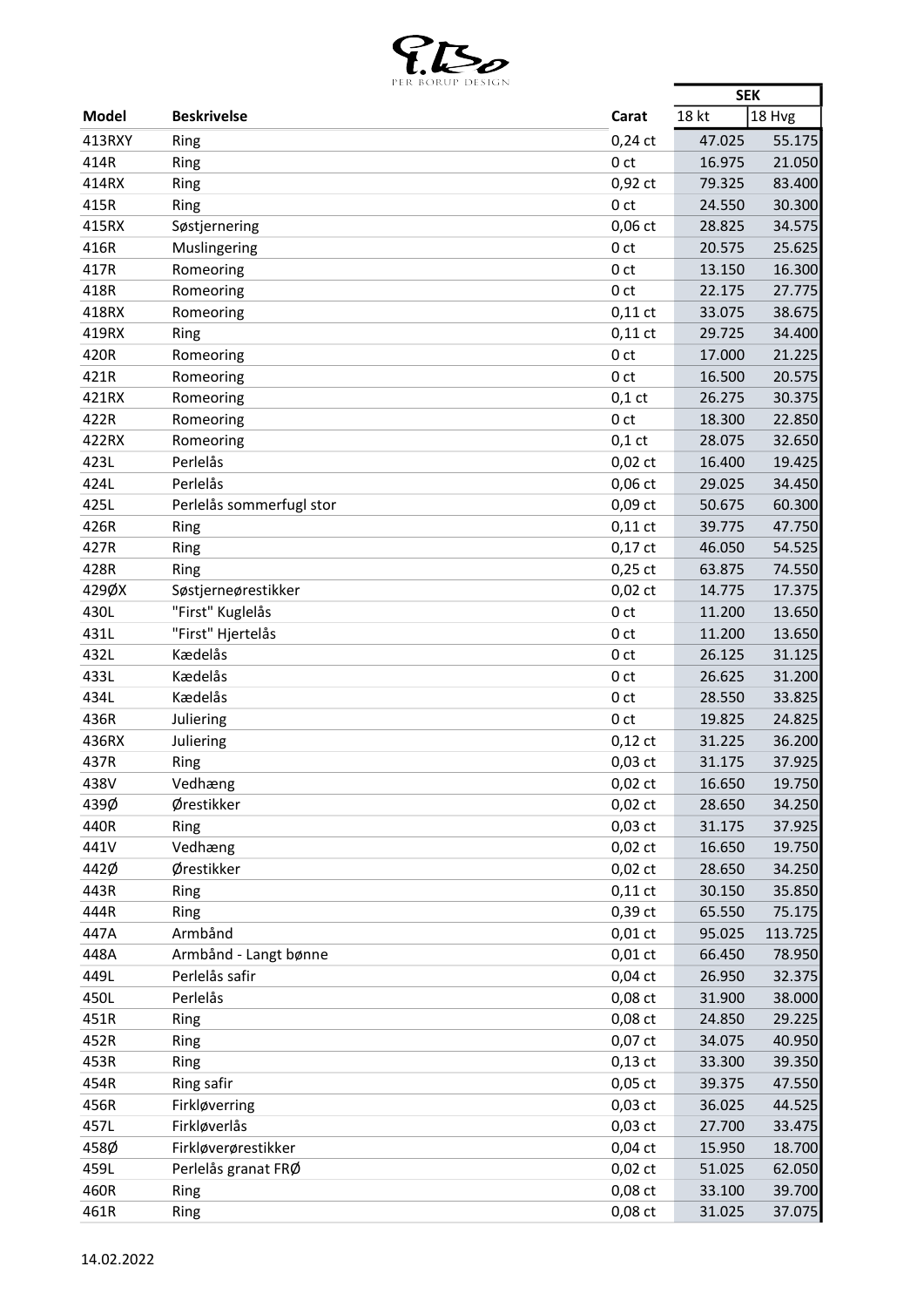

|       | PER BURUP DESIGN                          |                 | <b>SEK</b> |        |
|-------|-------------------------------------------|-----------------|------------|--------|
| Model | <b>Beskrivelse</b>                        | Carat           | 18 kt      | 18 Hvg |
| 462L  | Hjertekugle                               | 0 <sub>ct</sub> | 16.375     | 19.800 |
| 462LX | Hjertekugle                               | $0,03$ ct       | 17.825     | 21.275 |
| 463L  | Perlelås                                  | 0 <sub>ct</sub> | 16.375     | 19.800 |
| 464L  | Kometlås                                  | 0 <sub>ct</sub> | 20.250     | 24.725 |
| 465L  | Perlelås                                  | $0,06$ ct       | 32.150     | 39.100 |
| 466L  | Perlelås                                  | 0 <sub>ct</sub> | 46.700     | 57.125 |
| 467L  | Hjertetwinlås                             | $0,04$ ct       | 42.050     | 50.475 |
| 468L  | Perlelås                                  | $0,02$ ct       | 28.800     | 34.350 |
| 469L  | Perlelås                                  | $0,02$ ct       | 28.325     | 33.875 |
| 472B  |                                           | $0,02$ ct       | 41.700     | 49.925 |
| 473B  |                                           | $0,02$ ct       | 41.700     | 49.925 |
| 474R  | Hjertering                                | 0 <sub>ct</sub> | 19.025     | 23.650 |
| 474RX | Hjertering                                | $0,12$ ct       | 25.725     | 30.375 |
| 475R  | Hesteskoring                              | 0 <sub>ct</sub> | 19.025     | 23.650 |
| 475RX | Hesteskoring                              | $0,09$ ct       | 26.150     | 30.800 |
|       | Firkløverring                             |                 | 19.025     |        |
| 476R  |                                           | 0 <sub>ct</sub> |            | 23.650 |
| 477R  | Ring med ferskvandsperle                  | 0 <sub>ct</sub> | 19.550     | 24.325 |
| 477RX | Ring                                      | $0,04$ ct       | 22.725     | 27.475 |
| 478R  | Ring med blå topas                        | 0 <sub>ct</sub> | 19.550     | 24.325 |
| 479R  | Ring                                      | $0,05$ ct       | 20.800     | 25.275 |
| 480R  | Kronering nr. 1 Des: Lykke                | $0,08$ ct       | 29.000     | 34.775 |
| 481R  | Kronering nr. 2 m.rubin Des: Karin        | $0,04$ ct       | 25.125     | 30.050 |
| 482R  | Kronering nr. 3 Des: Kell                 | $0,09$ ct       | 23.375     | 27.375 |
| 483R  | Kronering nr. 4 Des: Per                  | $0,15$ ct       | 39.900     | 47.000 |
| 484L  | Elefantlås                                | $0,05$ ct       | 30.425     | 36.350 |
| 485L  | Perlelås                                  | $0,04$ ct       | 21.650     | 25.775 |
| 487R  | Ring                                      | $0,05$ ct       | 37.900     | 45.850 |
| 488L  | Delfinlås                                 | $0,02$ ct       | 28.725     | 34.350 |
| 490R  | Ring                                      | 0,08 ct         | 37.525     | 45.600 |
| 491R  | Ring                                      | $0,12$ ct       | 38.050     | 45.150 |
| 492R  | Ring                                      | $0,09$ ct       | 31.300     | 37.225 |
| 493L  | 2-farvet perlelås                         | $0,07$ ct       | 39.650     | 46.950 |
| 494R  | Ring                                      | 0,08 ct         | 38.500     | 46.600 |
| 495L  | Perlelås med blå topas ell. ametyst       | $0,09$ ct       | 50.150     | 59.000 |
| 496Ø  | Vendeørestikker                           | 0,08 ct         | 42.100     | 49.475 |
| 497R  | Ring                                      | 0,08 ct         | 34.225     | 41.525 |
| 498L  | Perlelås lille sommerfugl                 | 0 <sub>ct</sub> | 26.175     | 31.450 |
| 498LX | Perlelås lille sommerfugl                 | $0,06$ ct       | 29.550     | 34.800 |
| 498LY | Perlelås lille sommerfugl                 | $0,56$ ct       | 60.475     | 65.750 |
| 499R  | Ring to-farvet                            | $0,12$ ct       | 35.175     | 41.650 |
| 500Ø  | Sticks & Pearls, kugler med 2 par perler  | 0 <sub>ct</sub> | 4.950      | 5.300  |
| 500ØX | Sticks & Pearls, kugler med 2 par perler  | $0,04$ ct       | 7.200      | 7.525  |
| 501Ø  | Sticks & Pearls, kugler med 2 par perler  | 0 <sub>ct</sub> | 4.950      | 5.300  |
| 501ØX | Sticks & Pearls, hjerter med 2 par perler | $0,06$ ct       | 9.700      | 10.050 |
| 502Ø  | Sticks & Pearls, kugler med 2 par perler  | 0 <sub>ct</sub> | 4.950      | 5.300  |
| 503Ø  | Ørestikker - hjerter                      | $0,02$ ct       | 10.375     | 11.800 |
| 503ØY | Ørestikker - hjerter                      | 0,68 ct         | 56.225     | 58.975 |
| 504L  | Perlelås stor ORKIDÉ                      | $0,11$ ct       | 53.250     | 64.050 |
| 504LY | Perlelås stor ORKIDÉ                      | $0,61$ ct       | 84.925     | 95.775 |
| 505R  | Ring                                      | $0,04$ ct       | 33.650     | 40.825 |
| 506L  | Perlelås med kulturperle                  | 0 <sub>ct</sub> | 22.375     | 27.100 |
|       |                                           |                 |            |        |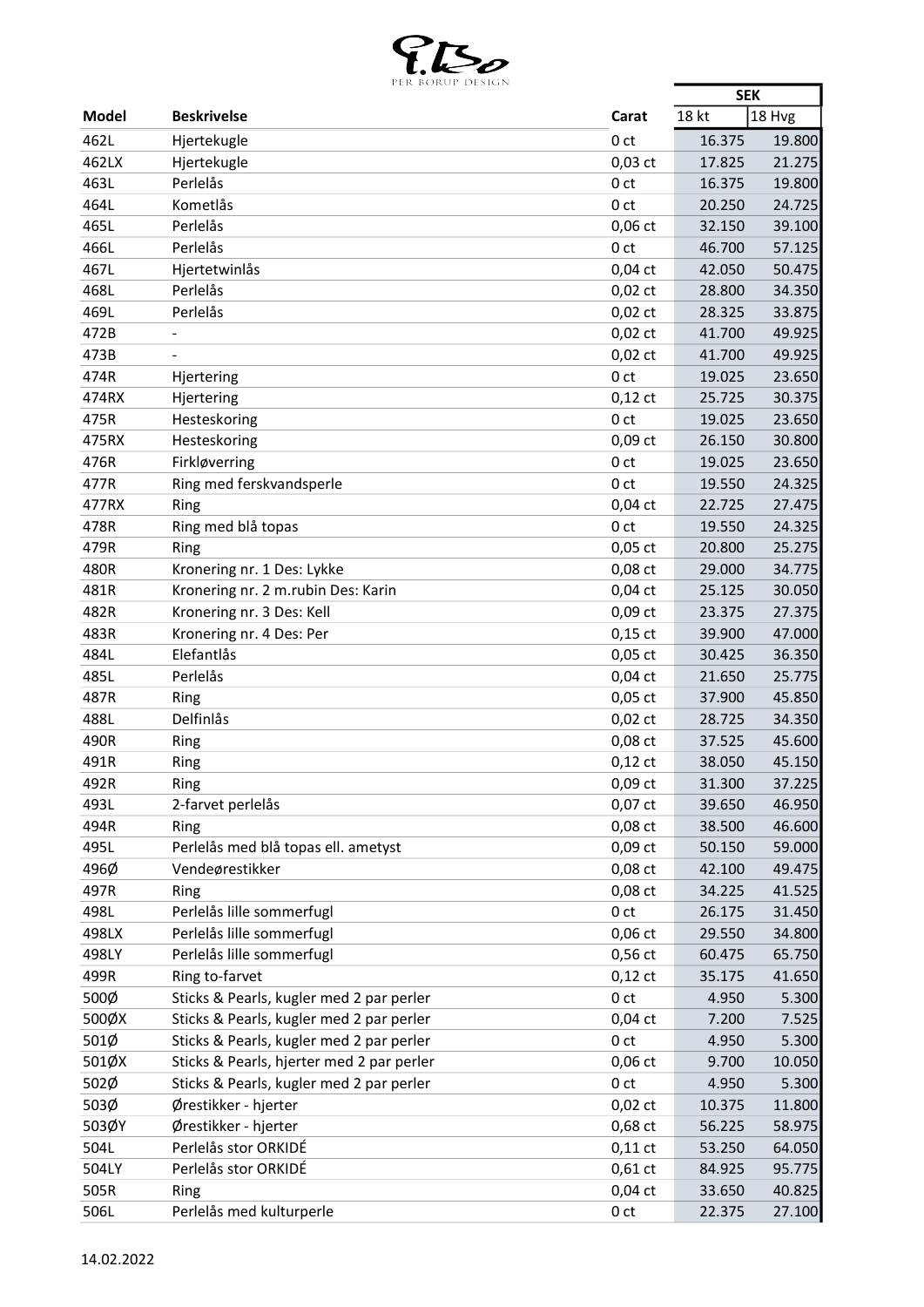

|              | FER BURUF DESIGN                                        |                                    | <b>SEK</b>       |                  |
|--------------|---------------------------------------------------------|------------------------------------|------------------|------------------|
| Model        | <b>Beskrivelse</b>                                      | Carat                              | 18 kt            | 18 Hvg           |
| 507L         | Perlelås med kulturperle                                | 0 <sub>ct</sub>                    | 16.725           | 19.850           |
| 508L         | Perlelås med kulturperle                                | 0 <sub>ct</sub>                    | 16.000           | 19.175           |
| 509L         | Perlelås                                                | $0,05$ ct                          | 33.275           | 39.950           |
| 510R         | Ring                                                    | $0,05$ ct                          | 29.900           | 36.500           |
| 511Ø         | Ørestikker                                              | $0,06$ ct                          | 28.150           | 33.275           |
| 512R         | Ring                                                    | $0,06$ ct                          | 28.925           | 34.975           |
| 513R         | Ring                                                    | $0,05$ ct                          | 26.800           | 32.550           |
| 514L         | Blomsterlås ferskvandsperler                            | 0 <sub>ct</sub>                    | 18.725           | 22.300           |
| 515L         | Perlelås                                                | $0,04$ ct                          | 26.075           | 31.550           |
| 516L         | Lille golflås                                           | 0 <sub>ct</sub>                    | 10.450           | 12.250           |
| 517L         | Stor golflås                                            | 0 <sub>ct</sub>                    | 14.550           | 17.500           |
| 518L         | Stjernelås                                              | 0 <sub>ct</sub>                    | 20.750           | 25.400           |
| 519Ø         | Sticks & Pearls, kugler med 2 par perler                | 0 <sub>ct</sub>                    | 4.950            | 5.300            |
| 520R         | Ring mabeperle                                          | $0,08$ ct                          | 43.400           | 52.400           |
| 521L         | Perlelås til 2 rk.                                      | $0,05$ ct                          | 38.375           | 46.075           |
| 522L         | Lille orkidé-lås                                        | 0 <sub>ct</sub>                    | 28.550           | 34.150           |
| 522L         | Lille orkidé-lås                                        | 0 <sub>ct</sub>                    | 28.550           | 34.150           |
| 522LX        | Lille orkidé-lås                                        | $0,03$ ct                          | 29.975           | 35.600           |
| 523Ø         |                                                         | 0 <sub>ct</sub>                    | 8.300            | 9.550            |
| 524R         | Ring                                                    | $0,06$ ct                          | 29.400           | 35.650           |
| 525Ø         | Orkidé-ørestikker                                       | 0 <sub>ct</sub>                    | 11.150           | 13.175           |
| 525ØX        | Orkidé-ørestikker                                       | $0,02$ ct                          | 12.725           | 14.750           |
| 526R         | Orkidé-ring                                             | 0 <sub>ct</sub>                    | 27.125           | 33.575           |
| 526RX        | Orkidé-ring                                             | $0,03$ ct                          | 29.475           | 35.975           |
| 527Ø         | Ørestikker                                              | $0,06$ ct                          | 20.025           | 22.800           |
| 528R         | Ring                                                    | $0,08$ ct                          | 36.575           | 43.875           |
| 529Ø         | Ørestikker med rosa perler                              | 0 <sub>ct</sub>                    | 18.750           | 22.200           |
| 530Ø         | Sticks & Pearls, kugler med 2 par perler                | 0 <sub>ct</sub>                    | 4.950            | 5.300            |
| 530ØX        | Sticks & Pearls, firkløvere med 2 par perler            | 0,08 ct                            | 11.350           | 11.725           |
| 531V         | Vedh til ørestikker blå topas, ametyst el citrin 2 stk. |                                    | 19.225           | 21.325           |
| 531Ø         | Ørestikker                                              | 0 ct                               | 36.475           | 42.575           |
| 532L         | Perlelås                                                | 0 <sub>ct</sub><br>0 <sub>ct</sub> |                  | 44.150           |
| 532V         | Vedh til perlelås, blå topas, ametyst eller citrin      | 0 <sub>ct</sub>                    | 37.125<br>9.750  | 10.800           |
|              | Perlelås                                                |                                    |                  |                  |
| 533L<br>534L | Rørlås                                                  | $0,06$ ct                          | 35.650           | 42.675           |
| 535L         | Perlelås, FISK blå eller hvide brillanter               | $0,03$ ct<br>$0,04$ ct             | 20.600<br>31.950 | 24.675           |
| 536L         | Perlelås m. perle grå, hvid el.rosa                     | 0 <sub>ct</sub>                    | 22.575           | 38.275<br>27.625 |
| 536LX        | Perlelås                                                |                                    | 29.000           | 34.075           |
| 537L         | Kuglelås zik-zak 11 mm                                  | $0,12$ ct<br>0 <sub>ct</sub>       | 15.150           | 18.175           |
|              |                                                         |                                    |                  |                  |
| 538L         | Kuglelås zik-zak 14 mm                                  | 0 ct                               | 20.300           | 24.725           |
| 538LX        | Kuglelås zik-zak 14 mm                                  | $0,06$ ct                          | 25.050           | 29.475           |
| 539L         | Kuglelås zik-zak 18 mm                                  | 0 <sub>ct</sub>                    | 28.550           | 35.225           |
| 540R         | Ring                                                    | $0,11$ ct                          | 37.050           | 44.700           |
| 541L         | Perlelås                                                | $0,03$ ct                          | 23.650           | 28.225           |
| 542R         | Choice-ring med stjerner                                | 0 <sub>ct</sub>                    | 27.625           | 34.225           |
| 543R         | Choice-ring med blomster                                | 0 <sub>ct</sub>                    | 27.625           | 34.225           |
| 544R         | Choice-ring med hjerter                                 | 0 ct                               | 27.625           | 34.225           |
| 545RX        | Ring                                                    | $0,1$ ct                           | 33.225           | 39.850           |
| 546Ø         | Ørestikker                                              | $0,04$ ct                          | 19.050           | 22.625           |
| 547L         | Sweet Heart, hjerte med krone                           | 0 <sub>ct</sub>                    | 30.925           | 37.450           |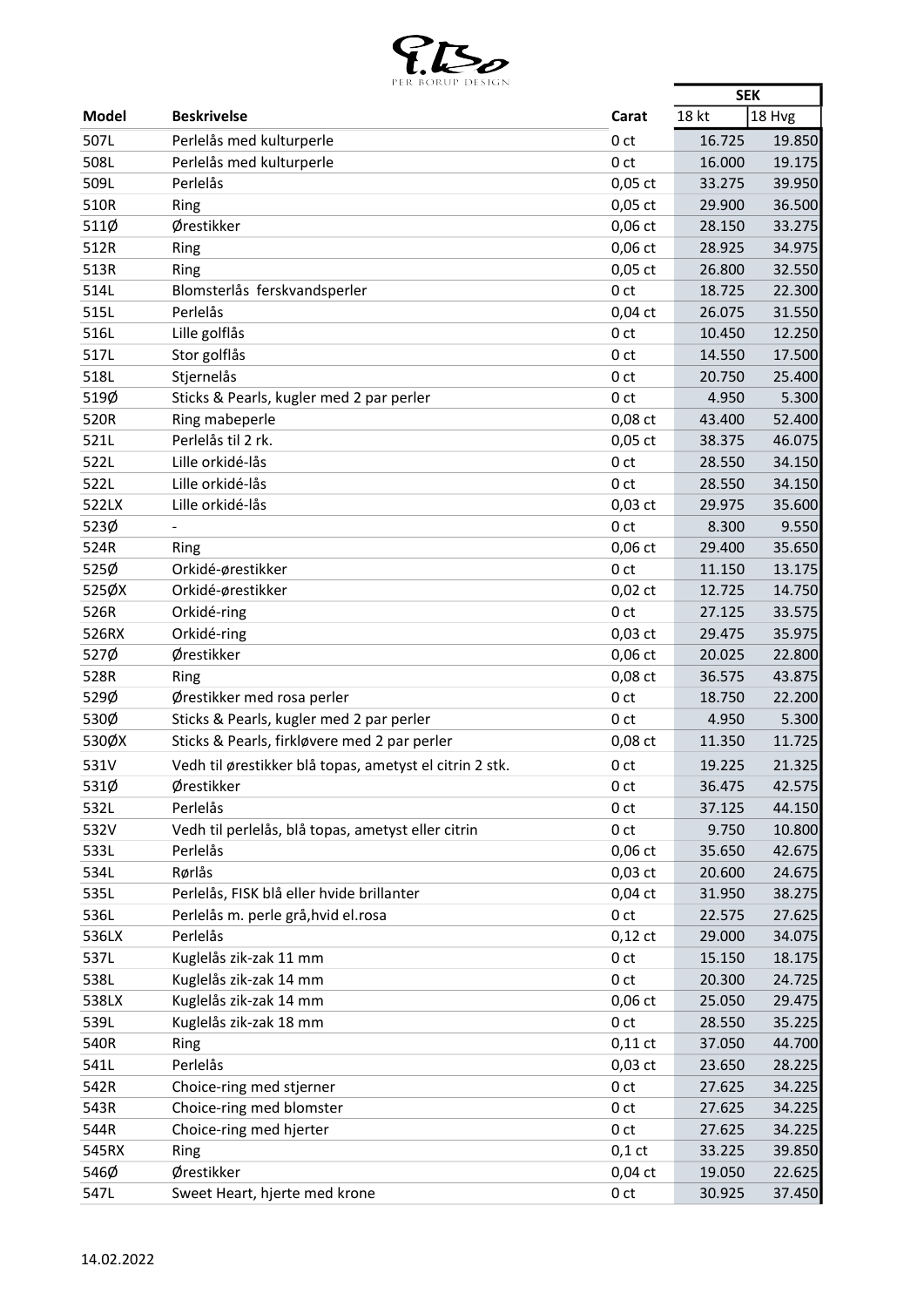

|              | PER BORUP DESIGN                            |                 | <b>SEK</b> |        |
|--------------|---------------------------------------------|-----------------|------------|--------|
| <b>Model</b> | <b>Beskrivelse</b>                          | Carat           | 18 kt      | 18 Hvg |
| 547LX        | Sweet Heart, hjerte uden krone              | $0,06$ ct       | 33.450     | 39.975 |
| 548R         | <b>Sweet Heart Ring</b>                     | 0 <sub>ct</sub> | 36.925     | 46.050 |
| 548RX        | Sweet Heart hvide eller farvede brill.      | $0,09$ ct       | 41.250     | 50.375 |
| 548RY        | Sweet Heart hvide eller farvede brill.      | $0,45$ ct       | 62.425     | 71.575 |
| 549Ø         | Sweet Heart Ørestikker                      | 0 <sub>ct</sub> | 14.500     | 17.450 |
| 549ØX        | Sweet Heart Ørestik. hvide el. farv. brill. | $0,12$ ct       | 21.225     | 24.175 |
| 550L         | Choice-lås, hjerter                         | 0 <sub>ct</sub> | 11.175     | 13.275 |
| 551L         | Choice-lås, blomster                        | 0 <sub>ct</sub> | 11.175     | 13.275 |
| 552L         | Choice-lås, stjerner                        | 0 <sub>ct</sub> | 11.175     | 13.275 |
| 553L         | Perlelås                                    | 0 <sub>ct</sub> | 22.025     | 27.025 |
| 554L         | Perlelås                                    | $0,02$ ct       | 26.675     | 32.150 |
| 555L         | Perlelås                                    | $0,05$ ct       | 32.475     | 39.200 |
| 557R         |                                             | $0,11$ ct       | 34.200     | 40.600 |
| 558Ø         | Ring                                        | 0 <sub>ct</sub> |            |        |
|              | Orkidé-øreclips                             |                 | 51.200     | 62.425 |
| 559V         | Charms, Frø                                 | $0,02$ ct       | 20.650     | 25.450 |
| 560V         | Charms, Delfin                              | $0,02$ ct       | 14.925     | 18.025 |
| 561V         | Charms, Sommerfugl,                         | 0 <sub>ct</sub> | 11.300     | 13.825 |
| 562V         | Charms, Fisk                                | $0,02$ ct       | 20.600     | 25.250 |
| 563L         | Perlelås, Den Franske Lilje                 | 0 <sub>ct</sub> | 40.125     | 48.850 |
| 564R         | Stjernering                                 | 0 <sub>ct</sub> | 40.775     | 50.950 |
| 564RX        |                                             | $0,17$ ct       | 54.225     | 64.425 |
| 565Ø11       | Ørestikker                                  | $0,22$ ct       | 16.850     | 17.550 |
| 565Ø5        | Ørestikker                                  | $0,1$ ct        | 10.300     | 11.000 |
| 565Ø8        | Ørestikker                                  | $0,16$ ct       | 13.250     | 13.950 |
| 566R         | Ring                                        | $0,1$ ct        | 42.775     | 51.375 |
| 567V         |                                             | 0 <sub>ct</sub> | 7.500      | 8.900  |
| 567VS        | $\qquad \qquad \blacksquare$                | 0 <sub>ct</sub> | 8.700      | 10.100 |
| 567VX        | $\blacksquare$                              | $0,1$ ct        | 12.025     | 13.450 |
| 568R         | Ring                                        | $0,08$ ct       | 32.325     | 38.700 |
| 569R         | Ring                                        | 0,08 ct         | 32.575     | 39.050 |
| 570P         | $\blacksquare$                              | 0 <sub>ct</sub> | 1.625      | 1.800  |
| 570S         |                                             | 0 <sub>ct</sub> | 2.050      | 2.200  |
| 570V         |                                             | $0,16$ ct       | 14.250     | 15.100 |
| 570VS        |                                             | $0,06$ ct       | 10.975     | 11.825 |
| 571L         | Perlelås                                    | $0,05$ ct       | 46.325     | 56.100 |
| 572L         | Perlelås                                    | $0,05$ ct       | 34.625     | 41.600 |
| 573L         | Perlelås                                    | $0,05$ ct       | 32.300     | 38.650 |
| 574R         | Ring, tro håb og kærlighed                  | $0,03$ ct       | 30.625     | 37.650 |
| 575R         | "Moon" ring                                 | $0,18$ ct       | 50.975     | 61.050 |
| 576L         | Perlelås                                    | $0,05$ ct       | 32.200     | 38.875 |
| 577L         | Perlelås                                    | 0,08 ct         | 40.225     | 48.300 |
| 578V         | "Flirt" vedhæng                             | $0,05$ ct       | 17.775     | 21.100 |
| 579R         | "Flirt" ring                                | $0,05$ ct       | 22.725     | 27.300 |
| 580R         | "Flirt" ring                                | $0,05$ ct       | 25.525     | 30.925 |
| 581R         | "Flirt" ring                                | $0,03$ ct       | 27.425     | 33.350 |
|              |                                             |                 |            |        |
| 582Ø         | "Flirt" ørestikker                          | $0,06$ ct       | 32.425     | 37.850 |
| 583L         | "Flirt" perlelås                            | $0,03$ ct       | 31.900     | 38.100 |
| 584R         | Mor & barn ring m/hvid, blå ell. røde brill | $0,03$ ct       | 26.750     | 32.750 |
| 585R         | "Moon" ring                                 | $0,09$ ct       | 40.400     | 49.225 |
| 586Ø         | "Moon" ørestikker                           | 0,08 ct         | 30.000     | 35.175 |
| 587L         | "Moon" perlelås                             | $0,07$ ct       | 32.150     | 38.100 |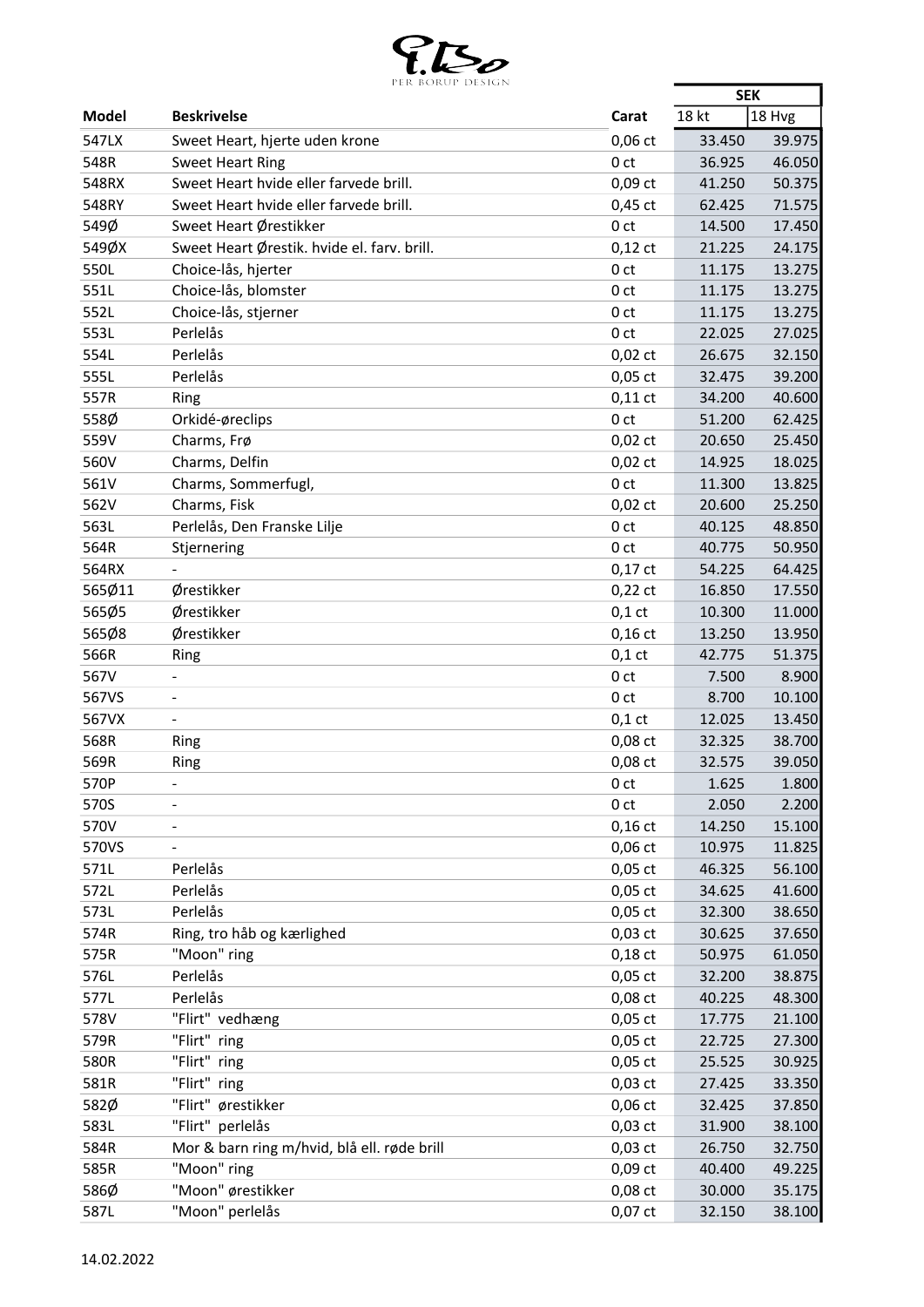

|        | PER BOROP DESIGN                   |                 | <b>SEK</b> |         |
|--------|------------------------------------|-----------------|------------|---------|
| Model  | <b>Beskrivelse</b>                 | Carat           | 18 kt      | 18 Hvg  |
| 588L   | "Joy" perlelås                     | 0,08 ct         | 36.225     | 43.600  |
| 589L   | "Joy" perlelås vendbar             | $0,1$ ct        | 33.575     | 39.325  |
| 590L   | "Joy" perlelås vendbar             | $0,06$ ct       | 23.875     | 28.025  |
| 591L   | "Joy" perlelås                     | $0,03$ ct       | 29.425     | 35.175  |
| 592Ø   | "Joy" ørestikker                   | 0 <sub>ct</sub> | 14.075     | 16.525  |
| 593R   | "Joy" ring                         | 0 <sub>ct</sub> | 36.400     | 45.375  |
| 594Ø   | "Joy" ørestikker                   | 0 <sub>ct</sub> | 9.775      | 11.250  |
| 594ØX  | "Joy" ørestikker                   | $0,04$ ct       | 12.000     | 13.475  |
| 595V   |                                    | 0 <sub>ct</sub> | 10.700     | 12.600  |
| 596VPS |                                    | 0 <sub>ct</sub> | 12.175     | 14.075  |
| 596VX  |                                    | $0,06$ ct       | 13.600     | 15.475  |
| 597Ø   | Ørestikker "Den franske lilje"     | 0 <sub>ct</sub> | 27.625     | 33.100  |
| 599L   | Perlelås                           | $0,06$ ct       | 55.000     | 67.300  |
| 600V   | Nøglevedhæng "The Key to my Heart" | 0 <sub>ct</sub> | 16.450     | 20.375  |
| 600VX  | Nøglevedhæng "The Key to my Heart" | $0,14$ ct       | 24.375     | 28.325  |
| 600VY  | Nøglevedhæng "The Key to my Heart" | $0,63$ ct       | 54.675     | 58.600  |
| 601A   | Paragraf armbånd                   | $0,01$ ct       | 135.325    | 164.575 |
| 603V   |                                    | 0 <sub>ct</sub> | 8.350      | 9.950   |
| 604L   | Perlelås                           | $0,06$ ct       | 33.425     | 39.750  |
| 605L   | Lås                                | $0,06$ ct       | 17.850     | 20.875  |
| 606L   | Lås                                | $0,09$ ct       | 26.050     | 31.025  |
| 607V   | Nøgle charms "The Key to my Heart" | $0,01$ ct       | 12.000     | 14.325  |
| 607VX  | Nøgle charms "The Key to my Heart" | $0,07$ ct       | 16.750     | 19.075  |
| 608R   | Ring                               | $0,06$ ct       | 33.950     | 40.125  |
| 609R   | Ring                               | 0,06 ct         | 33.575     | 40.050  |
| 610R   | Ring                               | 0,08 ct         | 35.000     | 41.925  |
| 611R   | Ring                               | $0,04$ ct       | 30.125     | 36.800  |
| 612L   | Lås med 3 vedhæng                  | $0,05$ ct       | 36.150     | 43.125  |
| 613L   | Lås                                | $0,02$ ct       | 29.675     | 35.500  |
| 614L   | Lås "Leaves" lille 2-farvet        | 0 <sub>ct</sub> | 28.100     | 34.575  |
| 615L   | Lås "Leaves" stor 2-farvet         | 0 ct            | 46.400     | 57.850  |
| 616R   | Ring "Leaves"                      | 0 <sub>ct</sub> | 19.125     | 23.425  |
| 617Ø   | Ørestikker "Leaves"                | 0 <sub>ct</sub> | 11.825     | 13.875  |
| 618A   | Armbånd                            | $0,01$ ct       | 88.200     | 107.750 |
| 622L   | Lille svanelås                     | 0 <sub>ct</sub> | 37.500     | 45.875  |
| 622LX  | Lille svanelås                     | $0,05$ ct       | 40.550     | 48.900  |
| 622LY  | Lille svanelås                     | $0,42$ ct       | 63.400     | 71.750  |
| 623L   | Stor svanelås                      | $0,1$ ct        | 58.825     | 70.850  |
| 623LX  | Perlelås                           | $0,69$ ct       | 97.000     | 109.025 |
| 624V   | Svanecharms                        | 0 <sub>ct</sub> | 16.900     | 20.750  |
| 626L   | Lille oval lås                     | 0 <sub>ct</sub> | 21.050     | 25.425  |
| 626LX  | Lille oval lås                     | $0,32$ ct       | 39.775     | 44.150  |
| 627L   | Stor oval lås                      | 0 <sub>ct</sub> | 28.200     | 34.325  |
| 627LX  | Stor oval lås                      | $0,4$ ct        | 51.700     | 57.825  |
| 628L   | Sweetheartlås                      | 0 <sub>ct</sub> | 11.425     | 13.825  |
| 629L   | Perlelås                           | 0 <sub>ct</sub> | 10.200     | 12.200  |
| 632R   | Ring "Life"                        | 0 <sub>ct</sub> | 32.775     | 40.800  |
| 633L   | Lås "Life"                         | 0 <sub>ct</sub> | 32.600     | 39.075  |
| 634Ø   | Ørestikker "Life"                  | 0 <sub>ct</sub> | 17.525     | 20.550  |
| 635V   | Vedhæng bogstav                    | $0,01$ ct       | 14.150     | 17.225  |
| 635VX  | Vedhæng bogstav                    | $0,11$ ct       | 19.750     | 22.850  |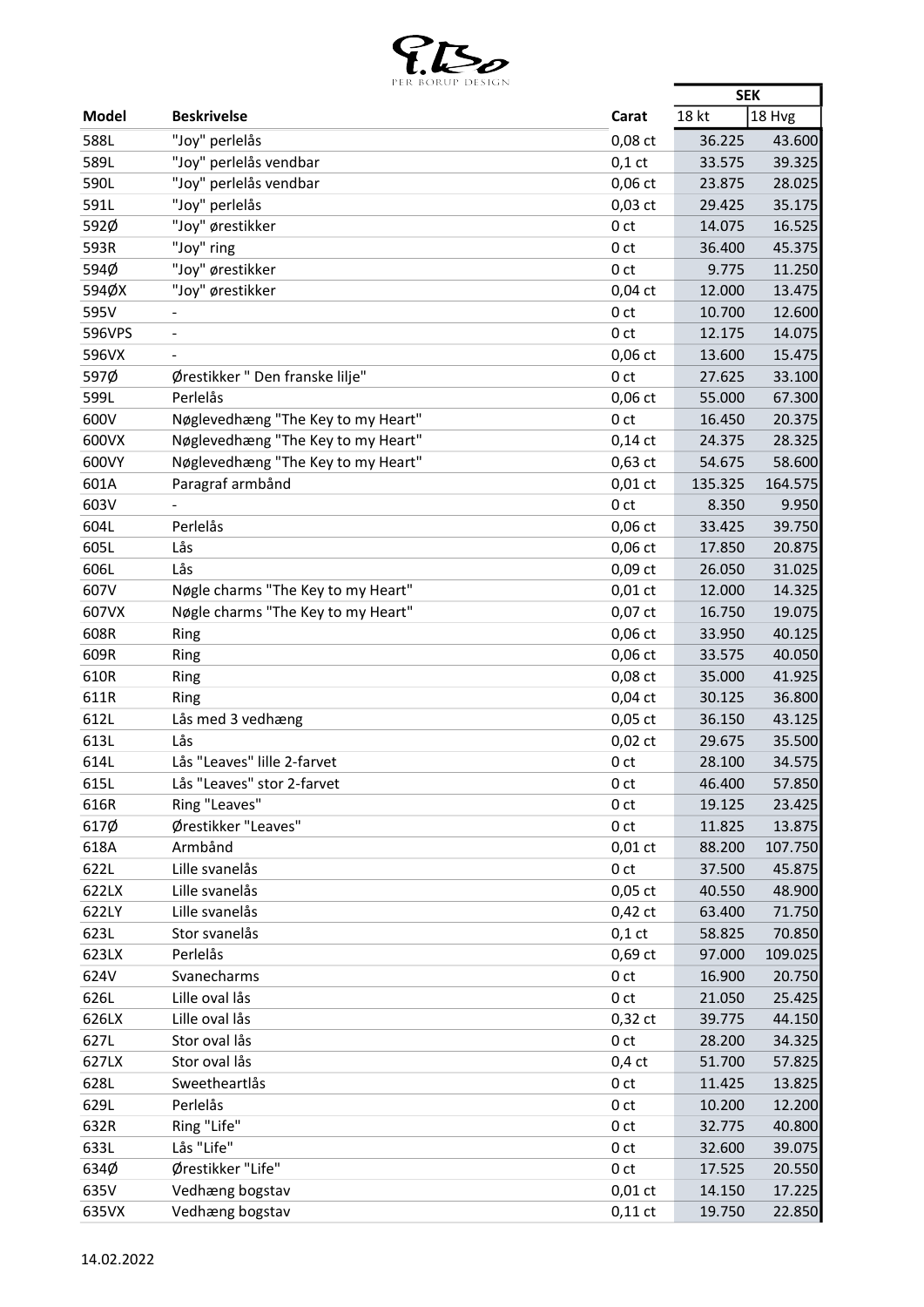

| 18 kt<br>18 Hvg<br><b>Beskrivelse</b><br>Carat<br>636L<br>Lås<br>0 <sub>ct</sub><br>25.975<br>31.950<br>636LX<br>Lås<br>35.775<br>$0,06$ ct<br>29.800<br>Lås<br>636LY<br>0,49 ct<br>59.075<br>65.025<br>Lås<br>637L<br>$0,03$ ct<br>25.850<br>31.425<br>Lås<br>637LY<br>0,76 ct<br>76.750<br>71.200<br>$0,56$ ct<br>638R<br>89.650<br>103.550<br>Ring<br>639R<br>$0,1$ ct<br>28.500<br>24.475<br>Ring<br>Lås "Aqua" lille, 2-farvet<br>640L<br>0,08 ct<br>31.475<br>37.425<br>641L<br>Lås "Aqua" stor, 2-farvet<br>0,08 ct<br>38.675<br>46.625<br>Ring "Aqua"<br>25.950<br>642R<br>0 <sub>ct</sub><br>20.825<br>Ring "Aqua"<br>642RX<br>$0,03$ ct<br>22.275<br>27.400<br>643Ø<br>Ørestikker "Aqua"<br>21.650<br>$0,04$ ct<br>18.275<br>Lås "Elle"<br>644L<br>0 <sub>ct</sub><br>54.725<br>67.025<br>644LX<br>Lås "Elle"<br>70.400<br>82.700<br>$0,28$ ct<br>Lås "Sunrise"<br>645L<br>58.250<br>69.350<br>$0,1$ ct<br>646Ø<br>Ørestikker "Sunrise"<br>$0,04$ ct<br>28.225<br>33.550<br>Lås "Amaryllis Belladonna"<br>647L<br>0 <sub>ct</sub><br>50.800<br>41.375<br>Lås "Amaryllis Belladonna"<br>647LX<br>0,38 ct<br>73.625<br>64.225<br>Ørestikker "Amaryllis Belladonna"<br>648Ø<br>26.600<br>0 <sub>ct</sub><br>21.700<br>648ØX<br>Ørestikker "Amaryllis Belladonna"<br>0,08 ct<br>26.175<br>31.100<br>Ring "Amaryllis Belladonna" bred<br>649R<br>53.900<br>0 <sub>ct</sub><br>43.100<br>649RX<br>Ring "Amaryllis Belladonna" bred<br>56.525<br>67.350<br>$0,24$ ct<br>Lås<br>650L<br>$0,03$ ct<br>33.850<br>41.600<br>651Ø<br>Ørestikker m/ferskvandsperle<br>$0,04$ ct<br>13.125<br>12.125<br>652Ø<br>Ørestikker m/ferskvandsperle<br>$0,04$ ct<br>12.125<br>13.125<br>653R<br>Ring 2 farvet<br>$0,06$ ct<br>34.725<br>29.100<br>654Ø<br>Ørestikker Design: Per<br>26.650<br>$0,06$ ct<br>22.625<br>655Ø<br>Ørestikker Design: Kell<br>$0,04$ ct<br>15.475<br>13.725<br>656Ø<br>Ørestikker Design: Karin<br>20.400<br>$0,1$ ct<br>18.075<br>11.225<br>657Ø<br>Ørestikker Design: Lykke<br>$0,04$ ct<br>10.375<br>658R<br>Ring "Amaryllis Belladonna" smal<br>0 ct<br>22.800<br>28.300<br>Ring "Amaryllis Belladonna" smal<br>658RX<br>36.550<br>42.025<br>$0,21$ ct<br>659Ø<br>Ørestikker "Amaryllis Belladonna" lille<br>0 <sub>ct</sub><br>11.400<br>13.500<br>659ØX<br>Ørestikker "Amaryllis Belladonna" lille<br>$0,06$ ct<br>15.225<br>17.325<br>Vedhæng "Amaryllis Belladonna"<br>660V<br>16.125<br>0 <sub>ct</sub><br>13.100<br>661L<br>Lås "Little Angel"<br>0 <sub>ct</sub><br>35.550<br>29.600<br>Lås "Angel"<br>662L<br>0 <sub>ct</sub><br>48.925<br>60.150<br>Ring "Angel"<br>663R<br>26.375<br>0 <sub>ct</sub><br>21.450<br>664Ø<br>Ørestikker "Angel"<br>9.600<br>11.200<br>0 <sub>ct</sub><br>Lås "Jazz"<br>665L<br>22.625<br>27.675<br>0 <sub>ct</sub><br>Lås "Jazz"<br>665LX<br>$0,07$ ct<br>31.350<br>26.300<br>665LY<br>Lås "Jazz"<br>$0,61$ ct<br>64.400<br>59.325<br>666Ø<br>Ørestikker "Jazz"<br>0 <sub>ct</sub><br>12.650<br>14.425<br>666ØX<br>Ørestikker "Jazz"<br>$0,1$ ct<br>15.925<br>17.700<br>667L<br>Lås "Palme"<br>52.825<br>$0,06$ ct<br>43.700<br>668R<br>Ring "Palme"<br>$0,09$ ct<br>40.525<br>48.325<br>Ørestikker "Palme"<br>669Ø<br>$0,02$ ct<br>14.250<br>16.725<br>Lås "Lucca"<br>670L<br>$0,02$ ct<br>54.350<br>44.500<br>671R<br>$0,06$ ct<br>Ring<br>23.475<br>27.700<br>Ring med Kulturperle<br>$0,06$ ct<br>26.800<br>672R<br>22.575 |              | PER BURUP DESIGN |         |        | <b>SEK</b> |
|------------------------------------------------------------------------------------------------------------------------------------------------------------------------------------------------------------------------------------------------------------------------------------------------------------------------------------------------------------------------------------------------------------------------------------------------------------------------------------------------------------------------------------------------------------------------------------------------------------------------------------------------------------------------------------------------------------------------------------------------------------------------------------------------------------------------------------------------------------------------------------------------------------------------------------------------------------------------------------------------------------------------------------------------------------------------------------------------------------------------------------------------------------------------------------------------------------------------------------------------------------------------------------------------------------------------------------------------------------------------------------------------------------------------------------------------------------------------------------------------------------------------------------------------------------------------------------------------------------------------------------------------------------------------------------------------------------------------------------------------------------------------------------------------------------------------------------------------------------------------------------------------------------------------------------------------------------------------------------------------------------------------------------------------------------------------------------------------------------------------------------------------------------------------------------------------------------------------------------------------------------------------------------------------------------------------------------------------------------------------------------------------------------------------------------------------------------------------------------------------------------------------------------------------------------------------------------------------------------------------------------------------------------------------------------------------------------------------------------------------------------------------------------------------------------------------------------------------------------------------------------------------------------------------------------------------------------------------------------------------------------------------------------------------------------------------------------------------------------------------------------------------------------------------------------------------------------------------------------------------------------------------------------------------------------------------------------------------------------------------------------------|--------------|------------------|---------|--------|------------|
|                                                                                                                                                                                                                                                                                                                                                                                                                                                                                                                                                                                                                                                                                                                                                                                                                                                                                                                                                                                                                                                                                                                                                                                                                                                                                                                                                                                                                                                                                                                                                                                                                                                                                                                                                                                                                                                                                                                                                                                                                                                                                                                                                                                                                                                                                                                                                                                                                                                                                                                                                                                                                                                                                                                                                                                                                                                                                                                                                                                                                                                                                                                                                                                                                                                                                                                                                                                          | <b>Model</b> |                  |         |        |            |
|                                                                                                                                                                                                                                                                                                                                                                                                                                                                                                                                                                                                                                                                                                                                                                                                                                                                                                                                                                                                                                                                                                                                                                                                                                                                                                                                                                                                                                                                                                                                                                                                                                                                                                                                                                                                                                                                                                                                                                                                                                                                                                                                                                                                                                                                                                                                                                                                                                                                                                                                                                                                                                                                                                                                                                                                                                                                                                                                                                                                                                                                                                                                                                                                                                                                                                                                                                                          |              |                  |         |        |            |
|                                                                                                                                                                                                                                                                                                                                                                                                                                                                                                                                                                                                                                                                                                                                                                                                                                                                                                                                                                                                                                                                                                                                                                                                                                                                                                                                                                                                                                                                                                                                                                                                                                                                                                                                                                                                                                                                                                                                                                                                                                                                                                                                                                                                                                                                                                                                                                                                                                                                                                                                                                                                                                                                                                                                                                                                                                                                                                                                                                                                                                                                                                                                                                                                                                                                                                                                                                                          |              |                  |         |        |            |
|                                                                                                                                                                                                                                                                                                                                                                                                                                                                                                                                                                                                                                                                                                                                                                                                                                                                                                                                                                                                                                                                                                                                                                                                                                                                                                                                                                                                                                                                                                                                                                                                                                                                                                                                                                                                                                                                                                                                                                                                                                                                                                                                                                                                                                                                                                                                                                                                                                                                                                                                                                                                                                                                                                                                                                                                                                                                                                                                                                                                                                                                                                                                                                                                                                                                                                                                                                                          |              |                  |         |        |            |
|                                                                                                                                                                                                                                                                                                                                                                                                                                                                                                                                                                                                                                                                                                                                                                                                                                                                                                                                                                                                                                                                                                                                                                                                                                                                                                                                                                                                                                                                                                                                                                                                                                                                                                                                                                                                                                                                                                                                                                                                                                                                                                                                                                                                                                                                                                                                                                                                                                                                                                                                                                                                                                                                                                                                                                                                                                                                                                                                                                                                                                                                                                                                                                                                                                                                                                                                                                                          |              |                  |         |        |            |
|                                                                                                                                                                                                                                                                                                                                                                                                                                                                                                                                                                                                                                                                                                                                                                                                                                                                                                                                                                                                                                                                                                                                                                                                                                                                                                                                                                                                                                                                                                                                                                                                                                                                                                                                                                                                                                                                                                                                                                                                                                                                                                                                                                                                                                                                                                                                                                                                                                                                                                                                                                                                                                                                                                                                                                                                                                                                                                                                                                                                                                                                                                                                                                                                                                                                                                                                                                                          |              |                  |         |        |            |
|                                                                                                                                                                                                                                                                                                                                                                                                                                                                                                                                                                                                                                                                                                                                                                                                                                                                                                                                                                                                                                                                                                                                                                                                                                                                                                                                                                                                                                                                                                                                                                                                                                                                                                                                                                                                                                                                                                                                                                                                                                                                                                                                                                                                                                                                                                                                                                                                                                                                                                                                                                                                                                                                                                                                                                                                                                                                                                                                                                                                                                                                                                                                                                                                                                                                                                                                                                                          |              |                  |         |        |            |
|                                                                                                                                                                                                                                                                                                                                                                                                                                                                                                                                                                                                                                                                                                                                                                                                                                                                                                                                                                                                                                                                                                                                                                                                                                                                                                                                                                                                                                                                                                                                                                                                                                                                                                                                                                                                                                                                                                                                                                                                                                                                                                                                                                                                                                                                                                                                                                                                                                                                                                                                                                                                                                                                                                                                                                                                                                                                                                                                                                                                                                                                                                                                                                                                                                                                                                                                                                                          |              |                  |         |        |            |
|                                                                                                                                                                                                                                                                                                                                                                                                                                                                                                                                                                                                                                                                                                                                                                                                                                                                                                                                                                                                                                                                                                                                                                                                                                                                                                                                                                                                                                                                                                                                                                                                                                                                                                                                                                                                                                                                                                                                                                                                                                                                                                                                                                                                                                                                                                                                                                                                                                                                                                                                                                                                                                                                                                                                                                                                                                                                                                                                                                                                                                                                                                                                                                                                                                                                                                                                                                                          |              |                  |         |        |            |
|                                                                                                                                                                                                                                                                                                                                                                                                                                                                                                                                                                                                                                                                                                                                                                                                                                                                                                                                                                                                                                                                                                                                                                                                                                                                                                                                                                                                                                                                                                                                                                                                                                                                                                                                                                                                                                                                                                                                                                                                                                                                                                                                                                                                                                                                                                                                                                                                                                                                                                                                                                                                                                                                                                                                                                                                                                                                                                                                                                                                                                                                                                                                                                                                                                                                                                                                                                                          |              |                  |         |        |            |
|                                                                                                                                                                                                                                                                                                                                                                                                                                                                                                                                                                                                                                                                                                                                                                                                                                                                                                                                                                                                                                                                                                                                                                                                                                                                                                                                                                                                                                                                                                                                                                                                                                                                                                                                                                                                                                                                                                                                                                                                                                                                                                                                                                                                                                                                                                                                                                                                                                                                                                                                                                                                                                                                                                                                                                                                                                                                                                                                                                                                                                                                                                                                                                                                                                                                                                                                                                                          |              |                  |         |        |            |
|                                                                                                                                                                                                                                                                                                                                                                                                                                                                                                                                                                                                                                                                                                                                                                                                                                                                                                                                                                                                                                                                                                                                                                                                                                                                                                                                                                                                                                                                                                                                                                                                                                                                                                                                                                                                                                                                                                                                                                                                                                                                                                                                                                                                                                                                                                                                                                                                                                                                                                                                                                                                                                                                                                                                                                                                                                                                                                                                                                                                                                                                                                                                                                                                                                                                                                                                                                                          |              |                  |         |        |            |
|                                                                                                                                                                                                                                                                                                                                                                                                                                                                                                                                                                                                                                                                                                                                                                                                                                                                                                                                                                                                                                                                                                                                                                                                                                                                                                                                                                                                                                                                                                                                                                                                                                                                                                                                                                                                                                                                                                                                                                                                                                                                                                                                                                                                                                                                                                                                                                                                                                                                                                                                                                                                                                                                                                                                                                                                                                                                                                                                                                                                                                                                                                                                                                                                                                                                                                                                                                                          |              |                  |         |        |            |
|                                                                                                                                                                                                                                                                                                                                                                                                                                                                                                                                                                                                                                                                                                                                                                                                                                                                                                                                                                                                                                                                                                                                                                                                                                                                                                                                                                                                                                                                                                                                                                                                                                                                                                                                                                                                                                                                                                                                                                                                                                                                                                                                                                                                                                                                                                                                                                                                                                                                                                                                                                                                                                                                                                                                                                                                                                                                                                                                                                                                                                                                                                                                                                                                                                                                                                                                                                                          |              |                  |         |        |            |
|                                                                                                                                                                                                                                                                                                                                                                                                                                                                                                                                                                                                                                                                                                                                                                                                                                                                                                                                                                                                                                                                                                                                                                                                                                                                                                                                                                                                                                                                                                                                                                                                                                                                                                                                                                                                                                                                                                                                                                                                                                                                                                                                                                                                                                                                                                                                                                                                                                                                                                                                                                                                                                                                                                                                                                                                                                                                                                                                                                                                                                                                                                                                                                                                                                                                                                                                                                                          |              |                  |         |        |            |
|                                                                                                                                                                                                                                                                                                                                                                                                                                                                                                                                                                                                                                                                                                                                                                                                                                                                                                                                                                                                                                                                                                                                                                                                                                                                                                                                                                                                                                                                                                                                                                                                                                                                                                                                                                                                                                                                                                                                                                                                                                                                                                                                                                                                                                                                                                                                                                                                                                                                                                                                                                                                                                                                                                                                                                                                                                                                                                                                                                                                                                                                                                                                                                                                                                                                                                                                                                                          |              |                  |         |        |            |
|                                                                                                                                                                                                                                                                                                                                                                                                                                                                                                                                                                                                                                                                                                                                                                                                                                                                                                                                                                                                                                                                                                                                                                                                                                                                                                                                                                                                                                                                                                                                                                                                                                                                                                                                                                                                                                                                                                                                                                                                                                                                                                                                                                                                                                                                                                                                                                                                                                                                                                                                                                                                                                                                                                                                                                                                                                                                                                                                                                                                                                                                                                                                                                                                                                                                                                                                                                                          |              |                  |         |        |            |
|                                                                                                                                                                                                                                                                                                                                                                                                                                                                                                                                                                                                                                                                                                                                                                                                                                                                                                                                                                                                                                                                                                                                                                                                                                                                                                                                                                                                                                                                                                                                                                                                                                                                                                                                                                                                                                                                                                                                                                                                                                                                                                                                                                                                                                                                                                                                                                                                                                                                                                                                                                                                                                                                                                                                                                                                                                                                                                                                                                                                                                                                                                                                                                                                                                                                                                                                                                                          |              |                  |         |        |            |
|                                                                                                                                                                                                                                                                                                                                                                                                                                                                                                                                                                                                                                                                                                                                                                                                                                                                                                                                                                                                                                                                                                                                                                                                                                                                                                                                                                                                                                                                                                                                                                                                                                                                                                                                                                                                                                                                                                                                                                                                                                                                                                                                                                                                                                                                                                                                                                                                                                                                                                                                                                                                                                                                                                                                                                                                                                                                                                                                                                                                                                                                                                                                                                                                                                                                                                                                                                                          |              |                  |         |        |            |
|                                                                                                                                                                                                                                                                                                                                                                                                                                                                                                                                                                                                                                                                                                                                                                                                                                                                                                                                                                                                                                                                                                                                                                                                                                                                                                                                                                                                                                                                                                                                                                                                                                                                                                                                                                                                                                                                                                                                                                                                                                                                                                                                                                                                                                                                                                                                                                                                                                                                                                                                                                                                                                                                                                                                                                                                                                                                                                                                                                                                                                                                                                                                                                                                                                                                                                                                                                                          |              |                  |         |        |            |
|                                                                                                                                                                                                                                                                                                                                                                                                                                                                                                                                                                                                                                                                                                                                                                                                                                                                                                                                                                                                                                                                                                                                                                                                                                                                                                                                                                                                                                                                                                                                                                                                                                                                                                                                                                                                                                                                                                                                                                                                                                                                                                                                                                                                                                                                                                                                                                                                                                                                                                                                                                                                                                                                                                                                                                                                                                                                                                                                                                                                                                                                                                                                                                                                                                                                                                                                                                                          |              |                  |         |        |            |
|                                                                                                                                                                                                                                                                                                                                                                                                                                                                                                                                                                                                                                                                                                                                                                                                                                                                                                                                                                                                                                                                                                                                                                                                                                                                                                                                                                                                                                                                                                                                                                                                                                                                                                                                                                                                                                                                                                                                                                                                                                                                                                                                                                                                                                                                                                                                                                                                                                                                                                                                                                                                                                                                                                                                                                                                                                                                                                                                                                                                                                                                                                                                                                                                                                                                                                                                                                                          |              |                  |         |        |            |
|                                                                                                                                                                                                                                                                                                                                                                                                                                                                                                                                                                                                                                                                                                                                                                                                                                                                                                                                                                                                                                                                                                                                                                                                                                                                                                                                                                                                                                                                                                                                                                                                                                                                                                                                                                                                                                                                                                                                                                                                                                                                                                                                                                                                                                                                                                                                                                                                                                                                                                                                                                                                                                                                                                                                                                                                                                                                                                                                                                                                                                                                                                                                                                                                                                                                                                                                                                                          |              |                  |         |        |            |
|                                                                                                                                                                                                                                                                                                                                                                                                                                                                                                                                                                                                                                                                                                                                                                                                                                                                                                                                                                                                                                                                                                                                                                                                                                                                                                                                                                                                                                                                                                                                                                                                                                                                                                                                                                                                                                                                                                                                                                                                                                                                                                                                                                                                                                                                                                                                                                                                                                                                                                                                                                                                                                                                                                                                                                                                                                                                                                                                                                                                                                                                                                                                                                                                                                                                                                                                                                                          |              |                  |         |        |            |
|                                                                                                                                                                                                                                                                                                                                                                                                                                                                                                                                                                                                                                                                                                                                                                                                                                                                                                                                                                                                                                                                                                                                                                                                                                                                                                                                                                                                                                                                                                                                                                                                                                                                                                                                                                                                                                                                                                                                                                                                                                                                                                                                                                                                                                                                                                                                                                                                                                                                                                                                                                                                                                                                                                                                                                                                                                                                                                                                                                                                                                                                                                                                                                                                                                                                                                                                                                                          |              |                  |         |        |            |
|                                                                                                                                                                                                                                                                                                                                                                                                                                                                                                                                                                                                                                                                                                                                                                                                                                                                                                                                                                                                                                                                                                                                                                                                                                                                                                                                                                                                                                                                                                                                                                                                                                                                                                                                                                                                                                                                                                                                                                                                                                                                                                                                                                                                                                                                                                                                                                                                                                                                                                                                                                                                                                                                                                                                                                                                                                                                                                                                                                                                                                                                                                                                                                                                                                                                                                                                                                                          |              |                  |         |        |            |
|                                                                                                                                                                                                                                                                                                                                                                                                                                                                                                                                                                                                                                                                                                                                                                                                                                                                                                                                                                                                                                                                                                                                                                                                                                                                                                                                                                                                                                                                                                                                                                                                                                                                                                                                                                                                                                                                                                                                                                                                                                                                                                                                                                                                                                                                                                                                                                                                                                                                                                                                                                                                                                                                                                                                                                                                                                                                                                                                                                                                                                                                                                                                                                                                                                                                                                                                                                                          |              |                  |         |        |            |
|                                                                                                                                                                                                                                                                                                                                                                                                                                                                                                                                                                                                                                                                                                                                                                                                                                                                                                                                                                                                                                                                                                                                                                                                                                                                                                                                                                                                                                                                                                                                                                                                                                                                                                                                                                                                                                                                                                                                                                                                                                                                                                                                                                                                                                                                                                                                                                                                                                                                                                                                                                                                                                                                                                                                                                                                                                                                                                                                                                                                                                                                                                                                                                                                                                                                                                                                                                                          |              |                  |         |        |            |
|                                                                                                                                                                                                                                                                                                                                                                                                                                                                                                                                                                                                                                                                                                                                                                                                                                                                                                                                                                                                                                                                                                                                                                                                                                                                                                                                                                                                                                                                                                                                                                                                                                                                                                                                                                                                                                                                                                                                                                                                                                                                                                                                                                                                                                                                                                                                                                                                                                                                                                                                                                                                                                                                                                                                                                                                                                                                                                                                                                                                                                                                                                                                                                                                                                                                                                                                                                                          |              |                  |         |        |            |
|                                                                                                                                                                                                                                                                                                                                                                                                                                                                                                                                                                                                                                                                                                                                                                                                                                                                                                                                                                                                                                                                                                                                                                                                                                                                                                                                                                                                                                                                                                                                                                                                                                                                                                                                                                                                                                                                                                                                                                                                                                                                                                                                                                                                                                                                                                                                                                                                                                                                                                                                                                                                                                                                                                                                                                                                                                                                                                                                                                                                                                                                                                                                                                                                                                                                                                                                                                                          |              |                  |         |        |            |
|                                                                                                                                                                                                                                                                                                                                                                                                                                                                                                                                                                                                                                                                                                                                                                                                                                                                                                                                                                                                                                                                                                                                                                                                                                                                                                                                                                                                                                                                                                                                                                                                                                                                                                                                                                                                                                                                                                                                                                                                                                                                                                                                                                                                                                                                                                                                                                                                                                                                                                                                                                                                                                                                                                                                                                                                                                                                                                                                                                                                                                                                                                                                                                                                                                                                                                                                                                                          |              |                  |         |        |            |
|                                                                                                                                                                                                                                                                                                                                                                                                                                                                                                                                                                                                                                                                                                                                                                                                                                                                                                                                                                                                                                                                                                                                                                                                                                                                                                                                                                                                                                                                                                                                                                                                                                                                                                                                                                                                                                                                                                                                                                                                                                                                                                                                                                                                                                                                                                                                                                                                                                                                                                                                                                                                                                                                                                                                                                                                                                                                                                                                                                                                                                                                                                                                                                                                                                                                                                                                                                                          |              |                  |         |        |            |
|                                                                                                                                                                                                                                                                                                                                                                                                                                                                                                                                                                                                                                                                                                                                                                                                                                                                                                                                                                                                                                                                                                                                                                                                                                                                                                                                                                                                                                                                                                                                                                                                                                                                                                                                                                                                                                                                                                                                                                                                                                                                                                                                                                                                                                                                                                                                                                                                                                                                                                                                                                                                                                                                                                                                                                                                                                                                                                                                                                                                                                                                                                                                                                                                                                                                                                                                                                                          |              |                  |         |        |            |
|                                                                                                                                                                                                                                                                                                                                                                                                                                                                                                                                                                                                                                                                                                                                                                                                                                                                                                                                                                                                                                                                                                                                                                                                                                                                                                                                                                                                                                                                                                                                                                                                                                                                                                                                                                                                                                                                                                                                                                                                                                                                                                                                                                                                                                                                                                                                                                                                                                                                                                                                                                                                                                                                                                                                                                                                                                                                                                                                                                                                                                                                                                                                                                                                                                                                                                                                                                                          |              |                  |         |        |            |
|                                                                                                                                                                                                                                                                                                                                                                                                                                                                                                                                                                                                                                                                                                                                                                                                                                                                                                                                                                                                                                                                                                                                                                                                                                                                                                                                                                                                                                                                                                                                                                                                                                                                                                                                                                                                                                                                                                                                                                                                                                                                                                                                                                                                                                                                                                                                                                                                                                                                                                                                                                                                                                                                                                                                                                                                                                                                                                                                                                                                                                                                                                                                                                                                                                                                                                                                                                                          |              |                  |         |        |            |
|                                                                                                                                                                                                                                                                                                                                                                                                                                                                                                                                                                                                                                                                                                                                                                                                                                                                                                                                                                                                                                                                                                                                                                                                                                                                                                                                                                                                                                                                                                                                                                                                                                                                                                                                                                                                                                                                                                                                                                                                                                                                                                                                                                                                                                                                                                                                                                                                                                                                                                                                                                                                                                                                                                                                                                                                                                                                                                                                                                                                                                                                                                                                                                                                                                                                                                                                                                                          |              |                  |         |        |            |
|                                                                                                                                                                                                                                                                                                                                                                                                                                                                                                                                                                                                                                                                                                                                                                                                                                                                                                                                                                                                                                                                                                                                                                                                                                                                                                                                                                                                                                                                                                                                                                                                                                                                                                                                                                                                                                                                                                                                                                                                                                                                                                                                                                                                                                                                                                                                                                                                                                                                                                                                                                                                                                                                                                                                                                                                                                                                                                                                                                                                                                                                                                                                                                                                                                                                                                                                                                                          |              |                  |         |        |            |
|                                                                                                                                                                                                                                                                                                                                                                                                                                                                                                                                                                                                                                                                                                                                                                                                                                                                                                                                                                                                                                                                                                                                                                                                                                                                                                                                                                                                                                                                                                                                                                                                                                                                                                                                                                                                                                                                                                                                                                                                                                                                                                                                                                                                                                                                                                                                                                                                                                                                                                                                                                                                                                                                                                                                                                                                                                                                                                                                                                                                                                                                                                                                                                                                                                                                                                                                                                                          |              |                  |         |        |            |
|                                                                                                                                                                                                                                                                                                                                                                                                                                                                                                                                                                                                                                                                                                                                                                                                                                                                                                                                                                                                                                                                                                                                                                                                                                                                                                                                                                                                                                                                                                                                                                                                                                                                                                                                                                                                                                                                                                                                                                                                                                                                                                                                                                                                                                                                                                                                                                                                                                                                                                                                                                                                                                                                                                                                                                                                                                                                                                                                                                                                                                                                                                                                                                                                                                                                                                                                                                                          |              |                  |         |        |            |
|                                                                                                                                                                                                                                                                                                                                                                                                                                                                                                                                                                                                                                                                                                                                                                                                                                                                                                                                                                                                                                                                                                                                                                                                                                                                                                                                                                                                                                                                                                                                                                                                                                                                                                                                                                                                                                                                                                                                                                                                                                                                                                                                                                                                                                                                                                                                                                                                                                                                                                                                                                                                                                                                                                                                                                                                                                                                                                                                                                                                                                                                                                                                                                                                                                                                                                                                                                                          |              |                  |         |        |            |
|                                                                                                                                                                                                                                                                                                                                                                                                                                                                                                                                                                                                                                                                                                                                                                                                                                                                                                                                                                                                                                                                                                                                                                                                                                                                                                                                                                                                                                                                                                                                                                                                                                                                                                                                                                                                                                                                                                                                                                                                                                                                                                                                                                                                                                                                                                                                                                                                                                                                                                                                                                                                                                                                                                                                                                                                                                                                                                                                                                                                                                                                                                                                                                                                                                                                                                                                                                                          |              |                  |         |        |            |
|                                                                                                                                                                                                                                                                                                                                                                                                                                                                                                                                                                                                                                                                                                                                                                                                                                                                                                                                                                                                                                                                                                                                                                                                                                                                                                                                                                                                                                                                                                                                                                                                                                                                                                                                                                                                                                                                                                                                                                                                                                                                                                                                                                                                                                                                                                                                                                                                                                                                                                                                                                                                                                                                                                                                                                                                                                                                                                                                                                                                                                                                                                                                                                                                                                                                                                                                                                                          |              |                  |         |        |            |
|                                                                                                                                                                                                                                                                                                                                                                                                                                                                                                                                                                                                                                                                                                                                                                                                                                                                                                                                                                                                                                                                                                                                                                                                                                                                                                                                                                                                                                                                                                                                                                                                                                                                                                                                                                                                                                                                                                                                                                                                                                                                                                                                                                                                                                                                                                                                                                                                                                                                                                                                                                                                                                                                                                                                                                                                                                                                                                                                                                                                                                                                                                                                                                                                                                                                                                                                                                                          |              |                  |         |        |            |
|                                                                                                                                                                                                                                                                                                                                                                                                                                                                                                                                                                                                                                                                                                                                                                                                                                                                                                                                                                                                                                                                                                                                                                                                                                                                                                                                                                                                                                                                                                                                                                                                                                                                                                                                                                                                                                                                                                                                                                                                                                                                                                                                                                                                                                                                                                                                                                                                                                                                                                                                                                                                                                                                                                                                                                                                                                                                                                                                                                                                                                                                                                                                                                                                                                                                                                                                                                                          |              |                  |         |        |            |
|                                                                                                                                                                                                                                                                                                                                                                                                                                                                                                                                                                                                                                                                                                                                                                                                                                                                                                                                                                                                                                                                                                                                                                                                                                                                                                                                                                                                                                                                                                                                                                                                                                                                                                                                                                                                                                                                                                                                                                                                                                                                                                                                                                                                                                                                                                                                                                                                                                                                                                                                                                                                                                                                                                                                                                                                                                                                                                                                                                                                                                                                                                                                                                                                                                                                                                                                                                                          |              |                  |         |        |            |
|                                                                                                                                                                                                                                                                                                                                                                                                                                                                                                                                                                                                                                                                                                                                                                                                                                                                                                                                                                                                                                                                                                                                                                                                                                                                                                                                                                                                                                                                                                                                                                                                                                                                                                                                                                                                                                                                                                                                                                                                                                                                                                                                                                                                                                                                                                                                                                                                                                                                                                                                                                                                                                                                                                                                                                                                                                                                                                                                                                                                                                                                                                                                                                                                                                                                                                                                                                                          |              |                  |         |        |            |
|                                                                                                                                                                                                                                                                                                                                                                                                                                                                                                                                                                                                                                                                                                                                                                                                                                                                                                                                                                                                                                                                                                                                                                                                                                                                                                                                                                                                                                                                                                                                                                                                                                                                                                                                                                                                                                                                                                                                                                                                                                                                                                                                                                                                                                                                                                                                                                                                                                                                                                                                                                                                                                                                                                                                                                                                                                                                                                                                                                                                                                                                                                                                                                                                                                                                                                                                                                                          |              |                  |         |        |            |
|                                                                                                                                                                                                                                                                                                                                                                                                                                                                                                                                                                                                                                                                                                                                                                                                                                                                                                                                                                                                                                                                                                                                                                                                                                                                                                                                                                                                                                                                                                                                                                                                                                                                                                                                                                                                                                                                                                                                                                                                                                                                                                                                                                                                                                                                                                                                                                                                                                                                                                                                                                                                                                                                                                                                                                                                                                                                                                                                                                                                                                                                                                                                                                                                                                                                                                                                                                                          |              |                  |         |        |            |
|                                                                                                                                                                                                                                                                                                                                                                                                                                                                                                                                                                                                                                                                                                                                                                                                                                                                                                                                                                                                                                                                                                                                                                                                                                                                                                                                                                                                                                                                                                                                                                                                                                                                                                                                                                                                                                                                                                                                                                                                                                                                                                                                                                                                                                                                                                                                                                                                                                                                                                                                                                                                                                                                                                                                                                                                                                                                                                                                                                                                                                                                                                                                                                                                                                                                                                                                                                                          |              |                  |         |        |            |
|                                                                                                                                                                                                                                                                                                                                                                                                                                                                                                                                                                                                                                                                                                                                                                                                                                                                                                                                                                                                                                                                                                                                                                                                                                                                                                                                                                                                                                                                                                                                                                                                                                                                                                                                                                                                                                                                                                                                                                                                                                                                                                                                                                                                                                                                                                                                                                                                                                                                                                                                                                                                                                                                                                                                                                                                                                                                                                                                                                                                                                                                                                                                                                                                                                                                                                                                                                                          |              |                  |         |        |            |
|                                                                                                                                                                                                                                                                                                                                                                                                                                                                                                                                                                                                                                                                                                                                                                                                                                                                                                                                                                                                                                                                                                                                                                                                                                                                                                                                                                                                                                                                                                                                                                                                                                                                                                                                                                                                                                                                                                                                                                                                                                                                                                                                                                                                                                                                                                                                                                                                                                                                                                                                                                                                                                                                                                                                                                                                                                                                                                                                                                                                                                                                                                                                                                                                                                                                                                                                                                                          |              |                  |         |        |            |
|                                                                                                                                                                                                                                                                                                                                                                                                                                                                                                                                                                                                                                                                                                                                                                                                                                                                                                                                                                                                                                                                                                                                                                                                                                                                                                                                                                                                                                                                                                                                                                                                                                                                                                                                                                                                                                                                                                                                                                                                                                                                                                                                                                                                                                                                                                                                                                                                                                                                                                                                                                                                                                                                                                                                                                                                                                                                                                                                                                                                                                                                                                                                                                                                                                                                                                                                                                                          | 673R         | Ring             | 0,06 ct | 32.800 | 39.900     |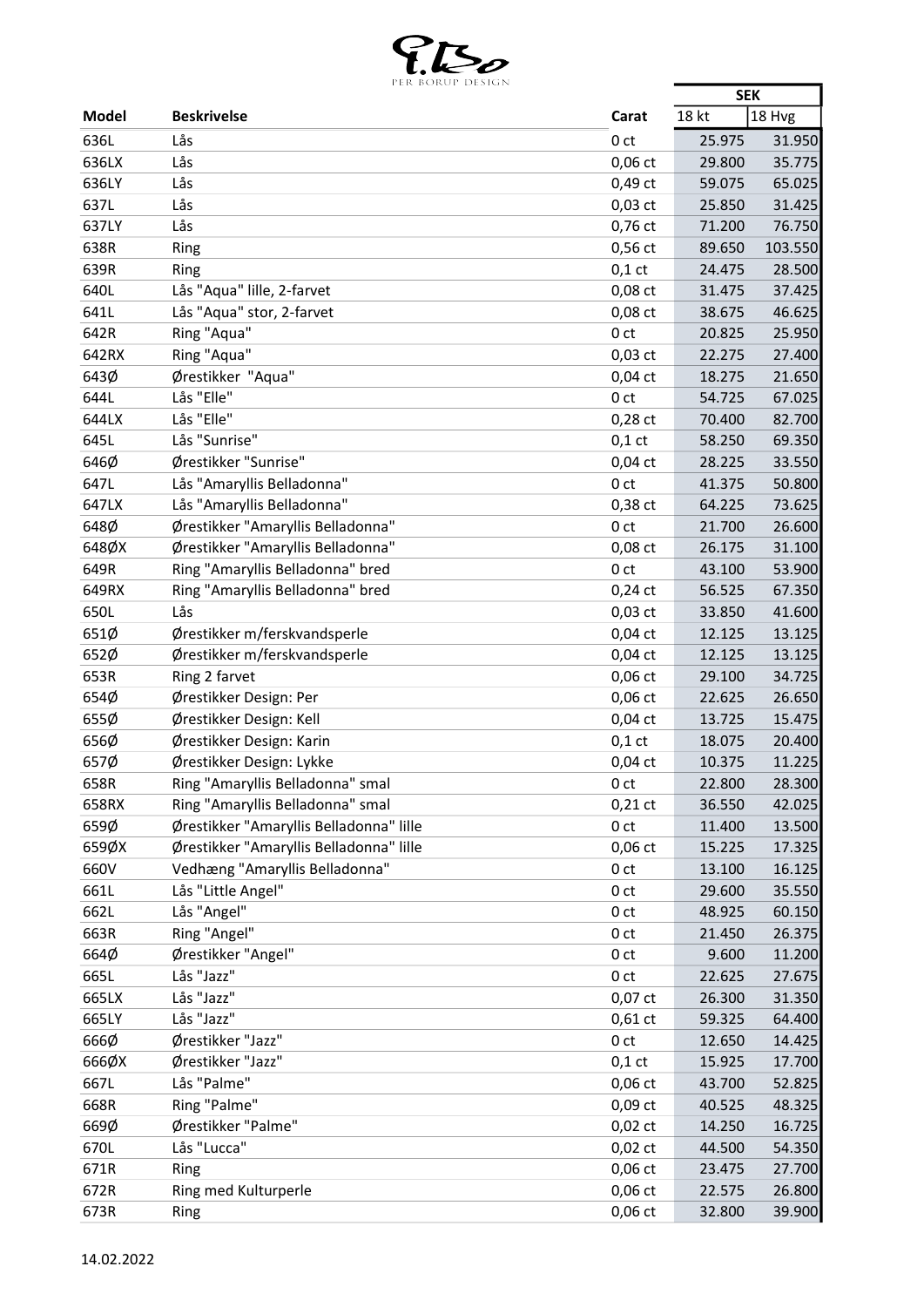

|       | PER BOROP DESIGN            |                 | <b>SEK</b> |         |
|-------|-----------------------------|-----------------|------------|---------|
| Model | <b>Beskrivelse</b>          | Carat           | 18 kt      | 18 Hvg  |
| 674R  | Ring                        | $0,1$ ct        | 33.725     | 39.900  |
| 675R  | Ring                        | $0,08$ ct       | 37.225     | 44.950  |
| 676R  | Ring                        | 0,08 ct         | 33.175     | 40.275  |
| 677R  | Ring                        | 0,08 ct         | 35.500     | 43.225  |
| 678V  | Kors vedhæng lille          | $0,03$ ct       | 14.900     | 17.650  |
| 679V  | Kors vedhæng stor           | 0,08 ct         | 21.050     | 24.850  |
| 680V  | Hjerte vedhæng lille        | $0,03$ ct       | 17.750     | 21.275  |
| 681V  | Hjerte vedhæng stor         | 0,08 ct         | 26.225     | 31.425  |
| 682V  | Hjerte vedhæng              | 0 <sub>ct</sub> | 12.575     | 15.475  |
| 683R  | Ring med vedhæng            | 0 <sub>ct</sub> | 33.825     | 42.100  |
| 683RA | Ring med amatystvedhæng     | 0 <sub>ct</sub> | 29.225     | 36.250  |
| 684R  | Ring                        | 0,08 ct         | 35.500     | 43.225  |
| 685V  | Vedhæng                     | $0,03$ ct       | 16.975     | 20.275  |
| 686R  | Ring                        | $0,15$ ct       | 41.050     | 49.000  |
| 687R  | Ring                        | $0,12$ ct       | 39.900     | 47.900  |
| 688R  | Ring                        | $0,1$ ct        | 29.150     | 34.775  |
| 689V  | Vedhæng                     | $0,02$ ct       | 10.475     | 12.075  |
| 690R  | Ring 2 farvet               | $0,52$ ct       | 79.300     | 89.150  |
| 691R  | Ring 2 farvet               | $0,27$ ct       | 51.975     | 60.125  |
| 692V  | Wishes Love                 | 0 <sub>ct</sub> | 27.375     | 33.900  |
| 692VX | Wishes Love                 | $0,32$ ct       | 46.150     | 52.700  |
| 693V  | <b>Wishes Kisses</b>        | 0 <sub>ct</sub> | 20.425     | 25.050  |
| 693VX | <b>Wishes Kisses</b>        | $0,32$ ct       | 39.325     | 43.975  |
| 694V  | <b>Wishes Happiness</b>     | 0 <sub>ct</sub> | 25.300     | 31.300  |
| 694VX | <b>Wishes Happiness</b>     | $0,32$ ct       | 44.100     | 50.100  |
| 695V  | Wishes Luck                 | 0 <sub>ct</sub> | 23.300     | 28.675  |
| 695VX | <b>Wishes Luck</b>          | $0,32$ ct       | 42.150     | 47.475  |
| 696L  | Trix lås med lang perlekæde | 0 <sub>ct</sub> | 14.075     | 17.100  |
| 697V  | Kampalavedhæng m. calcedon  | 0 <sub>ct</sub> | 48.950     | 60.875  |
| 697VX | Kampalavedhæng m. calcedon  | $0,06$ ct       | 52.300     | 64.250  |
| 697VY | Kampalavedhæng med dråbe    | 0,87 ct         | 103.975    | 115.925 |
| 698R  | Ring                        | $0,41$ ct       | 83.225     | 94.100  |
| 699A  | Armbånd                     | 1,29 ct         | 210.275    | 239.800 |
| 700R  | Ring tofarvet               | 0,66 ct         | 95.775     | 107.425 |
| 701L  | Hjertelås                   | $0,11$ ct       | 42.375     | 50.100  |
| 702L  | Lås                         | 0 <sub>ct</sub> | 29.825     | 36.850  |
| 703R  | Ring                        | $0,54$ ct       | 81.900     | 93.425  |
| 704R  | Ring 2 farvet               | $0,2$ ct        | 36.700     | 42.750  |
| 705R  | Ring                        | $0,16$ ct       | 30.675     | 35.750  |
| 706L  | Hjertelås                   | 0 <sub>ct</sub> | 14.000     | 17.100  |
| 707R  | Ring                        | 0,08 ct         | 20.550     | 24.200  |
| 708Ø  | Ørestikker                  | $0,1$ ct        | 16.100     | 18.075  |
| 709V  | Vedhæng                     | $0,05$ ct       | 9.450      | 10.850  |
| 710R  | Ring                        | $0,17$ ct       | 30.100     | 34.175  |
| 711R  | Ring                        | $0,17$ ct       | 32.350     | 37.125  |
| 712R  | Ring                        | $0,11$ ct       | 27.000     | 31.900  |
| 712RX | Ring                        | $0,29$ ct       | 35.775     | 40.700  |
| 713R  | Ring                        | 0 <sub>ct</sub> | 22.375     | 27.425  |
| 713RX | Ring                        | $0,18$ ct       | 31.050     | 36.100  |
| 714V  | Kors vedhæng snoet          | $0,11$ ct       | 26.925     | 31.425  |
| 715V  | Kors vedhæng                | $0,03$ ct       | 27.025     | 33.075  |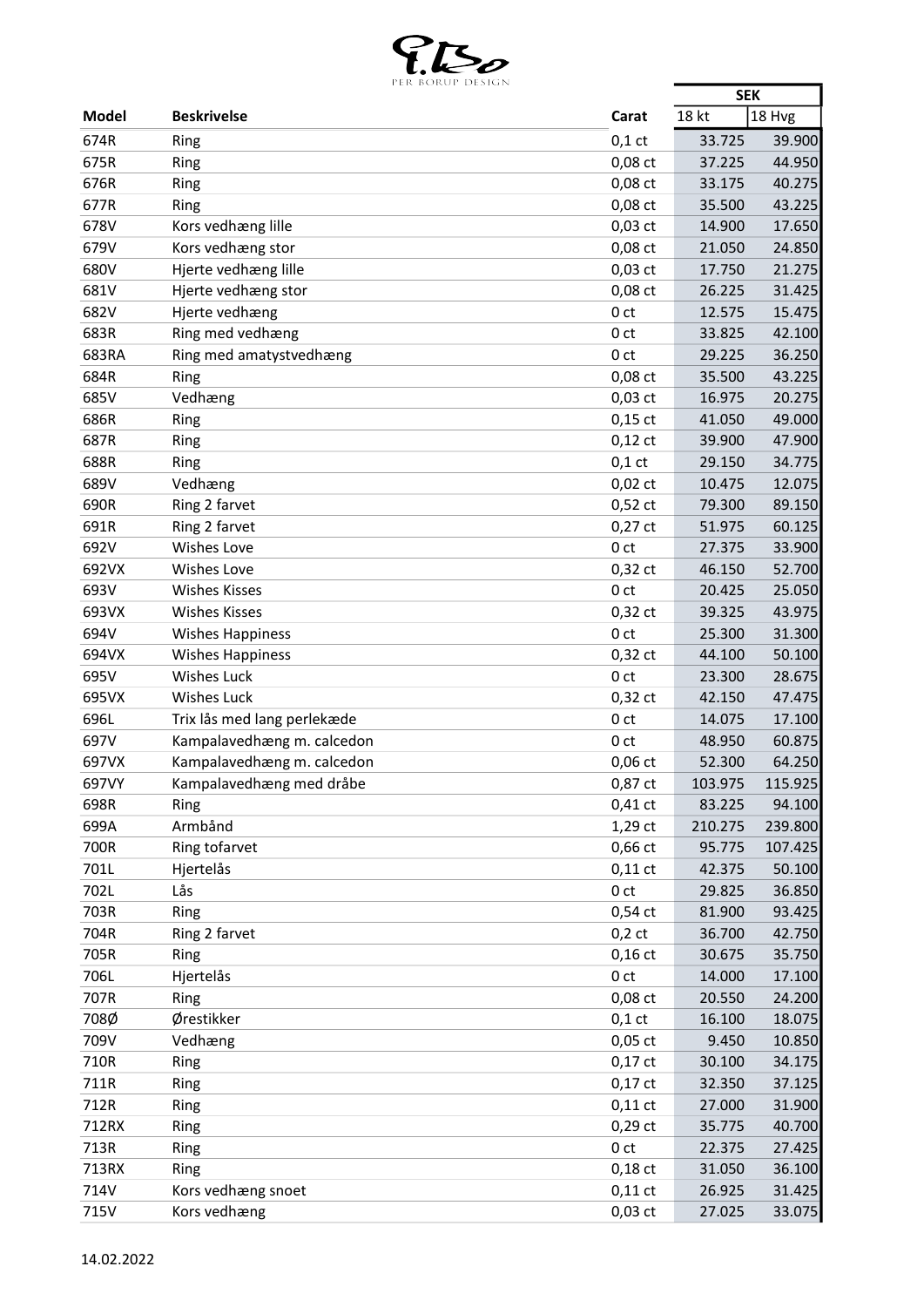

|              | PER BOROP DESIGN                 |                 | <b>SEK</b> |         |
|--------------|----------------------------------|-----------------|------------|---------|
| <b>Model</b> | <b>Beskrivelse</b>               | Carat           | 18 kt      | 18 Hvg  |
| 716R         | Ring "Jazz"                      | 0 ct            | 26.075     | 32.275  |
| 716RX        | Ring "Jazz" med hvide brill.     | $0,45$ ct       | 46.600     | 52.775  |
| 716RXS       | Ring "Jazz" med sorte brill.     | $0,45$ ct       | 46.600     | 52.775  |
| 717V         | Studenter vedhæng                | 0 <sub>ct</sub> | 10.525     | 12.850  |
| 718L         | Lås "Amaryllis Belladonna" lille | 0 <sub>ct</sub> | 21.325     | 26.050  |
| 718LY        | Lås "Amaryllis Belladonna" lille | $0,71$ ct       | 72.650     | 77.350  |
| 719L         | Lås "Violina"                    | $0,03$ ct       | 21.050     | 25.475  |
| 720R         | Ring "Violina" lille             | 0 <sub>ct</sub> | 14.550     | 17.800  |
| 720RX        | Ring "Violina" lille             | $0,01$ ct       | 15.350     | 18.600  |
| 721R         | Ring "Violina" mellem            | $0,02$ ct       | 23.600     | 28.800  |
| 721RY        | Ring "Violina" mellem            | $0,43$ ct       | 53.900     | 59.100  |
| 722R         | Ring "Violina" stor              | $0,03$ ct       | 37.250     | 45.875  |
| 722RY        | Ring "Violina" stor              | 0,88 ct         | 107.550    | 119.500 |
| 723Ø         | Ørestikker "Violina"             | 0 <sub>ct</sub> | 9.675      | 10.950  |
| 723ØX        | Ørestikker "Violina"             | $0,02$ ct       | 11.275     | 12.550  |
| 723ØY        | Ørestikker "Violina"             | $0,22$ ct       | 25.900     | 27.175  |
| 724V         | Vedhæng "Violina" lille          | $0,01$ ct       | 8.150      | 9.400   |
| 724VY        | Vedhæng "Violina" lille          | $0,19$ ct       | 20.550     | 21.800  |
| 725V         | Little Wishes Love               | 0 <sub>ct</sub> | 13.875     |         |
|              |                                  |                 |            | 17.100  |
| 726V         | Little Wishes Kisses             | 0 <sub>ct</sub> | 14.900     | 18.425  |
| 727V         | Little Wishes Happiness          | 0 ct            | 14.400     | 17.775  |
| 728V         | Little Wishes Luck               | 0 <sub>ct</sub> | 11.025     | 13.500  |
| 729V         | Kors                             | 0 <sub>ct</sub> | 22.225     | 27.350  |
| 729VX        | Kors                             | $0,27$ ct       | 39.175     | 44.300  |
| 734Ø         | Ørestikker Sommerfugle           | 0 <sub>ct</sub> | 13.200     | 15.800  |
| 735V         | Vedhæng blomst "Bliss"           | 0 <sub>ct</sub> | 17.150     | 21.075  |
| 736V         | Vedhæng hjerte "Bliss"           | 0 <sub>ct</sub> | 12.500     | 15.175  |
| 736VX        | Vedhæng hjerte "Bliss"           | $0,05$ ct       | 15.025     | 17.775  |
| 737V         | Vedhæng stjerne "Bliss"          | 0 <sub>ct</sub> | 13.275     | 16.175  |
| 738R         | Ring hjerte "Bliss"              | 0 <sub>ct</sub> | 11.750     | 14.200  |
| 738RX        | Ring hjerte "Bliss"              | $0,09$ ct       | 16.325     | 18.850  |
| 739A         | Armbånd "Violina"                | $0,01$ ct       | 74.275     | 90.250  |
| 740L         | Lås "Kamille"                    | 0,08 ct         | 41.900     | 50.825  |
| 741R         | Ring "Kamille"                   | 0,08 ct         | 39.325     | 48.125  |
| 742Ø         | Ørestikker "Kamille"             | 0,08 ct         | 21.700     | 25.225  |
| 743R         | Ring                             | $0,11$ ct       | 35.425     | 42.150  |
| 744R         | Ring                             | $0,11$ ct       | 34.375     | 40.825  |
| 745R         | Ring "Papillon"                  | $0,01$ ct       | 21.400     | 25.875  |
| 746V         | Vedhæng "Papillon"               | $0,01$ ct       | 24.950     | 28.450  |
| 747Ø         | Ørestikker "Papillon"            | $0,02$ ct       | 19.450     | 22.475  |
| 748R         | Ring lille "Kampala"             | $0,04$ ct       | 18.350     | 22.000  |
| 749R         | Ring stor Kampala                | 0,08 ct         | 28.500     | 34.125  |
| 749RX        |                                  | $0,23$ ct       | 40.825     | 46.425  |
| 750Ø         | Ørestikker "Kampala"             | $0,04$ ct       | 12.850     | 14.750  |
| 751Ø         | Ørestikker med ædelstene         | 0 <sub>ct</sub> | 22.675     | 25.625  |
| 752V         | Vedhæng med ædelsten             | 0 <sub>ct</sub> | 13.850     | 15.950  |
| 753L         | Fleur lås                        | 0 <sub>ct</sub> | 12.800     | 15.475  |
| 754Ø         | Hjerteørestik                    | $0,02$ ct       | 14.525     | 17.050  |
| 755R         | Ring "Lily"                      | $0,02$ ct       | 25.950     | 30.925  |
| 756Ø         | Ørehænger "Lily"                 | $0,04$ ct       | 23.475     | 27.125  |
| 756ØX        | Ørehænger "Lily"                 | $1,1$ ct        | 101.200    | 104.575 |
|              |                                  |                 |            |         |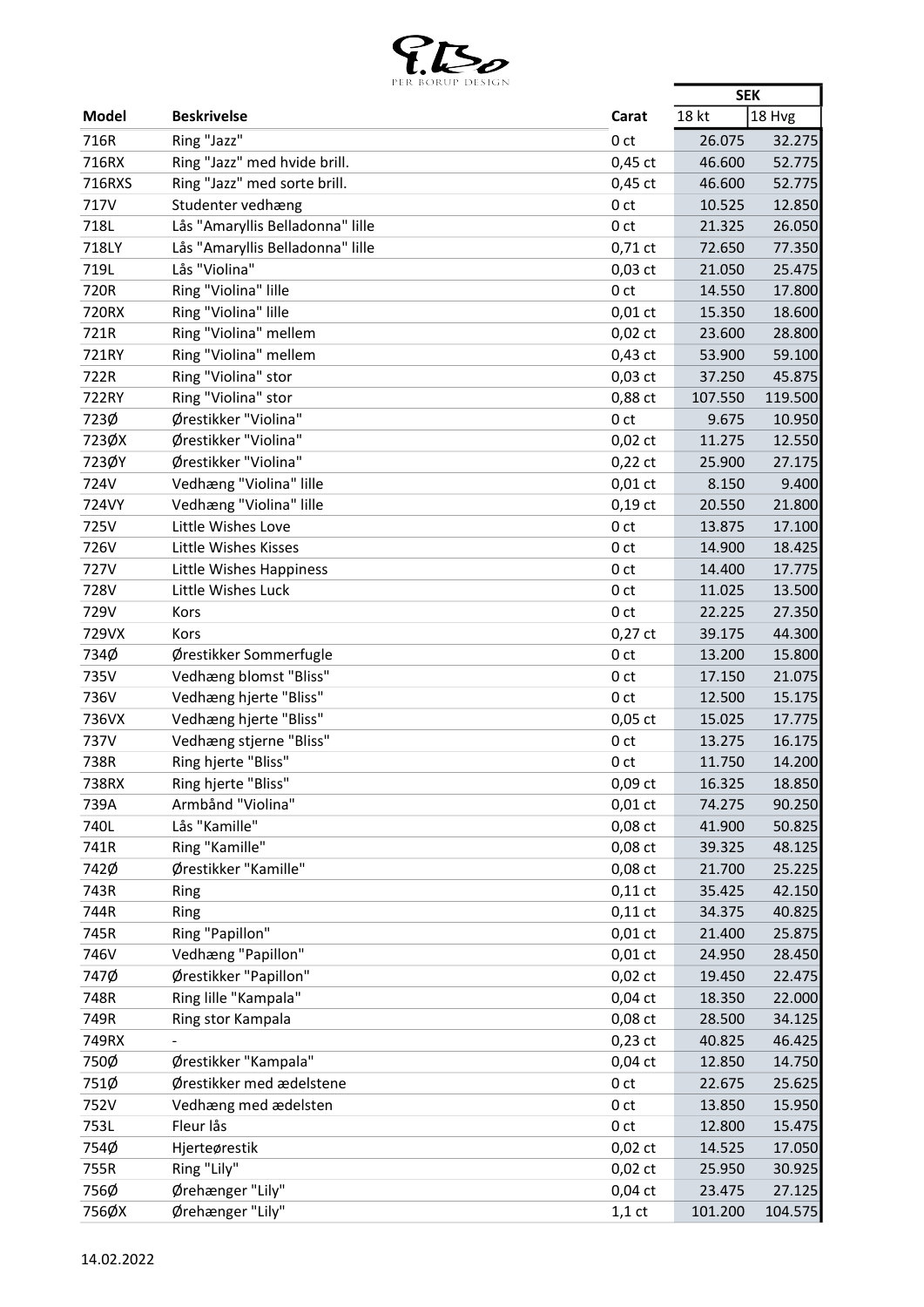

|              | LEN PUNUL DESIUN                 |                 | <b>SEK</b> |         |
|--------------|----------------------------------|-----------------|------------|---------|
| <b>Model</b> | <b>Beskrivelse</b>               | Carat           | 18 kt      | 18 Hvg  |
| 757V         | Vedhæng "Lily"                   | $0,02$ ct       | 14.650     | 17.325  |
| 758R         | Hjertering med Tahitiperle       | 0 <sub>ct</sub> | 24.200     | 29.550  |
| 758RX        | Hjertering med Tahitiperle       | 0,09 ct         | 25.975     | 30.625  |
| 759V         |                                  | $0,02$ ct       | 10.050     | 11.525  |
| 760V         | $\blacksquare$                   | 0 <sub>ct</sub> | 11.025     | 13.225  |
| 761V         |                                  | $0,02$ ct       | 13.125     | 15.450  |
| 762R         | Båndring "Violina" bred          | 0 <sub>ct</sub> | 44.100     | 55.225  |
| 762RX        | Båndring "Violina" bred          | $0,14$ ct       | 51.975     | 63.075  |
| 762RY        | Båndring "Violina" bred          | $0,63$ ct       | 89.250     | 100.350 |
| 763R         | Båndring "Violina" smal          | 0 <sub>ct</sub> | 28.750     | 35.850  |
| 763RX        | Båndring "Violina" smal          | $0,14$ ct       | 36.575     | 43.675  |
| 764Ø         | Ørestikker "Bliss"               | $0,02$ ct       | 15.725     | 18.400  |
| 765R         | Båndring "Kamille"               | 0 <sub>ct</sub> | 36.925     | 46.050  |
| 765RX        | Båndring "Kamille"               | $0,12$ ct       | 43.625     | 52.775  |
| 766R         | 2-farvet ring "Kamille"          | 0 <sub>ct</sub> | 27.300     | 33.350  |
| 766RX        | 2-farvet ring "Kamille"          | 0,08 ct         | 31.000     | 37.050  |
| 767V         | Vedhæng "Violina" stort          | $0,03$ ct       | 18.075     | 21.875  |
| 769A         | Armbånd "Orkide"                 | $0,01$ ct       | 83.275     | 101.175 |
| 769AX        | Armbånd "Orkide"                 | $0,18$ ct       |            |         |
|              |                                  |                 | 96.700     | 114.650 |
| 770R         | Ring "Orkide"                    | 0 <sub>ct</sub> | 16.100     | 19.775  |
| 770RX        | Ring "Orkide"                    | $0,12$ ct       | 25.600     | 29.275  |
| 771R         | Ring "Sweetheart swing"          | 0 <sub>ct</sub> | 34.250     | 42.200  |
| 771RX        | Ring "Sweetheart swing"          | $0,22$ ct       | 46.700     | 54.600  |
| 771RY        | Ring "Sweetheart swing"          | 0,44 ct         | 60.175     | 68.125  |
| 772R         | Ring 2-farvet                    | $0,11$ ct       | 28.700     | 33.650  |
| 773Ø         |                                  | 0 <sub>ct</sub> | 6.175      | 7.050   |
| 774Ø         | $\overline{a}$                   | 0 <sub>ct</sub> | 5.425      | 6.050   |
| 775Ø         | $\qquad \qquad \blacksquare$     | 0 <sub>ct</sub> | 6.975      | 8.025   |
| 776Ø         | $\overline{a}$                   | 0 <sub>ct</sub> | 5.800      | 6.575   |
| 777Ø         |                                  | 0 <sub>ct</sub> | 7.625      | 8.850   |
| 778Ø         | $\overline{\phantom{0}}$         | 0 ct            | 6.050      | 6.900   |
| 779V         | $\blacksquare$                   | 0 <sub>ct</sub> | 5.925      | 7.050   |
| 780V         |                                  | 0 <sub>ct</sub> | 11.525     | 13.875  |
| 781V         |                                  | 0 <sub>ct</sub> | 10.950     | 12.925  |
| 782V         | $\overline{a}$                   | 0 <sub>ct</sub> | 21.525     | 26.375  |
| 783V         |                                  | $0,04$ ct       | 11.350     | 12.775  |
| 784V         |                                  | $0,06$ ct       | 11.850     | 12.750  |
| 785V         | Vedhæng til lædersnor med hjerte | 0 <sub>ct</sub> | 19.725     | 24.350  |
| 786V         | Hjertevedhæng                    | $0,03$ ct       | 11.700     | 13.650  |
| 787Ø         | Hjerteørestikkere                | $0,04$ ct       | 21.700     | 25.650  |
| 788R         | Ring                             | 0 <sub>ct</sub> | 24.200     | 29.400  |
| 788RX        | Ring                             | $0,03$ ct       | 24.850     | 30.050  |
| 789R         | Granatring                       | $0,05$ ct       | 34.450     | 41.325  |
| 790R         | Ring                             | $0,27$ ct       | 39.225     | 45.425  |
| 791R         |                                  | 0,08 ct         | 21.525     | 25.225  |
| 792R         |                                  | 0,08 ct         | 22.100     | 26.175  |
| 793R         | Ring "sweetheart swing" lille    | 0 <sub>ct</sub> | 21.300     | 26.100  |
| 793RX        | Ring "sweetheart swing" lille    | 0,09 ct         | 26.125     | 30.900  |
| 793RY        | Ring "sweetheart swing" lille    | $0,18$ ct       | 30.975     | 35.775  |
| 794R         | Ring "Scoop 5"                   | $0,15$ ct       | 43.675     | 53.025  |
| 795R         | Ring "Scoop 3" med ametyst       | 0,06 ct         | 29.750     | 35.950  |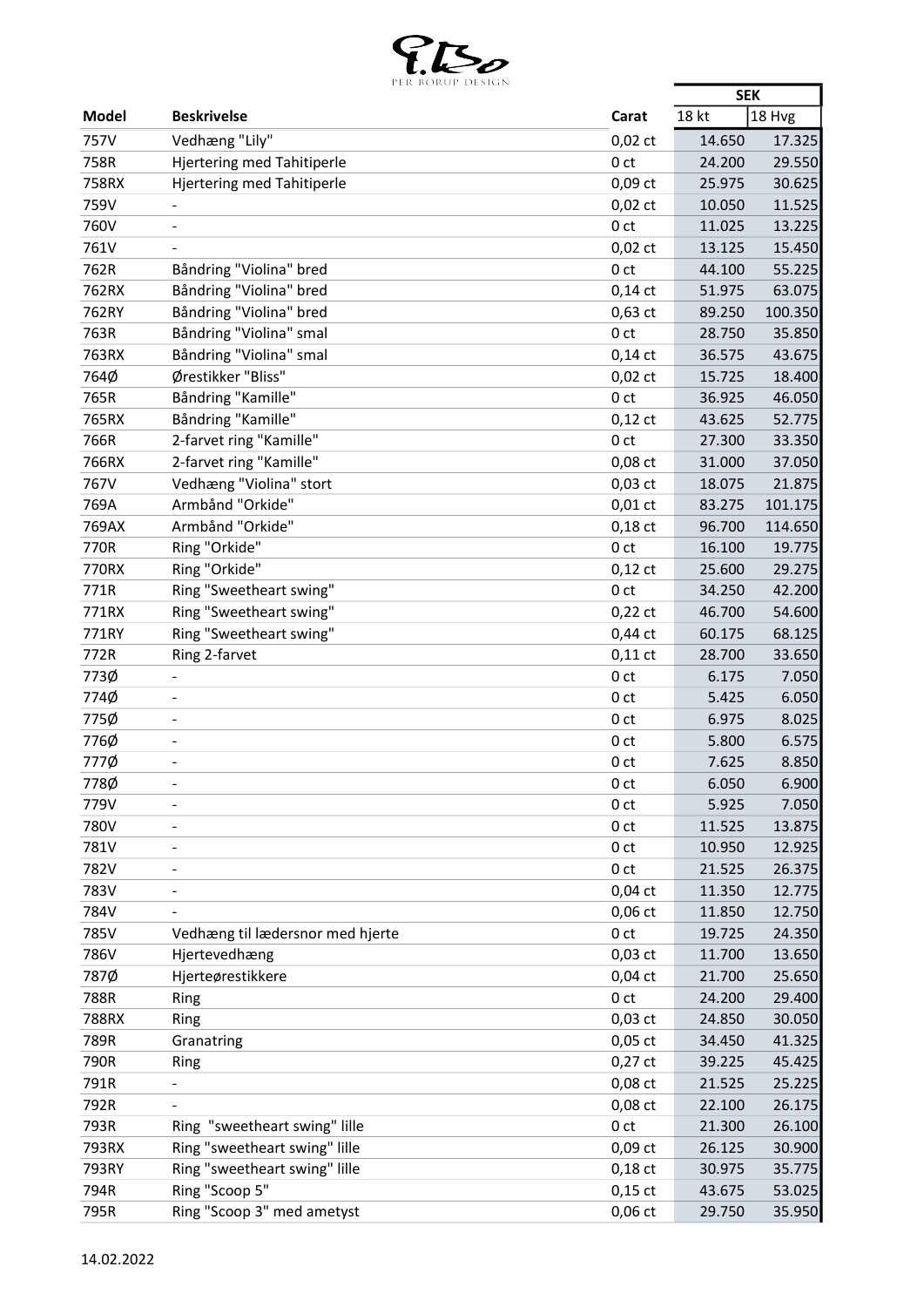

|              | PER BURUP DESIGN                |                 | <b>SEK</b>       |          |
|--------------|---------------------------------|-----------------|------------------|----------|
| Model        | <b>Beskrivelse</b>              | Carat           | 18 kt            | $18$ Hvg |
| 796R         | Ring "Scoop 3"                  | $0,1$ ct        | 35.975           | 43.925   |
| 797A         | Charmsarmbånd                   | $0,01$ ct       | 63.425           | 76.275   |
| 799A         | Armbånd                         | $0,01$ ct       | 85.100           | 104.225  |
| 799AY        | Armbånd                         | $1,19$ ct       | 148.900          | 168.000  |
| 800R         | Ring "Scoop" med ametyst        | 0 <sub>ct</sub> | 36.900           | 45.875   |
| 801ØFK       |                                 | 0 ct            | 6.650            | 7.075    |
| 801ØFL       | $\blacksquare$                  | 0 <sub>ct</sub> | 7.150            | 7.700    |
| 801ØPK       | $\blacksquare$                  | 0 <sub>ct</sub> | 5.550            | 5.975    |
| 801ØPL       | $\blacksquare$                  | 0 <sub>ct</sub> | 6.050            | 6.625    |
| 801ØSK       |                                 | 0 <sub>ct</sub> | 6.100            | 6.525    |
| 801ØSL       |                                 | 0 ct            | 6.600            | 7.175    |
| 802R         | Ring "Scoop 1" mellem           | $0,03$ ct       | 15.075           | 18.200   |
| 802RR        | Ring "Scoop 1" mellem med rubin | 0 <sub>ct</sub> | 14.150           | 17.300   |
| 803R         | Ring "Orkide" Bred              | 0 <sub>ct</sub> | 24.625           | 30.600   |
| 803RY        | Ring "Orkide" Bred              | $0,18$ ct       | 39.050           | 45.000   |
| 804V         | Vedhæng "Scoop 2" lille         | $0,05$ ct       | 11.800           | 13.775   |
| 805Ø         | Ørestikkere "Scoop"             | $0,06$ ct       | 12.475           | 14.075   |
| 806V         | Vedhæng "Scoop 2" Stor          | $0,08$ ct       | 16.025           | 18.850   |
| 807R         | Ring "Scoop 1" lille            | $0,02$ ct       | 11.900           | 14.300   |
| 808R         | Ring "Scoop 1" Stor             | $0,05$ ct       | 16.150           | 19.350   |
| 809L         | Lås "Scoop 5" Stor              | $0,18$ ct       | 43.350           | 51.925   |
| 810L         | Lås "Scoop 3" lille             | $0,1$ ct        | 25.475           | 30.175   |
| 811V         | Vedhæng "Scoop 1" lille         | $0,02$ ct       | 4.775            | 5.400    |
| 812V         | Vedhæng "Scoop 1" stor          | $0,03$ ct       | 5.600            | 6.375    |
| 813R         | Ring "Sweetheart Puzzle Mini"   | 0 <sub>ct</sub> | 8.475            | 10.200   |
| 814R         | Ring "Sweetheart Puzzle Lille"  | 0 <sub>ct</sub> | 10.775           | 13.175   |
| 815R         | Ring "Sweetheart Puzzle Mellem" | 0 <sub>ct</sub> | 13.625           | 16.775   |
| 815RX        | Ring "Sweetheart Puzzle Mellem" | $0,08$ ct       | 18.075           | 21.275   |
| 816R         | Ring "Sweetheart Puzzle Stor"   | 0 <sub>ct</sub> | 17.225           | 21.350   |
| 817R         | Ring "Sweetheart Puzzle 2"      | 0 <sub>ct</sub> | 14.550           | 17.800   |
| 818R         | Ring "Sweetheart Puzzle 3"      | 0 ct            | 15.850           | 19.450   |
| 819Ø         | Ørestikkere "Sweetheart"        | 0 <sub>ct</sub> | 9.075            | 10.550   |
| 819ØX        | Ørestikkere "Sweetheart"        | $0,16$ ct       | 18.375           | 19.850   |
| 820V         | Vedhæng "Sweetheart lille"      | 0 <sub>ct</sub> | 7.175            | 8.575    |
| 820VX        | Vedhæng "Sweetheart lille"      | $0,04$ ct       | 11.750           | 13.150   |
| 820VY        | Vedhæng "Sweetheart lille"      | $0,07$ ct       | 12.725           | 14.125   |
| 821V         | Vedhæng "Sweetheart Stor"       | 0 <sub>ct</sub> | 10.525           | 12.850   |
| 821VX        | Vedhæng "Sweetheart Stor"       | $0,08$ ct       | 16.850           | 19.175   |
| 821VY        | Vedhæng "Sweetheart Stor"       | $0,16$ ct       | 19.825           | 22.150   |
| 822VX        | Vedhæng Baby elefant            | $0,11$ ct       | 38.425           | 46.025   |
|              | Ring "Syrén Lille"              | 0 <sub>ct</sub> |                  | 18.425   |
| 823R<br>824R | Ring "Syrén mellem"             | 0 <sub>ct</sub> | 14.900<br>16.200 | 20.050   |
|              |                                 |                 |                  |          |
| 825R         | Ring "Syrén Stor"               | 0 <sub>ct</sub> | 17.225           | 21.350   |
| 826V         | Vedhæng "Syrén Lille"           | 0 ct            | 16.800           | 20.900   |
| 827V         | Vedhæng "Syrén Mellem"          | 0 <sub>ct</sub> | 23.275           | 29.100   |
| 828V         | Vedhæng "Syrén Stor"            | 0 <sub>ct</sub> | 32.750           | 41.050   |
| 829Ø         | Ørestikkere "Syrén Små"         | 0 <sub>ct</sub> | 7.050            | 8.100    |
| 830Ø         | Ørestikkere "Syrén Lange"       | 0 <sub>ct</sub> | 19.425           | 23.850   |
| 831V         | Vedhæng 7-jern                  | $0,01$ ct       | 15.175           | 18.550   |
| 832R         | Ring "Cirkel Lille"             | $0,02$ ct       | 20.150           | 24.800   |
| 833R         | Ring "Cirkel Mellem"            | $0,02$ ct       | 20.650           | 25.450   |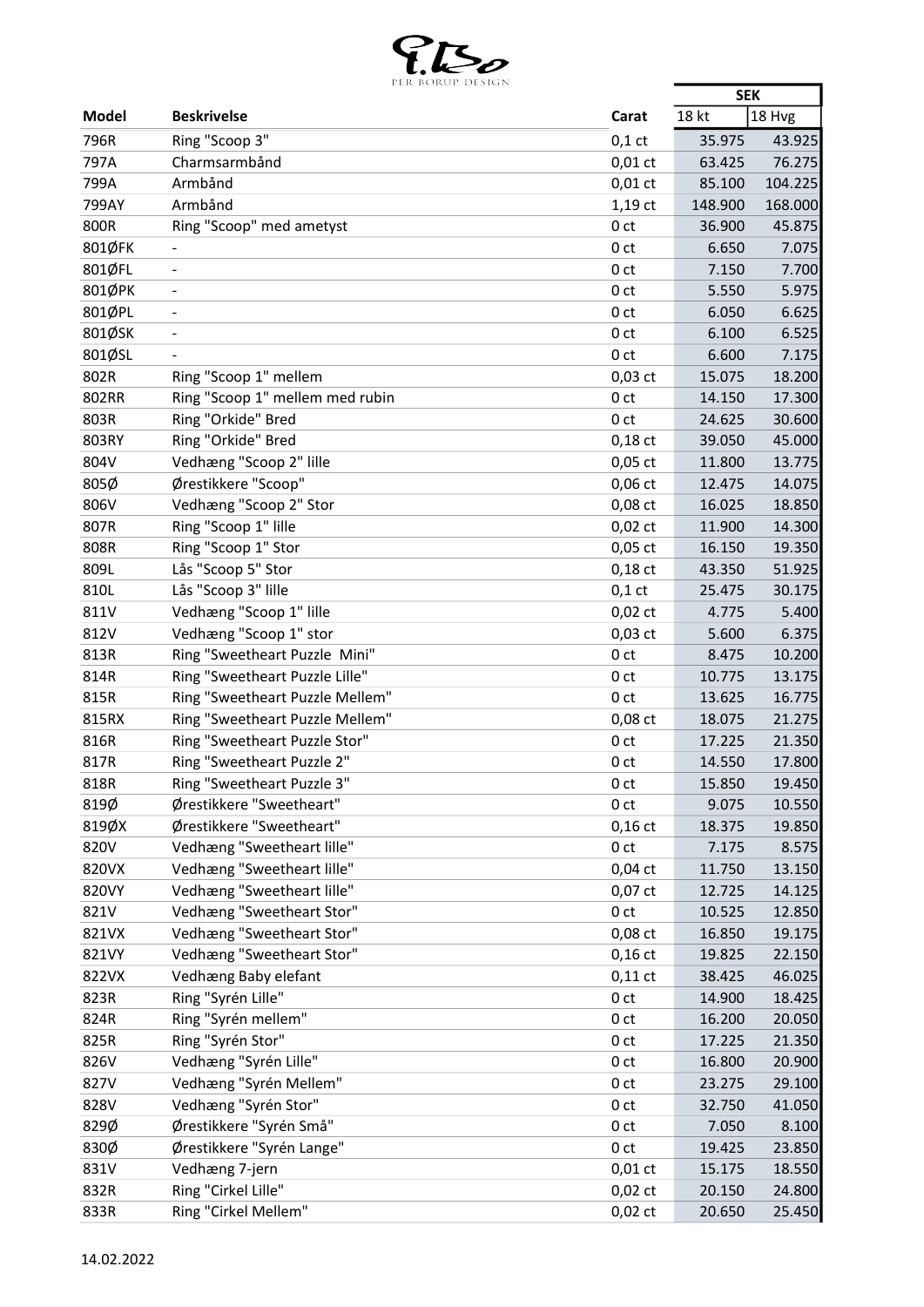

|        | PER BOROP DESIGN                                                                          |                 | <b>SEK</b> |          |
|--------|-------------------------------------------------------------------------------------------|-----------------|------------|----------|
| Model  | <b>Beskrivelse</b>                                                                        | Carat           | 18 kt      | $18$ Hvg |
| 834R   | Ring "Cirkel Stor"                                                                        | 0,06 ct         | 27.475     | 33.300   |
| 835V   | Vedhæng "Cirkel"                                                                          | $0,02$ ct       | 8.075      | 9.550    |
| 836R   | <b>Ring Cocktail</b>                                                                      | $0,18$ ct       | 54.975     | 64.125   |
| 837V   | Vedhæng "Syrén lang"                                                                      | 0 <sub>ct</sub> | 8.400      | 10.350   |
| 838Ø   | Ørestikker "Cirkel"                                                                       | $0,02$ ct       | 9.925      | 11.325   |
| 839V   | Hjertevedhæng "Cirkel"                                                                    | $0,02$ ct       | 15.450     | 18.600   |
| 841R   | Ring "Bliss"                                                                              | 0 <sub>ct</sub> | 16.975     | 21.050   |
| 842Ø   | Ørestikkere "Bliss"                                                                       | 0 ct            | 13.375     | 15.825   |
| 843V   | Vedhæng "Bliss"                                                                           | 0 <sub>ct</sub> | 7.175      | 8.575    |
| 844R   | Ring "Bliss"                                                                              | 0 <sub>ct</sub> | 11.950     | 14.650   |
| 845L   | Lås "Bliss"                                                                               | 0 ct            | 14.525     | 17.475   |
| 846R   | Ring "Cirkel"                                                                             | $0,06$ ct       | 30.125     | 36.850   |
| 847R   | Ring "Cirkel"                                                                             | $0,02$ ct       | 15.250     | 18.550   |
| 848L   | Lås "Cirkel"                                                                              | $0,02$ ct       | 19.300     | 23.525   |
| 849L   | Fleur lås (Oval)                                                                          | 0 <sub>ct</sub> | 12.800     | 15.475   |
| 850R   | Ring "Kamille"                                                                            | $0,09$ ct       | 26.350     | 31.600   |
| 851R   | Ring "Kamille"                                                                            | $0,04$ ct       | 24.600     | 30.025   |
| 852R   | Ring "Kamille"                                                                            | $0,04$ ct       | 22.800     | 27.725   |
| 853R   | Ring "Kamille"                                                                            | 0 <sub>ct</sub> | 20.425     | 25.050   |
| 854R   | Ring "Kamille"                                                                            | 0 <sub>ct</sub> | 22.475     | 27.675   |
| 855R   | Ring "Kamille"                                                                            | 0 <sub>ct</sub> | 22.475     | 27.675   |
| 856R   | Ring "Kamille"                                                                            | 0 <sub>ct</sub> | 19.900     | 24.400   |
| 857R   | Ring "Kamille"                                                                            | $0,07$ ct       | 24.500     | 29.475   |
| 858V   | Vedhæng "Kamille"                                                                         | $0,04$ ct       | 8.700      | 9.975    |
| 859L   | Lås "Kamille"                                                                             | $0,04$ ct       | 22.375     | 26.800   |
| 860Ø   | Ørestikker "Kamille"                                                                      | 0 <sub>ct</sub> | 14.200     | 17.150   |
| 861Ø   | Ørestikker små "Kamille"                                                                  | $0,02$ ct       | 7.525      | 8.250    |
| 862Ø   | Ørestikker mellem "Kamille"                                                               | $0,04$ ct       | 8.600      | 9.375    |
| 863A   | Armbånd "Kamille" bred                                                                    | $0,01$ ct       | 65.800     | 78.100   |
| 864A   | Armbånd "Kamille" smal                                                                    | $0,01$ ct       | 52.400     | 61.525   |
| 866R   | Ring "Clover""                                                                            | 0 ct            | 25.050     | 30.950   |
| 867L   | Lille "first" hjerte                                                                      | 0 ct            | 7.875      | 9.275    |
| 868R   | Ring Changeling "Fairytale" inkl. 3 sten                                                  | 0 ct            | 20.250     | 23.825   |
| 869R   | Ring Changeling "Clover" inkl. 3 sten                                                     | 0 ct            | 22.025     | 26.125   |
| 870R   | Ring Changeling "Hearts" inkl. 3 sten                                                     | 0 <sub>ct</sub> | 17.150     | 19.900   |
| 871R   | Ring Changeling "Dream" inkl. 3 sten                                                      | 0 <sub>ct</sub> | 19.475     | 22.850   |
| 872R   | Ring "Clover"                                                                             | 0 ct            | 22.475     | 27.675   |
| 873R   | Ring "Clover"                                                                             | $0,06$ ct       | 20.950     | 24.800   |
| 874R   | Ring "Clover"                                                                             | $0,06$ ct       | 15.525     | 17.925   |
| 875V   | Vedhæng "Clover"                                                                          | 0 ct            | 12.250     | 14.850   |
| 876Ø   | Ørestikker "Clover"                                                                       | 0 <sub>ct</sub> | 7.100      | 7.950    |
| 877R   | Ring Changeling "Wave"" inkl. 3 sten                                                      | 0 <sub>ct</sub> | 22.825     | 27.100   |
| 877RX  |                                                                                           |                 |            |          |
| 877RXS | Ring Changeling "Wave" inkl. 3 sten                                                       | $0,22$ ct       | 37.375     | 41.650   |
| 878R   | Ring Changeling "Wave" inkl. 3 sten (sorte brill.)<br>Ring Changeling "Look" inkl. 3 sten | $0,22$ ct       | 32.175     | 36.475   |
|        |                                                                                           | 0 <sub>ct</sub> | 22.300     | 26.450   |
| 878RX  | Ring Changeling "Look" inkl. 3 sten                                                       | $0,3$ ct        | 39.225     | 43.375   |
| 879V   | Vedhæng Changeling "Fairytale" inkl. 3 sten                                               | 0 <sub>ct</sub> | 12.850     | 14.600   |
| 880V   | Vedhæng Changeling "Dream" inkl. 3 sten                                                   | 0 <sub>ct</sub> | 11.125     | 12.600   |
| 881V   | Vedhæng Changeling "Heart" inkl. 3 sten                                                   | 0 <sub>ct</sub> | 12.425     | 14.225   |
| 882V   | Vedhæng Orkidé                                                                            | 0 ct            | 10.525     | 12.850   |
| 882VX  | Vedhæng Orkidé                                                                            | $0,02$ ct       | 11.650     | 13.950   |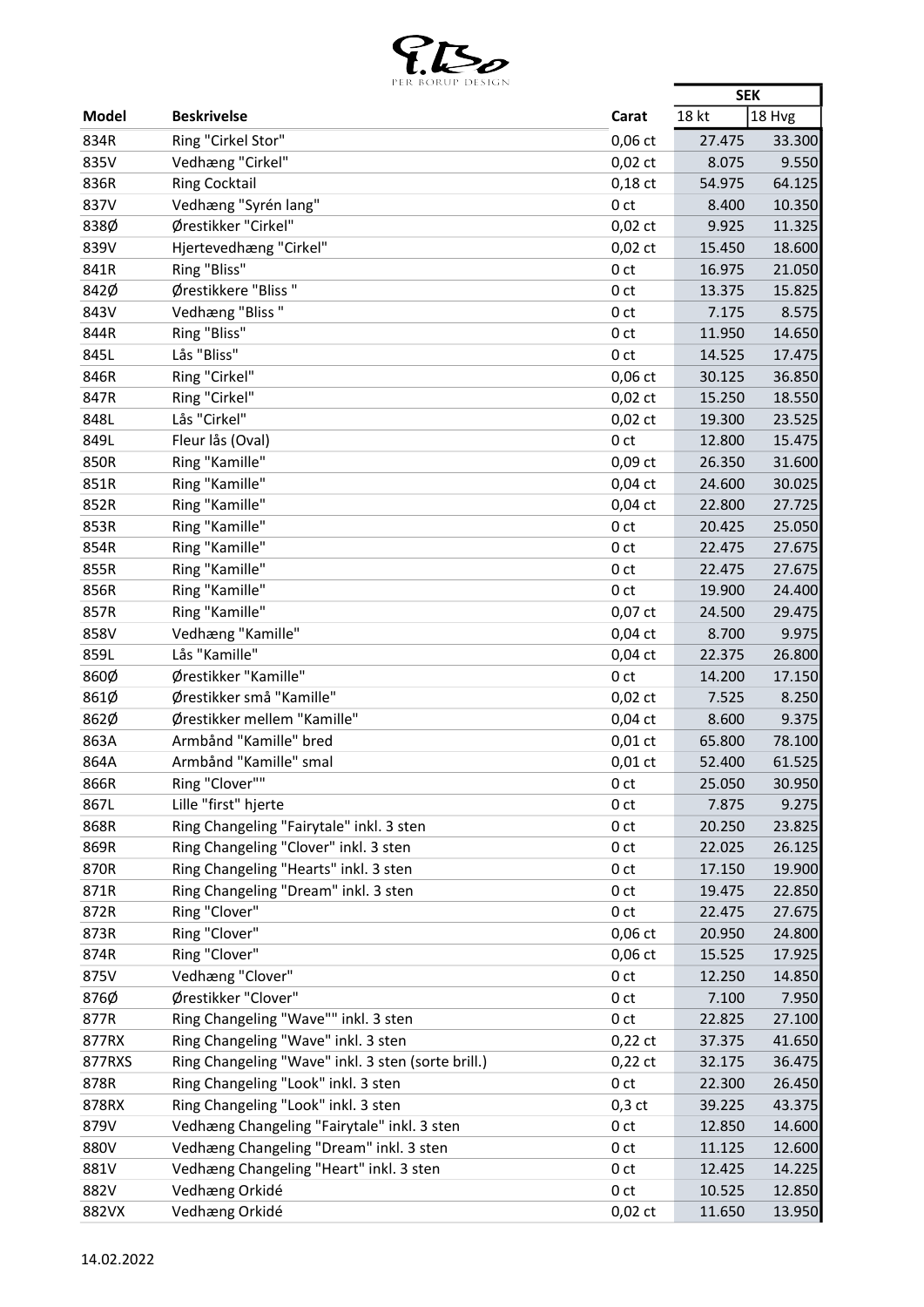

|              | PER BURUP DESIGN                               |                              | <b>SEK</b>       |        |
|--------------|------------------------------------------------|------------------------------|------------------|--------|
| <b>Model</b> | <b>Beskrivelse</b>                             | Carat                        | 18 kt            | 18 Hvg |
| 883R         | Ring "Pebbles" Bred                            | 0 <sub>ct</sub>              | 38.275           | 47.975 |
| 884R         | Ring"Open Your Heart"                          | 0 <sub>ct</sub>              | 16.100           | 19.775 |
| 884RX        | Ring"Open Your Heart"                          | 0,08 ct                      | 19.850           | 23.525 |
| 884RY        | Ring"Open Your Heart"                          | $0,24$ ct                    | 27.350           | 31.000 |
| 885R         | Ring"Open Your Heart"                          | 0 <sub>ct</sub>              | 17.150           | 21.075 |
| 886R         | Ring"Open Your Heart"                          | 0 <sub>ct</sub>              | 10.775           | 13.175 |
| 886RY        | Ring"Open Your Heart"                          | 0,09 ct                      | 15.125           | 17.500 |
| 887R         | Ring"Open Your Heart"                          | 0 <sub>ct</sub>              | 25.650           | 31.900 |
| 888Ø         | Ørestikker Hjerte m perle                      | 0 <sub>ct</sub>              | 9.275            | 10.300 |
| 888ØX        | Ørestikker Hjerte m perle                      | $0,16$ ct                    | 16.750           | 17.775 |
| 889V         | Vedhæng lille Hjerte m perle                   | 0 <sub>ct</sub>              | 4.850            | 5.525  |
| 889VM        | Vedhæng lille Hjerte m månesten                | 0 <sub>ct</sub>              | 5.400            | 6.075  |
| 889VX        | Vedhæng lille Hjerte m perle                   | 0,08 ct                      | 8.600            | 9.275  |
| 890R         | Ring "Pebbles"                                 | 0 <sub>ct</sub>              | 22.800           | 28.300 |
| 891Ø         | Ørestikker "Pebbles"                           | 0 <sub>ct</sub>              | 11.225           | 12.925 |
| 892R         | Ring"Open Your Heart"                          | 0 <sub>ct</sub>              | 21.525           | 26.675 |
| 893RD        | Ring "Pebbles" smal                            | 0 <sub>ct</sub>              | 33.125           | 41.400 |
| 900AL        | Armbåndslås Changeling                         | 0 <sub>ct</sub>              | 15.750           | 18.300 |
| 900ALX       | Armbåndslås Changeling                         | $0,04$ ct                    | 18.000           | 20.550 |
| 901AL        | Armbåndslås Changeling                         | 0 <sub>ct</sub>              | 15.750           | 18.300 |
| 901ALX       | Armbåndslås Changeling                         | $0,04$ ct                    | 18.000           | 20.550 |
| 902V         | Vedhæng Hjerte                                 | 0 <sub>ct</sub>              | 5.100            | 5.950  |
| 903Ø         | Ørestikker Hjerte u/perle                      | 0 <sub>ct</sub>              | 8.125            | 9.050  |
| 903ØX        | Ørestikker Hjerte u/perle                      | $0,16$ ct                    | 15.700           | 16.625 |
| 904R         | Ring Changeling "Raspberry"                    | 0 <sub>ct</sub>              | 25.525           | 30.550 |
| 904RY        | Ring Changeling "Raspberry"                    | $0,44$ ct                    | 61.975           | 67.000 |
| 905R         | Ring "Twigs"                                   | 0 <sub>ct</sub>              | 16.100           | 19.775 |
| 905RX        | Ring "Twigs"                                   | $0,09$ ct                    | 23.250           | 26.900 |
| 905RXM       | Ring "Twigs" med 3 månesten                    | 0,09 ct                      | 25.050           | 28.700 |
| 905RY        | Ring "Twigs"                                   | $0,43$ ct                    | 41.575           | 45.225 |
| 906R         | Ring "Twigs"                                   | 0 ct                         | 13.025           | 15.825 |
| 906RX        | Ring "Twigs"                                   | $0,13$ ct                    | 23.425           | 26.225 |
| 907R         | Ring "Twigs"                                   | 0 <sub>ct</sub>              | 17.150           | 21.075 |
| 907RX        | Ring "Twigs"                                   | $0,15$ ct                    | 29.200           | 33.125 |
| 907RXM       | Ring "Twigs" med 5 månesten                    | $0,15$ ct                    | 32.150           | 36.075 |
| 907RXT       | Ring "Twigs" med 5 turmaliner                  | $0,15$ ct                    | 34.750           | 38.700 |
| 907RY        | Ring "Twigs"                                   | 0,68 ct                      | 57.225           | 61.150 |
| 908R         | Ring "Twigs"                                   | 0 <sub>ct</sub>              | 11.750           | 14.200 |
| 908RX        | Ring "Twigs"                                   | $0,03$ ct                    | 14.100           | 16.550 |
| 908RXM       | Ring "Twigs" med 1 månesten                    |                              | 14.700           | 17.150 |
| 908RY        | Ring "Twigs"                                   | $0,03$ ct                    |                  | 22.125 |
| 909R         | Ring "Twigs"                                   | $0,14$ ct<br>0 <sub>ct</sub> | 19.650<br>19.450 | 24.025 |
| 909RX        | Ring "Twigs"                                   |                              |                  |        |
|              |                                                | $0,07$ ct                    | 25.000           | 29.575 |
| 909RY        | Ring "Twigs"                                   | $0,21$ ct                    | 36.500           | 41.050 |
| 910R         | Ring "Twigs"                                   | 0 <sub>ct</sub>              | 17.150           | 21.075 |
| 910RX        | Ring "Twigs"                                   | $0,14$ ct                    | 28.325           | 32.275 |
| 910RXM       | Ring "Twigs" med 1 månesten                    | $0,03$ ct                    | 20.125           | 24.075 |
| 910RY        | Ring "Twigs"                                   | $0,29$ ct                    | 37.250           | 41.175 |
| 910RYM       | Ring "Twigs" med 1 månesten                    | $0,14$ ct                    | 28.925           | 32.850 |
| 911R         | Ring "Changeling Twigs"                        | 0 <sub>ct</sub>              | 24.100           | 28.750 |
| 911RS        | Ring "Changeling Twigs" sølv inkl. 1 stenkugle | 0 <sub>ct</sub>              | 4.650            | 4.650  |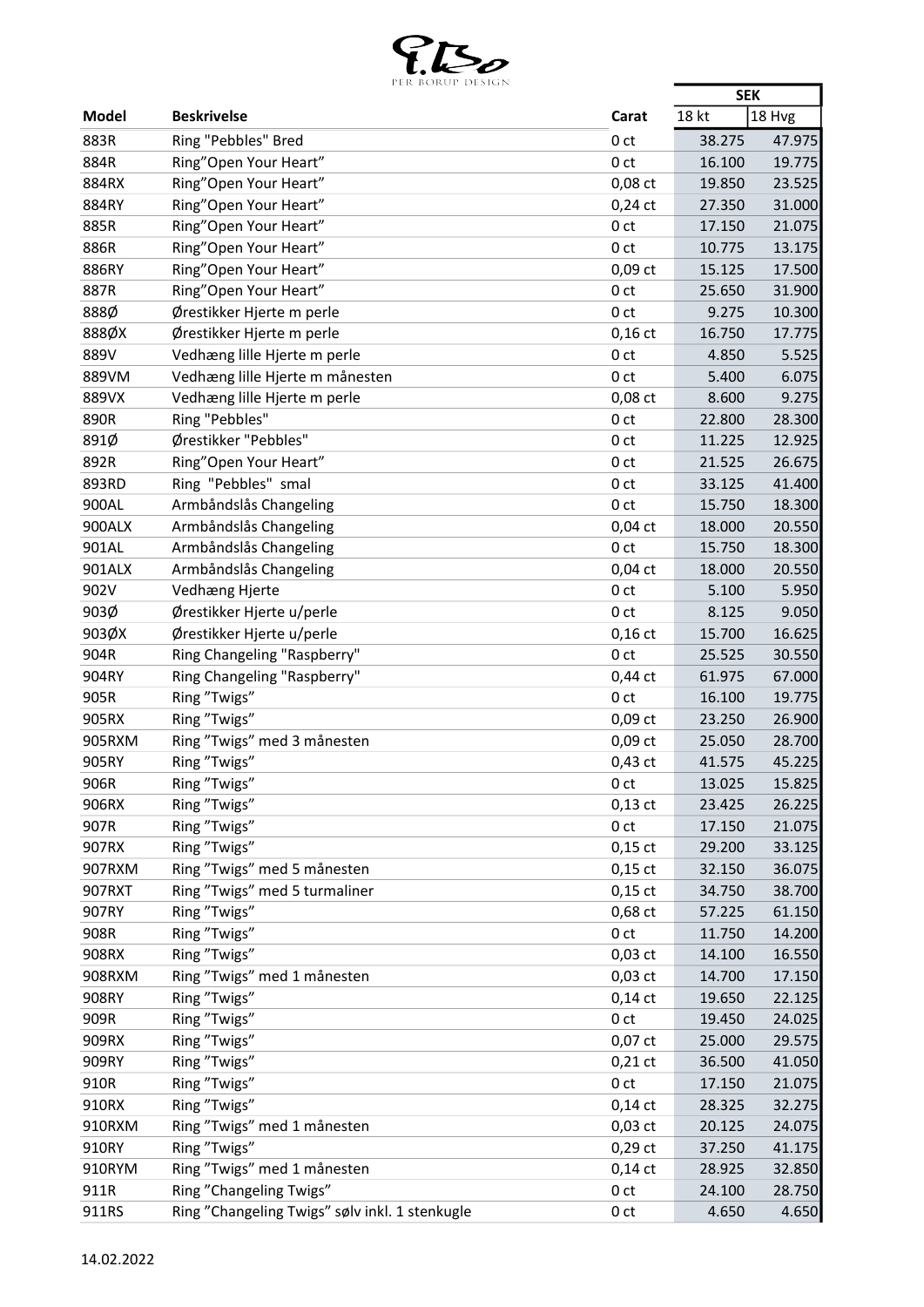

|              | PER BORUP DESIGN                               |                 | <b>SEK</b> |        |
|--------------|------------------------------------------------|-----------------|------------|--------|
| <b>Model</b> | <b>Beskrivelse</b>                             | Carat           | 18 kt      | 18 Hvg |
| 911RSX       | Ring "Changeling Twigs" sølv inkl. 1 stenkugle | $0,03$ ct       | 7.000      | 7.000  |
| 911RX        | Ring "Changeling Twigs"                        | $0,12$ ct       | 32.675     | 37.300 |
| 911RXM       | Ring "Changeling Twigs" med 3 månesten         | $0,12$ ct       | 34.475     | 39.125 |
| 911RY        | Ring "Changeling Twigs"                        | $0,46$ ct       | 51.000     | 55.625 |
| 912L         | Lås "Twigs"                                    | 0 <sub>ct</sub> | 17.475     | 21.100 |
| 912LX        | Lås" Twigs"                                    | $0,09$ ct       | 23.650     | 27.300 |
| 912LXM       | Lås "Twigs" med 2 månesten                     | $0,09$ ct       | 24.850     | 28.525 |
| 912LY        | Lås "Twigs"                                    | $0,28$ ct       | 32.950     | 36.600 |
| 913V         | Vedhæng "Twigs"                                | 0 <sub>ct</sub> | 7.175      | 8.575  |
| 913VX        | Vedhæng "Twigs"                                | $0,06$ ct       | 11.925     | 13.325 |
| 913VXM       | Vedhæng "Twigs" med 2 månesten                 | $0,06$ ct       | 13.125     | 14.525 |
| 913VY        | Vedhæng "Twigs"                                | $0,25$ ct       | 21.325     | 22.725 |
| 914V         | Vedhæng "Twigs" lille                          | 0 <sub>ct</sub> | 5.875      | 6.925  |
| 914VX        | Vedhæng "Twigs" lille                          | $0,03$ ct       | 8.250      | 9.325  |
| 914VXM       | Vedhæng "Twigs" lille med 1 månesten           | $0,03$ ct       | 8.850      | 9.925  |
| 914VY        | Vedhæng "Twigs" lille                          | $0,14$ ct       | 13.800     | 14.850 |
| 915Ø         | Ørestikker "Twigs"                             | 0 <sub>ct</sub> | 9.075      | 10.550 |
| 915ØX        | Ørestikker "Twigs"                             | $0,06$ ct       | 13.825     | 15.275 |
| 915ØXM       | Ørestikker "Twigs" med 2 månesten              | $0,06$ ct       | 15.025     | 16.500 |
| 915ØY        | Ørestikker "Twigs"                             | $0,28$ ct       | 25.125     | 26.575 |
| 916R         |                                                |                 |            |        |
|              | Ring "Changeling Rosie"                        | 0 <sub>ct</sub> | 27.725     | 33.325 |
| 916RX        | Ring "Changeling Rosie"                        | $0,28$ ct       | 44.800     | 50.400 |
| 917R         | Ring "Changeling Smooth"                       | 0 <sub>ct</sub> | 26.675     | 32.025 |
| 918L         | Lås "Open Your Heart"                          | 0 <sub>ct</sub> | 19.525     | 23.750 |
| 919R         | Ring "Changeling Spin"                         | 0 <sub>ct</sub> | 16.900     | 19.575 |
| 920V         | Vedhæng "Changeling Twigs"                     | 0 <sub>ct</sub> | 12.425     | 14.225 |
| 920VX        | Vedhæng "Changeling Twigs"                     | $0,07$ ct       | 17.025     | 18.850 |
| 921Ø         | Ørestikker "Violina" små                       | $0,02$ ct       | 7.000      | 7.650  |
| 922R         | Ring "Changeling Violina"                      | 0 <sub>ct</sub> | 26.925     | 32.350 |
| 922RX        | Ring "Changeling Violina"                      | $0,04$ ct       | 30.100     | 35.500 |
| 922RY        | Ring "Changeling Violina"                      | $0,59$ ct       | 69.125     | 74.525 |
| 923V         | Vedhæng "Changeling Violina"                   | 0 <sub>ct</sub> | 14.200     | 16.525 |
| 923VX        | Vedhæng "Changeling Violina"                   | $0,01$ ct       | 15.000     | 17.325 |
| 924V         | Vedhæng "Changeling Raspberry"                 | 0 ct            | 12.675     | 14.550 |
| 925Ø         | Ørestikker "Smooth 2"                          | 0 <sub>ct</sub> | 11.875     | 13.575 |
| 926Ø         | Ørestikker "Smooth 3"                          | 0 <sub>ct</sub> | 20.025     | 23.725 |
| 927Ø         | Ørestikker "Smooth lille"                      | 0 ct            | 6.675      | 7.300  |
| 928Ø         | Ørestikker "Smooth Mellem"                     | 0 ct            | 8.725      | 9.950  |
| 929Ø         | Ørestikker "Smooth Stor"                       | 0 ct            | 12.075     | 14.200 |
| 930V         | Vedhæng "Smooth 2"                             | 0 <sub>ct</sub> | 5.625      | 6.600  |
| 931V         | Vedhæng "Smooth 3"                             | 0 ct            | 9.800      | 11.750 |
| 932R         | Ring "Smooth lille"                            | 0 ct            | 7.950      | 9.550  |
| 933R         | Ring "Smooth Mellem"                           | 0 <sub>ct</sub> | 13.350     | 16.450 |
| 934R         | Ring "Smooth Stor"                             | 0 ct            | 16.750     | 20.800 |
| 935R         | Ring "Heart"                                   | 0 ct            | 11.525     | 14.200 |
| 935RX        | Ring "Heart"                                   | 0,08 ct         | 15.700     | 18.375 |
| 936ØX        | Ørestikker "Bliss" lille                       | $0,12$ ct       | 14.125     | 15.175 |
| 937R         | Ring "Heart" Oval                              | 0 <sub>ct</sub> | 19.800     | 24.650 |
| 937RX        | Ring "Heart" Oval                              | $0,06$ ct       | 20.575     | 24.725 |
| 937RY        | Ring "Heart" Oval                              | $0,16$ ct       | 27.800     | 31.725 |
| 938Ø         | Ørestikker "Heart"                             | 0 <sub>ct</sub> | 8.550      | 9.875  |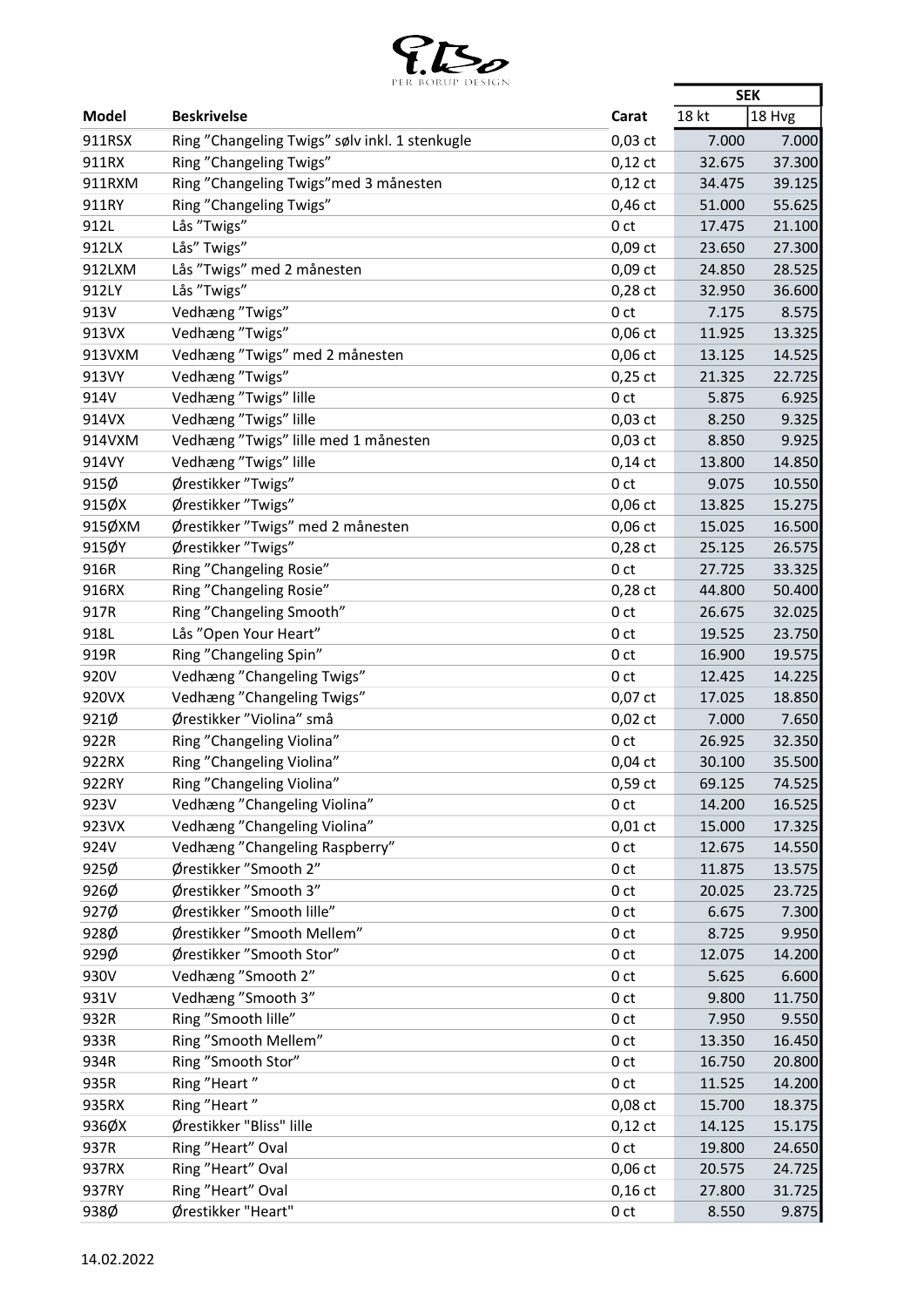

|               | PER BORUP DESIGN                                   |                 | <b>SEK</b> |        |
|---------------|----------------------------------------------------|-----------------|------------|--------|
| Model         | <b>Beskrivelse</b>                                 | Carat           | 18 kt      | 18 Hvg |
| 939R          | Ring "Heart" Bred båndring                         | 0 <sub>ct</sub> | 18.500     | 23.000 |
| 939RX         | Ring "Heart" Bred båndring                         | $0,14$ ct       | 26.400     | 30.900 |
| 940R          | Ring "Heart" smal båndring                         | 0 <sub>ct</sub> | 11.550     | 14.175 |
| 940RX         | Ring "Heart" smal båndring                         | $0,12$ ct       | 18.375     | 20.975 |
| 941ØX         | Ørestikker "Open Your Heart"                       | $0,04$ ct       | 9.525      | 10.450 |
| 942A          | Armbånd "OpenYour Heart"                           | $0,04$ ct       | 16.500     | 19.575 |
| 942AS         | Armbånd "OpenYour Heart" m/sølvkæde 1 hjerte       | $0,04$ ct       | 6.575      | 6.975  |
| 942AX         | Armbånd "OpenYour Heart"                           | $0,04$ ct       | 21.400     | 25.250 |
| 942AY         | Armbånd "OpenYour Heart"                           | $0,12$ ct       | 25.850     | 29.725 |
| 943VX         | Vedhæng "Open Your Heart"                          | $0,02$ ct       | 4.250      | 4.725  |
| 944CSX        | Collier "Open Your Heart" m/sølvkæde               | $0,02$ ct       | 6.050      | 6.425  |
| 944CX         | Collier "Open Your Heart"                          | $0,02$ ct       | 10.600     | 11.075 |
| 945VX         | Vedhæng "Open Your Heart"                          | 0,08 ct         | 8.325      | 9.025  |
| 946RX         | Ring "Open Your Heart"                             | $0,02$ ct       | 17.225     | 20.900 |
| 946RY         | Ring "Open Your Heart"                             | $0,06$ ct       | 19.475     | 23.125 |
| 947R          | Ring "Violina" smal                                | $0,03$ ct       | 13.925     | 16.525 |
| 947RX         | Ring "Violina" smal                                | 0,07 ct         | 17.100     | 19.700 |
| 948R          | Ring "Vera" lille                                  | 0 <sub>ct</sub> | 6.050      | 7.025  |
| 948RX         | Ring "Vera" lille                                  | $0,07$ ct       | 8.350      | 9.325  |
| 949R          | Ring "Vera" mellem                                 | 0 <sub>ct</sub> | 8.150      | 9.625  |
| 949RX         | Ring "Vera" mellem                                 | $0,06$ ct       | 10.500     | 12.000 |
| 950R          | Ring "Vera" Stor                                   | 0 <sub>ct</sub> | 11.750     | 14.150 |
| 950RX         | Ring "Vera" Stor                                   | 0,07 ct         | 13.900     | 16.300 |
| 951R          | Ring "Vera" Blomster                               | 0 <sub>ct</sub> | 9.325      | 11.025 |
| 951RX         | Ring "Vera" Blomster                               | $0,07$ ct       | 11.475     | 13.150 |
| 952R          | Ring "Vera" 5                                      | 0 <sub>ct</sub> | 9.075      | 10.625 |
| 952RX         | Ring "Vera" 5                                      | $0,07$ ct       | 11.375     | 12.925 |
| 953R          | Ring "Vera" bånd                                   | 0 <sub>ct</sub> | 8.975      | 10.850 |
| 954R          | Ring "Vera" 3                                      | 0 <sub>ct</sub> | 9.925      | 11.950 |
| 954RX         | Ring "Vera" 3                                      | 0,07 ct         | 12.075     | 14.100 |
| 955R          | Ring "Vera" dobbelt                                | 0 <sub>ct</sub> | 21.350     | 26.125 |
| 955RX         | Ring "Vera" dobbelt                                | $0,07$ ct       | 23.500     | 28.275 |
| 956R          | Ring "Vera" 7                                      | 0 <sub>ct</sub> | 15.200     | 18.625 |
| 956RX         | Ring "Vera" 7                                      | $0,06$ ct       | 17.450     | 20.900 |
| 957R          | Ring "Vera" mega                                   | 0 <sub>ct</sub> | 15.450     | 19.025 |
| 957RX         | Ring "Vera" mega                                   | $0,07$ ct       | 17.600     | 21.175 |
| 958Ø          | Ørestikker "Vera"                                  | 0 <sub>ct</sub> | 12.125     | 13.625 |
| 958ØX         | Ørestikker "Vera"                                  | $0,08$ ct       | 14.200     | 15.675 |
| 959Ø          | Ørebøjler "Vera"                                   | 0 <sub>ct</sub> | 21.950     | 26.300 |
| 959ØX         | Ørebøjler "Vera"                                   | $0,12$ ct       | 24.475     | 28.850 |
| 960C          | Collier "Vera"                                     | 0 <sub>ct</sub> | 15.575     | 17.900 |
| 960CX         | Collier "Vera"                                     | $0,06$ ct       | 17.550     | 19.875 |
| 961RS         | Ring "Open Your Heart" Sølv                        | 0 <sub>ct</sub> | 5.550      | 6.050  |
| 961RSX        | Ring "Open Your Heart" Sølv                        |                 |            | 6.700  |
| 962Ø          | Ørestikker "Open Your Heart"                       | $0,02$ ct       | 6.200      |        |
|               |                                                    | 0 <sub>ct</sub> | 9.375      | 10.775 |
| 962ØX<br>963Ø | Ørestikker "Open Your Heart"<br>Ørehængere "Heart" | $0,04$ ct       | 11.625     | 13.025 |
|               |                                                    | 0 <sub>ct</sub> | 11.950     | 13.900 |
| 964AS         | Armbånd "Heart" snoede hjerter                     | $0,02$ ct       | 6.850      | 7.550  |
| 965A          | Armbånd "Star"                                     | $0,04$ ct       | 16.500     | 19.575 |
| 965AS         | Armbånd "Star" m/sølvkæde                          | $0,04$ ct       | 6.150      | 6.500  |
| 965ASX        | Armbånd "Star" m/sølvkæde                          | $0,04$ ct       | 8.725      | 9.775  |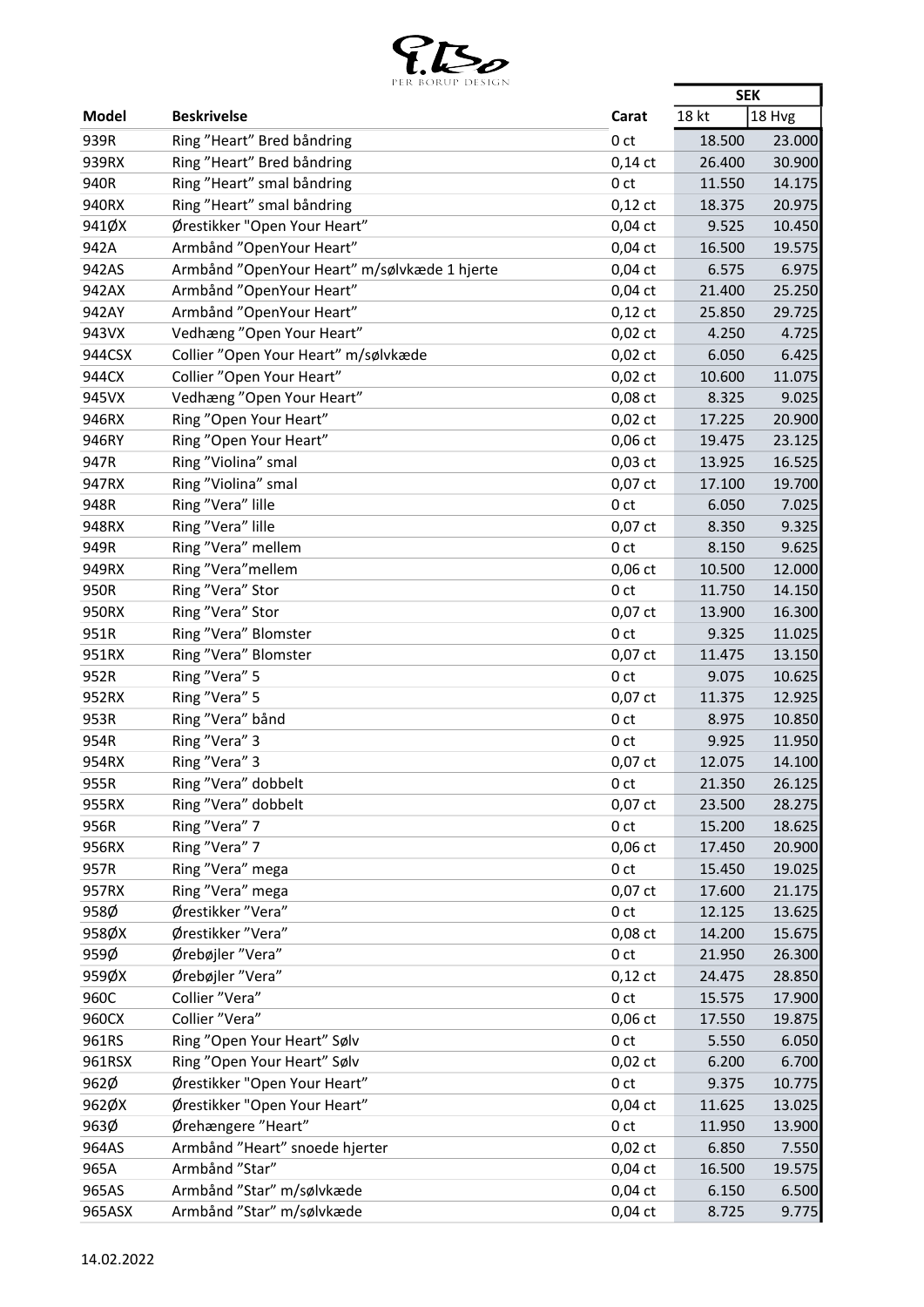

|              | FER BURUF DESIGN                                 |                 | <b>SEK</b> |        |
|--------------|--------------------------------------------------|-----------------|------------|--------|
| <b>Model</b> | <b>Beskrivelse</b>                               | Carat           | 18 kt      | 18 Hvg |
| 965AX        | Armbånd "Star"                                   | $0,04$ ct       | 21.400     | 25.250 |
| 965AY        | Armbånd "Star"                                   | $0,12$ ct       | 25.850     | 29.725 |
| 966VX        | Vedhæng "Star"                                   | $0,02$ ct       | 4.250      | 4.725  |
| 967CSX       | Collier "Star" m/sølvkæde                        | $0,02$ ct       | 6.550      | 7.000  |
| 967CX        | Collier "Star"                                   | $0,02$ ct       | 10.725     | 12.550 |
| 968ØX        | Ørestikker "Star"                                | $0,04$ ct       | 8.725      | 9.500  |
| 969R         | Ring "Changeling Open Your Heart" inkl. 3 kugler | 0 <sub>ct</sub> | 18.325     | 21.775 |
| 969RS        | Ring "Changeling Open Your Heart" inkl.1 kugle   | 0 <sub>ct</sub> | 4.850      | 4.950  |
| 969RSX       | Ring "Changeling Open Your Heart" inkl. 1 kugle  | $0,02$ ct       | 5.675      | 5.775  |
| 970R         | Ring "Happy Flower" smal                         | 0 <sub>ct</sub> | 13.100     | 16.125 |
| 970RSX       | Ring "Happy Flower" smal sølv med guld           | $0,02$ ct       | 3.325      | 3.500  |
| 970RY        | Ring "Happy Flower" smal                         | $0,14$ ct       | 17.625     | 20.575 |
| 971Ø         | Ørestikker "Happy Flower" små                    | 0 <sub>ct</sub> | 7.000      | 7.925  |
| 971ØSX       | Ørestikker "Happy Flower" små sølv m guld        | $0,04$ ct       | 6.000      | 6.275  |
| 972R         | Ring "Happy Flower"                              | 0 <sub>ct</sub> | 18.250     | 22.675 |
| 972RSX       | Ring "Happy Flower" Sølv med guld                | $0,02$ ct       | 4.150      | 4.350  |
| 972RY        | Ring "Happy Flower"                              | $0,12$ ct       | 23.575     | 28.000 |
|              |                                                  |                 |            |        |
| 973R         | Ring "Happy Flower" Bred                         | 0 <sub>ct</sub> | 31.775     | 39.475 |
| 974Ø         | Ørestikker "Happy Flower" store                  | 0 <sub>ct</sub> | 12.675     | 15.150 |
| 974ØS        | Ørestikker "Happy Flower" Store sølv m guld      | 0 <sub>ct</sub> | 3.925      | 4.250  |
| 975VSX       | Vedhæng "Happy Flower" sølv med guld             | $0,02$ ct       | 2.650      | 2.775  |
| 976C         | Collier "Happy Flower" på sølvkæde               | 0 <sub>ct</sub> | 5.075      | 6.050  |
| 977R         | Ring "Daphne" smal                               | 0 <sub>ct</sub> | 11.125     | 13.775 |
| 977RX        | Ring "Daphne" smal                               | $0,1$ ct        | 19.050     | 21.700 |
| 978R         | Ring "Daphne" båndring                           | 0 <sub>ct</sub> | 30.100     | 37.775 |
| 979R         | Ring "Daphne" dome ring                          | 0 <sub>ct</sub> | 35.175     | 44.050 |
| 979RS        | Ring "Daphne" dome ring sølv med guld            | 0 <sub>ct</sub> | 5.625      | 6.300  |
| 979RX        | Ring "Daphne" dome ring                          | $0,12$ ct       | 45.500     | 55.350 |
| 979RY        | Ring "Daphne" dome ring                          | $0,72$ ct       | 77.350     | 87.525 |
| 980R         | Ring "Changeling Daphne" inkl. 3 kugler          | 0 <sub>ct</sub> | 29.150     | 35.550 |
| 981ØS        | Ørestikker "Daphne" sølv med guld (store)        | 0 ct            | 5.575      | 6.250  |
| 982Ø         | Ørestikker "Daphne" (små)                        | 0 <sub>ct</sub> | 5.925      | 6.600  |
| 983R         | Ring "Changeling Happy Flower" inkl. 3 kugler    | 0 <sub>ct</sub> | 27.800     | 33.600 |
| 983RSX       | Ring "Changeling Happy Flower" inkl. 1 kugle     | $0,02$ ct       | 5.500      | 5.750  |
| 983RY        | Ring "Changeling Happy Flower" inkl. 3 kugler    | $0,12$ ct       | 33.100     | 38.950 |
| 984V         | Vedhæng "Violina" mellem                         | $0,02$ ct       | 9.500      | 11.050 |
| 984VY        | Vedhæng "Violina" mellem pavé                    | $0,33$ ct       | 30.875     | 33.000 |
| 985R         | Ring Ella smal                                   | 0 <sub>ct</sub> | 10.525     | 12.850 |
| 986R         | Ring Ella Bred                                   | 0 <sub>ct</sub> | 14.300     | 17.475 |
| 987Ø         | Ørestikker Ella                                  | 0 <sub>ct</sub> | 6.250      | 6.875  |
| 988Ø         | Ørebøjler Ella                                   | $0,04$ ct       | 14.725     | 17.175 |
| 989A         | Armring "Ella"                                   | $0,04$ ct       | 46.850     | 56.475 |
| 990A         | Armring Changeling "Twigs" inkl. 3 kugler        | 0 <sub>ct</sub> | 31.675     | 38.000 |
| 990AX        | Armring Changeling "Twigs" inkl. 3 kugler        | $0,07$ ct       | 35.850     | 42.150 |
| 991R         | Ring med Tahitiperle                             | $0,02$ ct       | 19.600     | 23.450 |
| 992AX        | Armring "Violina"                                | $0,02$ ct       | 29.275     | 34.575 |
| 993R         | Ring med Tahitiperle                             | $0,02$ ct       | 20.075     | 23.950 |
| 993RX        | Ring med Tahitiperle                             | $0,18$ ct       | 32.575     | 36.450 |
| 994V         | Vedhæng Changeling "Open Your Heart"             | 0 <sub>ct</sub> | 12.800     | 14.725 |
| 995VSX       | Vedhæng "Open Your Heart" Sølv med guld          | $0,02$ ct       | 4.250      | 4.475  |
| 996CS        | Collier "Hearts" m sølvkæde                      | 0 <sub>ct</sub> | 8.275      | 9.875  |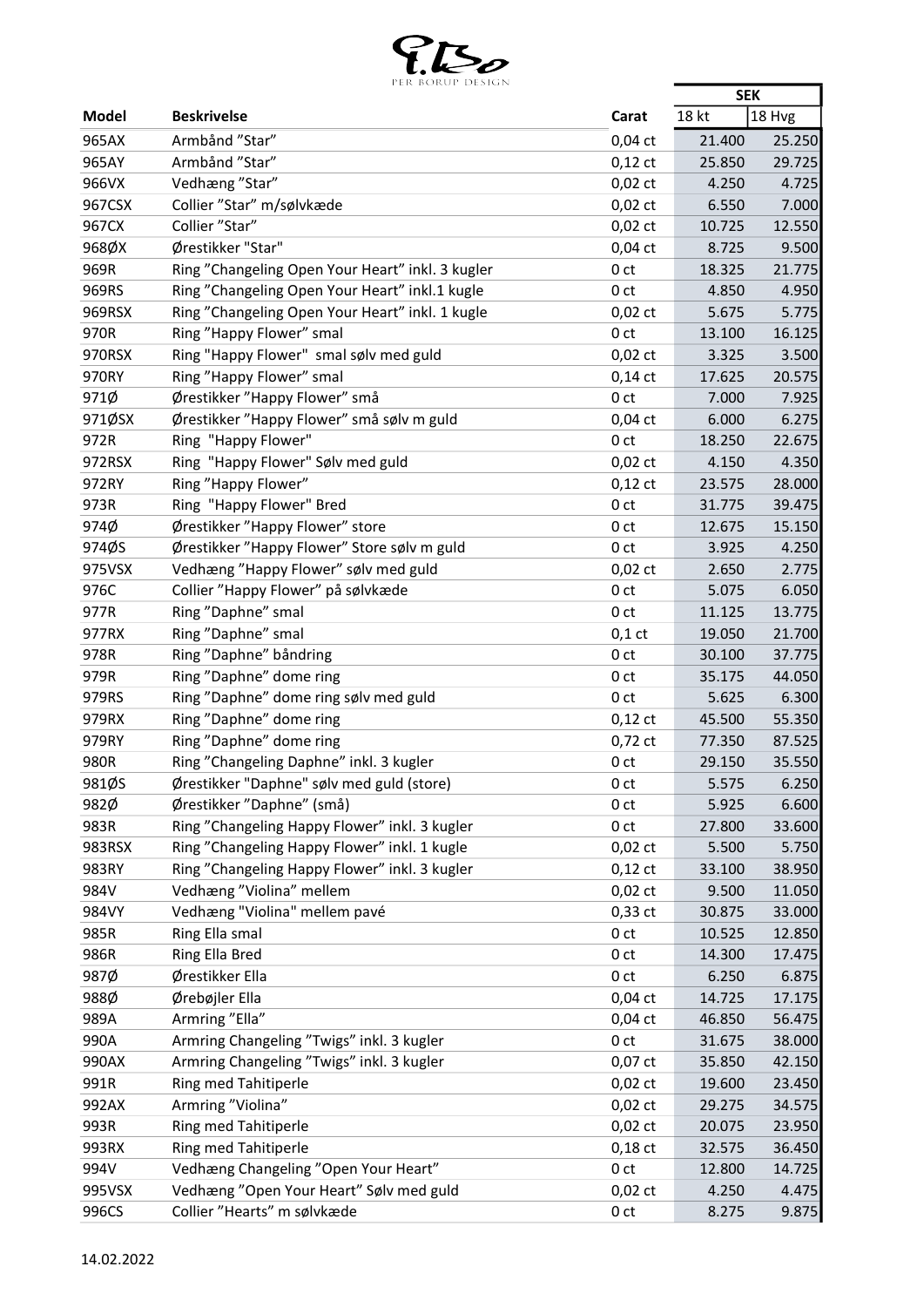

|          | PER BOROP DESIGN                           |                 | <b>SEK</b> |         |
|----------|--------------------------------------------|-----------------|------------|---------|
| Model    | <b>Beskrivelse</b>                         | Carat           | 18 kt      | 18 Hvg  |
| 997R     | Ring Changeling "Daphne"                   | 0 <sub>ct</sub> | 18.325     | 21.775  |
| 998V     | Vedhæng Changeling "Ella"                  | 0 <sub>ct</sub> | 12.675     | 14.550  |
| 999R1    | Ring "Garder Ella" lille                   | 0 <sub>ct</sub> | 5.300      | 6.350   |
| 999R2    | Ring "Garder Ella" Stor                    | 0 <sub>ct</sub> | 5.300      | 6.350   |
| Pleasure | Ring                                       | $0,9$ ct        | 121.200    | 136.100 |
| 1000R    | Ring Changeling "Ella"                     | 0 <sub>ct</sub> | 21.175     | 25.400  |
| 1001RX   | Ring Pbo alliancering                      | $0,1$ ct        | 16.425     | 18.175  |
| 1002V    | Vedhæng Changeling "Happy Flower"          | 0 <sub>ct</sub> | 15.475     | 18.175  |
| 1002VX   | Vedhæng Changeling "Happy Flower"          | $0,06$ ct       | 18.850     | 21.525  |
| 1003RSX  | Ring "Violina Sølv"                        | $0,02$ ct       | 4.750      | 5.100   |
| 1004VSX  | Vedhæng "Violina Sølv"                     | $0,02$ ct       | 3.975      | 4.175   |
| 1004VX   | Vedhæng "Violina"                          | $0,02$ ct       | 21.575     | 26.425  |
| 1005ØSX  | Ørestikker "Violina Sølv"                  | $0,02$ ct       | 4.725      | 4.850   |
| 1006M    | Manchetknapper                             | 0 <sub>ct</sub> | 51.200     | 64.225  |
| 1007ASX  | Armbånd Violina                            | $0,03$ ct       | 18.275     | 20.450  |
| 1007AX   | Armbånd Violina                            | $0,11$ ct       | 59.550     | 70.625  |
| 1008ØX   | Ørestikker "Orkidé"                        | $0,02$ ct       | 6.850      | 7.700   |
| 1009R    | Ring "Viva" stor                           | 0 <sub>ct</sub> | 34.550     | 42.275  |
| 1010R    | Ring "Viva" smal                           | 0 <sub>ct</sub> | 13.625     | 16.300  |
| 1010RX   | Ring "Viva" smal                           | $0,06$ ct       | 15.875     | 18.525  |
| 1011RX   | Ring "Viva"                                | $0,03$ ct       | 19.025     | 23.100  |
| 1012R    | Ring "Viva" knude                          | 0 <sub>ct</sub> | 20.850     | 25.725  |
| 1013RX   | Ring "Viva"                                | $0,02$ ct       | 13.025     | 15.550  |
| 1014V    | Vedhæng "Viva"                             | 0 <sub>ct</sub> | 6.350      | 7.575   |
| 1015V    | Vedhæng "Viva"                             | 0 <sub>ct</sub> | 6.000      | 6.975   |
| 1015VX   | Vedhæng "Viva"                             | $0,03$ ct       | 7.675      | 8.675   |
| 1016ØX   | Ørestikker "Viva" med kæde                 | $0,02$ ct       | 24.000     | 28.200  |
| 1017R    | Ring "Changeling Stream"                   | 0 <sub>ct</sub> | 22.225     | 26.450  |
| 1018R    | Ring "Una" 4-stensring                     | $0,04$ ct       | 16.475     | 19.575  |
| 1019Ø    | Ørestikker "Changeling Una "inkl. 4 kugler | $0,02$ ct       | 25.600     | 29.550  |
| 1020Ø    | Ørehængere "Una"                           | 0,04 ct         | 23.300     | 27.175  |
| 1021C    | Collier "Una" m sølvkæde                   | 0 <sub>ct</sub> | 7.875      | 9.150   |
| 1021CG   | Collier "Una" m guldkæde 90 cm             | 0 <sub>ct</sub> | 21.600     | 26.525  |
| 1022Ø    | Ørestikker "Una" små                       | 0 ct            | 12.075     | 14.200  |
| 1023Ø    | Ørestikker "Una" Store                     | 0 <sub>ct</sub> | 16.475     | 19.775  |
| 1023ØX   | Ørestikker "Una" Store                     | $0,4$ ct        | 36.525     | 39.850  |
| 1024V    | Vedhæng "Changeling Una"                   | 0 <sub>ct</sub> | 9.625      | 10.475  |
| 1025R    | Ring "Una"                                 | 0 <sub>ct</sub> | 13.650     | 16.625  |
| 1025RX   | Ring "Una"                                 | $0,4$ ct        | 37.100     | 40.050  |
| 1026R    | Ring "Changeling Una"                      | 0 <sub>ct</sub> | 25.475     | 30.675  |
| 1026RX   | Ring "Changeling Una"                      | $0,2$ ct        | 35.725     | 40.925  |
| 1030R    | Ring "Espalier"                            | 0 <sub>ct</sub> | 24.025     | 29.650  |
| 1030RX   | Ring "Espalier"                            | $0,2$ ct        | 34.925     | 40.525  |
| 1031L    | Lås "Espalier"                             | 0 <sub>ct</sub> | 28.750     | 35.350  |
| 1032Ø    | Ørestikker "Espalier" Store                | 0 <sub>ct</sub> | 34.125     | 41.275  |
| 1033Ø    | Ørestikker Creoler "Daphne"                | 0 <sub>ct</sub> | 26.300     | 32.100  |
| 1034R    | Ring "Changeling Cocktail Twigs"           | 0 <sub>ct</sub> | 17.925     | 20.875  |
| 1034RX   | Ring "Changeling Cocktail Twigs"           | $0,06$ ct       | 21.275     | 24.225  |
| 1035ØX   | Ørestikker "Twigs perleørestikker"         | $0,06$ ct       | 13.175     | 13.950  |
| 1035ØXM  | Ørestikker "Twigs med månesten"            | $0,06$ ct       | 13.175     | 13.950  |
|          |                                            |                 |            |         |
| 1035ØXT  | Ørestikker "Twigs med turmaliner"          | 0,06 ct         | 13.725     | 14.500  |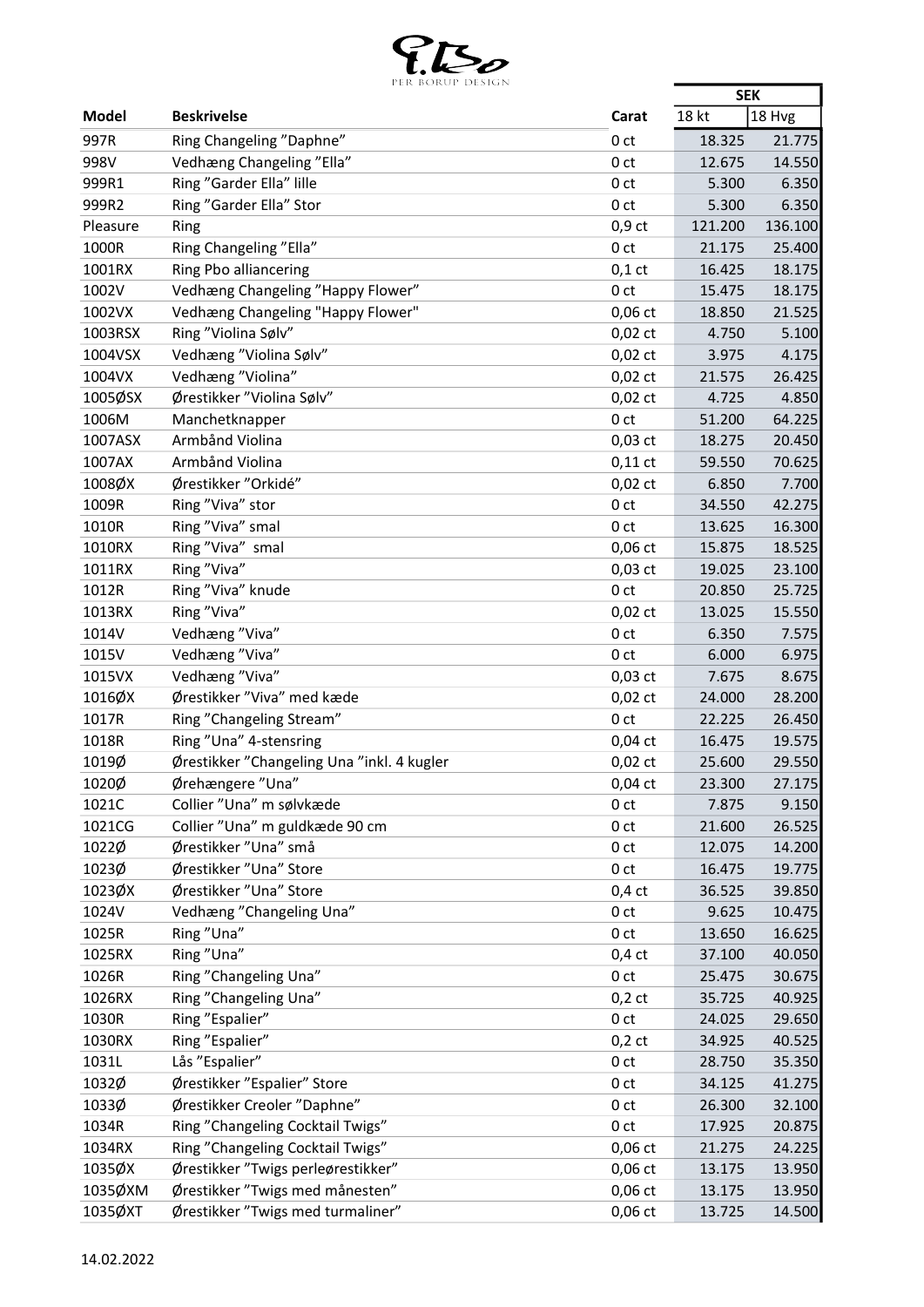

|              | PER BORUP DESIGN                       |                 | <b>SEK</b> |        |
|--------------|----------------------------------------|-----------------|------------|--------|
| <b>Model</b> | <b>Beskrivelse</b>                     | Carat           | 18 kt      | 18 Hvg |
| 1035ØY       | Ørestikker "Twigs med Brillanter"      | $0,36$ ct       | 29.550     | 30.325 |
| 1036Ø        | Ørestikker Creoler "Violina"           | 0 <sub>ct</sub> | 25.400     | 30.950 |
| 1037R        | Ring "Espalier" Stor                   | 0 <sub>ct</sub> | 22.200     | 27.450 |
| 1038R        | Ring "Espalier" Stor flad              | 0 ct            | 13.950     | 16.975 |
| 1039R        | Ring "Espalier" lille flad             | 0 <sub>ct</sub> | 9.550      | 11.375 |
| 1040R        | Ring "Espalier" lille                  | 0 <sub>ct</sub> | 14.200     | 17.300 |
| 1041Ø        | <b>Creoler Espalier</b>                | 0 <sub>ct</sub> | 20.750     | 25.050 |
| 1042Ø        | Creoler Una Store                      | 0 <sub>ct</sub> | 28.975     | 35.650 |
| 1043R        | Ring "Diamond Dots"                    | $0,01$ ct       | 15.225     | 18.400 |
| 1043RX       | Ring "Diamond Dots"                    | $0,04$ ct       | 16.675     | 19.850 |
| 1043RY       | Ring "Diamond Dots"                    | $0,05$ ct       | 17.950     | 21.100 |
| 1043RYY      | Ring "Diamond Dots"                    | $0,34$ ct       | 33.525     | 36.700 |
| 1044R        | Ring "Diamond Dots" 3                  | $0,03$ ct       | 23.275     | 28.200 |
| 1045Ø        | Ørestikker lange "Diamond Dots"        | $0,02$ ct       | 19.250     | 22.700 |
| 1046Ø        | Ørestikker "Diamond Dots"              | $0,02$ ct       | 14.900     | 17.125 |
| 1046ØYY      | Ørestikker "Diamond Dots"              | $0,36$ ct       | 39.675     | 41.925 |
| 1047R        | <b>Ring Fiona</b>                      | 0 <sub>ct</sub> | 25.675     | 32.100 |
| 1047RY       |                                        |                 | 39.900     |        |
|              | <b>Ring Fiona</b>                      | $0,23$ ct       |            | 46.325 |
| 1048R        | <b>Ring Fiona</b>                      | 0 <sub>ct</sub> | 20.025     | 24.875 |
| 1048RX       | <b>Ring Fiona</b>                      | $0,15$ ct       | 26.450     | 31.325 |
| 1049R        | <b>Ring Fiona</b>                      | 0 <sub>ct</sub> | 22.000     | 27.350 |
| 1049RX       | <b>Ring Fiona</b>                      | $0,1$ ct        | 28.325     | 33.675 |
| 1050R        | Ring "Changeling" Fiona                | 0 <sub>ct</sub> | 29.175     | 35.500 |
| 1050RY       | Ring "Changeling" Fiona                | $0,32$ ct       | 51.250     | 57.550 |
| 1051V        | Vedhæng Changeling "Fiona"             | 0 <sub>ct</sub> | 15.475     | 18.125 |
| 1051VX       | Vedhæng Changeling "Fiona"             | $0,04$ ct       | 17.650     | 20.275 |
| 1052ØX       | Ørestikker "Fiona"                     | $0,04$ ct       | 12.900     | 14.650 |
| 1053Ø        | Ørecreoler "Fiona"                     | 0 <sub>ct</sub> | 26.450     | 32.500 |
| 1054RX       | Ring "Twigs" med perle                 | $0,03$ ct       | 11.350     | 13.250 |
| 1054RXM      | Ring "Twigs" med månesten              | $0,03$ ct       | 11.350     | 13.250 |
| 1054RXT      | Ring "Twigs" med turmalin              | $0,03$ ct       | 11.475     | 13.375 |
| 1054RY       | Ring "Twigs" med brillanter            | $0,18$ ct       | 19.250     | 21.150 |
| 1055Ø        | Ørestikker Party Twigs                 | 0 <sub>ct</sub> | 15.350     | 18.175 |
| 1055ØX       | Ørestikker Party Twigs                 | $0,18$ ct       | 29.775     | 32.575 |
| 1055ØXM      | Ørestikker Party Twigs med månesten    | $0,18$ ct       | 34.950     | 37.775 |
| 1055ØY       | Ørestikker Party Twigs med brillanter  | 1,08 ct         | 82.600     | 85.400 |
| 1056V        | Drops til Party Twigs & Party Fiona    | 0 <sub>ct</sub> | 6.250      | 7.050  |
| 1057RX       | <b>Ring Fiona</b>                      | $0,02$ ct       | 11.300     | 13.700 |
| 1058V        | <b>Vedhæng Fiona</b>                   | 0 <sub>ct</sub> | 12.075     | 14.875 |
| 1058VX       | Vedhæng Fiona                          | $0,06$ ct       | 17.000     | 20.100 |
| 1059Ø        | Ørehængere "Fiona"                     | 0 ct            | 21.225     | 24.725 |
| 1060ØX       | Ørestikker Party Fiona                 | $0,06$ ct       | 20.450     | 23.775 |
| 1061RX       | Ring "Twigs" med perle eller tahiti    | $0,03$ ct       | 13.725     | 15.725 |
| 1062ØX       | Ørekrog "Twigs" med perle eller tahiti | $0,06$ ct       | 19.350     | 21.450 |
| 1063Ø        | Ørestikker "Sonar" dobbelt             | 0 ct            | 16.800     | 20.225 |
| 1064Ø        | Ørestikker "Sonar" Lille               | 0 <sub>ct</sub> | 8.475      | 9.625  |
| 1064ØX       | Ørestikker "Sonar" Lille               | $0,1$ ct        | 15.225     | 16.375 |
| 1065R        | Ring "Sonar"                           | 0 <sub>ct</sub> | 15.750     | 19.300 |
| 1065RX       | Ring "Sonar" tofarvet                  | $0,09$ ct       | 26.750     | 31.075 |
| 1066R        | Ring "Sonar"                           | 0 <sub>ct</sub> | 14.625     | 17.875 |
| 1067R        | Ring "Sonar"                           | 0 ct            | 15.750     | 19.300 |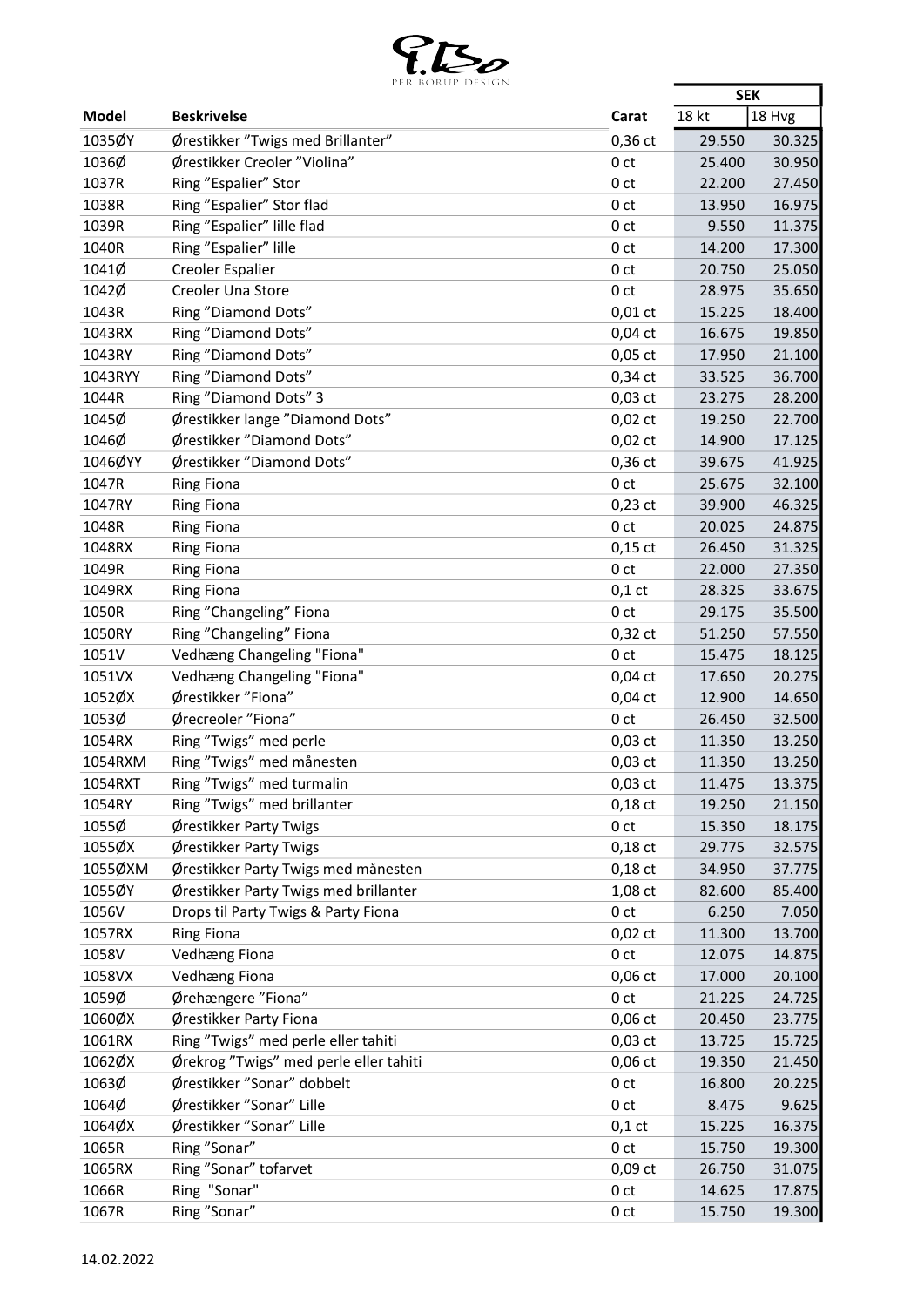

|              | FER BURUF DESIGN                         |                 | <b>SEK</b> |        |
|--------------|------------------------------------------|-----------------|------------|--------|
| <b>Model</b> | <b>Beskrivelse</b>                       | Carat           | 18 kt      | 18 Hvg |
| 1068R        | Ring "Sonar"                             | 0 <sub>ct</sub> | 13.025     | 15.825 |
| 1069R        | Ring "Sonar"                             | 0 <sub>ct</sub> | 11.475     | 13.875 |
| 1070M        | Manchetknapper "Sonar Changeling"        | 0 <sub>ct</sub> | 25.050     | 29.150 |
| 1071V        | Vedhæng "Sonar"                          | 0 <sub>ct</sub> | 8.950      | 10.650 |
| 1072RS       | Ring Changeling sølv                     | 0 <sub>ct</sub> | 3.125      | 3.125  |
| 1073VX       | Vedhæng Philippa                         | $0,06$ ct       | 12.175     | 13.650 |
| 1074RX       | Ring dobbelt Philippa                    | $0,06$ ct       | 16.300     | 18.900 |
| 1075R        | Ring lille Philippa                      | 0 <sub>ct</sub> | 7.875      | 9.275  |
| 1076R        | Ring stor single Philippa                | 0 <sub>ct</sub> | 9.400      | 11.250 |
| 1076RY       | Ring Philippa stor single pavé           | $0,19$ ct       | 31.475     | 33.575 |
| 1077RX       | Ring Changeling Philippa                 | $0,06$ ct       | 27.500     | 32.000 |
| 1078R        | Ring små sommerfugle Philippa            | 0 <sub>ct</sub> | 8.250      | 9.700  |
| 1079Ø        | Ørestikker små Philippa                  | 0 <sub>ct</sub> | 6.925      | 7.625  |
| 1080ØX       | Ørestikker Philippa                      | $0,12$ ct       | 19.950     | 21.650 |
| 1081Ø        | Ørestikker Party Philippa                | 0 <sub>ct</sub> | 16.300     | 19.175 |
| 1083V        | <b>Vedhæng Hearts</b>                    | 0 <sub>ct</sub> | 11.525     | 13.875 |
| 1084R        | Ring lille Una                           | 0 <sub>ct</sub> | 11.750     | 14.200 |
| 1085Ø        | Ørestikker Party Violina                 | $0,02$ ct       | 20.725     | 24.375 |
| 1086R        | <b>Ring Sonar</b>                        | $0,03$ ct       | 15.500     | 18.600 |
| 1087R        | <b>Ring Sonar</b>                        | $0,04$ ct       | 12.300     | 14.300 |
| 1088R        | Ring Violina Changeling                  | 0 <sub>ct</sub> | 25.525     | 30.550 |
| 1089Ø        | Ørestikker Violina m. 35 mm dråbe        | $0,04$ ct       | 14.625     | 16.025 |
| 1090V        | Vedhæng Violina m. 35 mm dråbe           | $0,02$ ct       | 7.075      | 7.850  |
| 1091Ø        | Ørestikker Violina m. 20 mm dråbe        | $0,04$ ct       | 16.175     | 18.000 |
| 1092V        | Vedhæng Violina m. 20 mm dråbe           | $0,02$ ct       | 8.100      | 9.150  |
| 1093R        | Ring Lily Lumina                         | 0 <sub>ct</sub> | 16.900     | 20.750 |
| 1094R        | Ring Lily Lumina                         | 0 <sub>ct</sub> | 23.275     | 28.675 |
| 1095RX       | Ring Lily Lumina                         | $0,06$ ct       | 23.525     | 28.075 |
| 1096Ø        | Ørestikker Lily Lumina                   | 0 <sub>ct</sub> | 9.550      | 10.800 |
| 1097Ø        | Ørestikker Lily Lumina                   | 0 <sub>ct</sub> | 14.075     | 16.525 |
| 1098V        | Vedhæng Lily Lumina                      | 0 ct            | 15.100     | 17.925 |
| 1099R        | Ring Lily Lumina                         | 0 <sub>ct</sub> | 25.375     | 31.150 |
| 1100V        | Vedhæng Lily Lumina                      | 0 ct            | 9.950      | 11.350 |
| 1101VX       | Vedhæng "Twigs" med perle eller tahiti   | $0,03$ ct       | 8.900      | 9.675  |
| 1102A        | Armring "Daphne"                         | 0 <sub>ct</sub> | 27.950     | 33.225 |
| 1103Ø        | Ørestikker "Daphne"                      | 0 <sub>ct</sub> | 10.300     | 11.900 |
| 1104R        | Ring "Lily Lumina" lille                 | 0 <sub>ct</sub> | 11.475     | 13.875 |
| 1105R        | Ring "Lily Lumina" mega                  | 0 <sub>ct</sub> | 40.875     | 50.725 |
| 1106Ø        | Ørestikker "Hearts" hjerteformede        | 0 <sub>ct</sub> | 7.750      | 8.675  |
| 1107V        | Vedhæng "Hearts" hjerteformet            | 0 <sub>ct</sub> | 6.400      | 7.400  |
| 1108ASX      | Armbånd "Violina" m/sølvkæde 1 minicharm | $0,01$ ct       | 5.750      | 6.300  |
| 1108AX       | Armbånd "Violina" m/guldkæde 1 minicharm | $0,01$ ct       | 14.675     | 17.575 |
| 1108AY       | Armbånd "Violina" m/guldkæde 3 minicharm | $0,03$ ct       | 21.100     | 24.950 |
| 1109R        | Ring 'Open Your Heart' m. 3 hjerter      | 0 <sub>ct</sub> | 15.750     | 19.300 |
| 1110RX       | Ring 'Twigs' m. ekstra gren              | 0,08 ct         | 18.975     | 22.150 |
| 1110RXM      | Ring 'Twigs' m. ekstra gren og månesten  | 0,08 ct         | 20.000     | 23.150 |
| 1110RXT      | Ring 'Twigs' m. ekstra gren og turmalin  | 0,08 ct         | 20.000     | 23.150 |
| 1110RY       | Ring 'Twigs' m. ekstra gren              | $0,23$ ct       | 27.900     | 31.075 |
| 1111RXM      | Ring 'Twigs' medium m. månesten          | $0,06$ ct       | 15.700     | 18.025 |
| 1111RXT      | Ring 'Twigs' medium m. turmalin          | $0,06$ ct       | 15.700     | 18.025 |